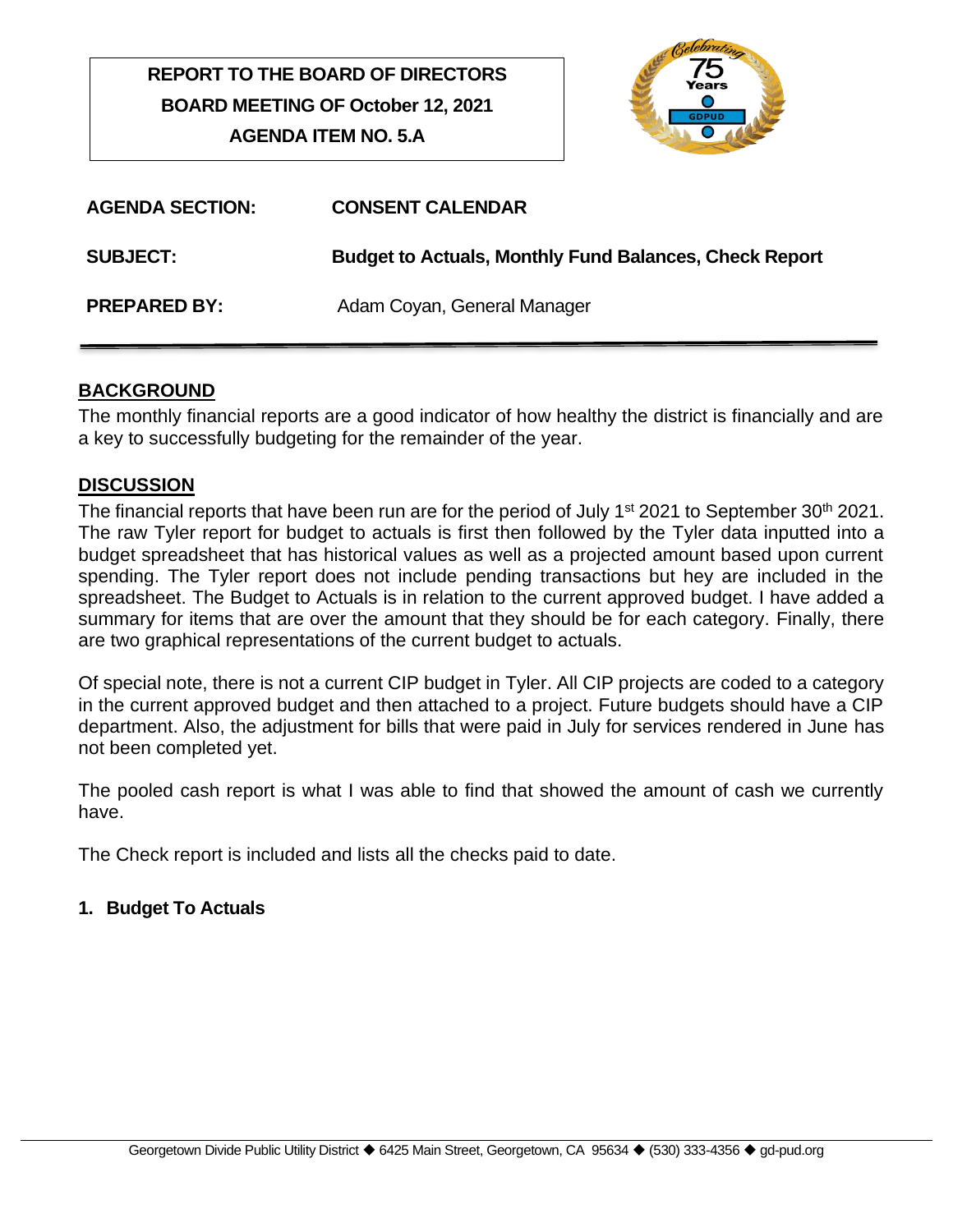

Georgetown Divide PUD

# **Budget Report**

Acco

unt Summary

For Fiscal: 2021-2022 Period Ending: 10/31/2021

|                                     |                                                        |                                 |                                |                    |                                  | Variance                   |                    |
|-------------------------------------|--------------------------------------------------------|---------------------------------|--------------------------------|--------------------|----------------------------------|----------------------------|--------------------|
|                                     |                                                        | Original<br><b>Total Budget</b> | Current<br><b>Total Budget</b> | Period<br>Activity | <b>Fiscal</b><br><b>Activity</b> | Favorable<br>(Unfavorable) | Percen<br>Remainin |
| Fund: 100 - Water Fund              |                                                        |                                 |                                |                    |                                  |                            |                    |
| Department: 0000 - Non-departmental |                                                        |                                 |                                |                    |                                  |                            |                    |
| 100-0000-40102                      | Water Sales - Cst                                      | 2,120,000.00                    | 2,120,000.00                   | 161.93             | 643,207.24                       | $-1,476,792.76$            | 69.66              |
| 100-0000-40103                      | Water Sales - Irr                                      | 425,000.00                      | 425,000.00                     | 0.00               | 77,447.16                        | $-347,552.84$              | 81.78              |
| 100-0000-40104                      | Surcharge                                              | 648,923.00                      | 648,923.00                     | 0.00               | 0.00                             | $-648,923.00$              | 100.00             |
| 100-0000-40105                      | Property Tax Revenue                                   | 1,758,035.00                    | 1,758,035.00                   | 0.00               | 88,372.65                        | $-1,669,662.35$            | 94.97              |
| 100-0000-40107                      | Lease Revenue                                          | 70,000.00                       | 70,000.00                      | 0.00               | 16,606.62                        | $-53,393.38$               | 76.28              |
| 100-0000-41100                      | Interest Income                                        | $-2,500.00$                     | $-2,500.00$                    | 0.00               | 0.00                             | 2,500.00                   | 0.00               |
| 100-0000-41200                      | Penalties                                              | 45,400.00                       | 45,400.00                      | 0.00               | 80.00                            | $-45,320.00$               | 99.82              |
| 100-0000-41302                      | Installation Fee                                       | 0.00                            | 0.00                           | 0.00               | 3,389.00                         | 3,389.00                   | 0.00               |
| 100-0000-42100                      | Miscellaneous Revenue                                  | 0.00                            | 0.00                           | 0.00               | 22,965.44                        | 22,965.44                  | 0.00               |
| 100-0000-50403                      | Def Comp Retirement                                    | 0.00                            | 0.00                           | 0.00               | 5,231.40                         | $-5,231.40$                | 0.00               |
|                                     | Department: 0000 - Non-departmental Surplus (Deficit): | 5,064,858.00                    | 5,064,858.00                   | 161.93             | 846,836.71                       | -4,218,021.29              | 83.28              |
| Department: 5100 - Source of Supply |                                                        |                                 |                                |                    |                                  |                            |                    |
| 100-5100-50100                      | <b>Salaries</b>                                        | 163,354.00                      | 163,354.00                     | 0.00               | 4,212.55                         | 159,141.45                 | 97.42              |
| 100-5100-50102                      | Overtime                                               | 13,642.00                       | 13,642.00                      | 0.00               | 803.16                           | 12,838.84                  | 94.11              |
| 100-5100-50103                      | <b>Standby Pay</b>                                     | 11,867.00                       | 11,867.00                      | 0.00               | 650.00                           | 11,217.00                  | 94.52              |
| 100-5100-50200                      | Payroll Taxes                                          | 14,865.00                       | 14,865.00                      | 0.00               | 424.52                           | 14,440.48                  | 97.14              |
| 100-5100-50300                      | <b>Health Insurance</b>                                | 51,860.00                       | 51,860.00                      | 0.00               | 8,309.75                         | 43,550.25                  | 83.98              |
| 100-5100-50302                      | Insurance - Workers Compensation                       | 6,857.00                        | 6,857.00                       | 0.00               | 2,013.19                         | 4,843.81                   | 70.64              |
| 100-5100-50400                      | <b>PERS Retirement Expense</b>                         | 14,223.00                       | 14,223.00                      | 0.00               | 525.45                           | 13,697.55                  | 96.31              |
| 100-5100-50401                      | <b>PERS UAL</b>                                        | 11,926.00                       | 11,926.00                      | 0.00               | 9,756.48                         | 2,169.52                   | 18.19              |
| 100-5100-50403                      | Def Comp Retirement Expense                            | 740.00                          | 740.00                         | 0.00               | 0.00                             | 740.00                     | 100.00             |
| 100-5100-51100                      | Materials & Supplies                                   | 10,765.00                       | 10,765.00                      | 0.00               | 817.69                           | 9,947.31                   | 92.40              |
| 100-5100-51101                      | Materials - Other                                      | 344.00                          | 344.00                         | 0.00               | 0.00                             | 344.00                     | 100.00             |
| 100-5100-51102                      | <b>Office Supplies</b>                                 | 297.00                          | 297.00                         | 0.00               | 12.64                            | 284.36                     | 95.74              |
| 100-5100-51200                      | Vehicle Maintenance                                    | 4,632.00                        | 4,632.00                       | 0.00               | 1,252.58                         | 3,379.42                   | 72.96              |
| 100-5100-51201                      | Vehicle Operating - Fuel                               | 5,683.00                        | 5,683.00                       | 0.00               | 1,967.09                         | 3,715.91                   | 65.39              |
| 100-5100-51300                      | <b>Professional Services</b>                           | 37,359.00                       | 37,359.00                      | 0.00               | 22,880.20                        | 14,478.80                  | 38.76              |
| 100-5100-52102                      | Utilities                                              | 10,715.00                       | 10,715.00                      | 0.00               | 85.18                            | 10,629.82                  | 99.21              |
| 100-5100-52105                      | <b>Government Regulation Fees</b>                      | 60,000.00                       | 60,000.00                      | 0.00               | 0.00                             | 60,000.00                  | 100.00             |
| 100-5100-52108                      | Membership                                             | 391.00                          | 391.00                         | 0.00               | 0.00                             | 391.00                     | 100.00             |
|                                     | Department: 5100 - Source of Supply Total:             | 419,520.00                      | 419,520.00                     | 0.00               | 53,710.48                        | 365,809.52                 | 87.20              |
| Department: 5200 - Raw Water        |                                                        |                                 |                                |                    |                                  |                            |                    |
| 100-5200-50100                      | <b>Salaries</b>                                        | 322,851.00                      | 322,851.00                     | 0.00               | 9,639.99                         | 313,211.01                 | 97.01              |
| 100-5200-50101                      | Part-time Wages                                        | 1,065.00                        | 1,065.00                       | 0.00               | 0.00                             | 1,065.00                   | 100.00             |
| 100-5200-50102                      | Overtime                                               | 20,648.00                       | 20,648.00                      | 0.00               | 1,582.25                         | 19,065.75                  | 92.34              |
| 100-5200-50103                      | Standby Pay                                            | 13,260.00                       | 13,260.00                      | 0.00               | 1,180.00                         | 12,080.00                  | 91.10              |
| 100-5200-50200                      | <b>Payroll Taxes</b>                                   | 29,379.00                       | 29,379.00                      | 0.00               | 4,194.81                         | 25,184.19                  | 85.72              |
| 100-5200-50300                      | Health Insurance                                       | 115,737.00                      | 115,737.00                     | 0.00               | 18,762.62                        | 96,974.38                  | 83.79              |
| 100-5200-50302                      | Insurance - Workers Compensation                       | 15,689.00                       | 15,689.00                      | 0.00               | 2,384.93                         | 13,304.07                  | 84.80              |
| 100-5200-50400                      | PERS Retirement Expense                                | 30,867.00                       | 30,867.00                      | 0.00               | 1,150.20                         | 29,716.80                  | 96.27              |
| 100-5200-50401                      | PERS UAL                                               | 214,481.00                      | 214,481.00                     | 0.00               | 190,251.36                       | 24,229.64                  | 11.30              |
| 100-5200-50403                      | Def Comp Retirement Expense                            | 1,460.00                        | 1,460.00                       | 0.00               | 0.00                             | 1,460.00                   | 100.00             |
| 100-5200-51100                      | Materials & Supplies                                   | 18,000.00                       | 18,000.00                      | 0.00               | 5,678.01                         | 12,321.99                  | 68.46              |
| 100-5200-51101                      | Materials - Other                                      | 2,000.00                        | 2,000.00                       | 0.00               | 1,743.20                         | 256.80                     | 12.84              |
| 100-5200-51200                      | Vehicle Maintenance                                    | 6,152.00                        | 6,152.00                       | 0.00               | 5,374.09                         | 777.91                     | 12.64              |
| 100-5200-51201                      | Vehicle Operating - Fuel                               | 12,070.00                       | 12,070.00                      | 0.00               | 4,972.70                         | 7,097.30                   | 58.80              |
| 100-5200-51300                      | <b>Professional Services</b>                           | 2,354.00                        | 2,354.00                       | 0.00               | 0.00                             | 2,354.00                   | 100.00             |
| 100-5200-52100                      | <b>Staff Development</b>                               | 147.00                          | 147.00                         | 0.00               | 0.00                             | 147.00                     | 100.00             |
| 100-5200-52102                      | <b>Utilities</b>                                       | 1,337.00                        | 1,337.00                       | 0.00               | 135.68                           | 1,201.32                   | 89.85              |
| 100-5200-52105                      | Government Regulation Fees                             | 119.00                          | 119.00                         | 0.00               | 0.00                             | 119.00                     | 100.00             |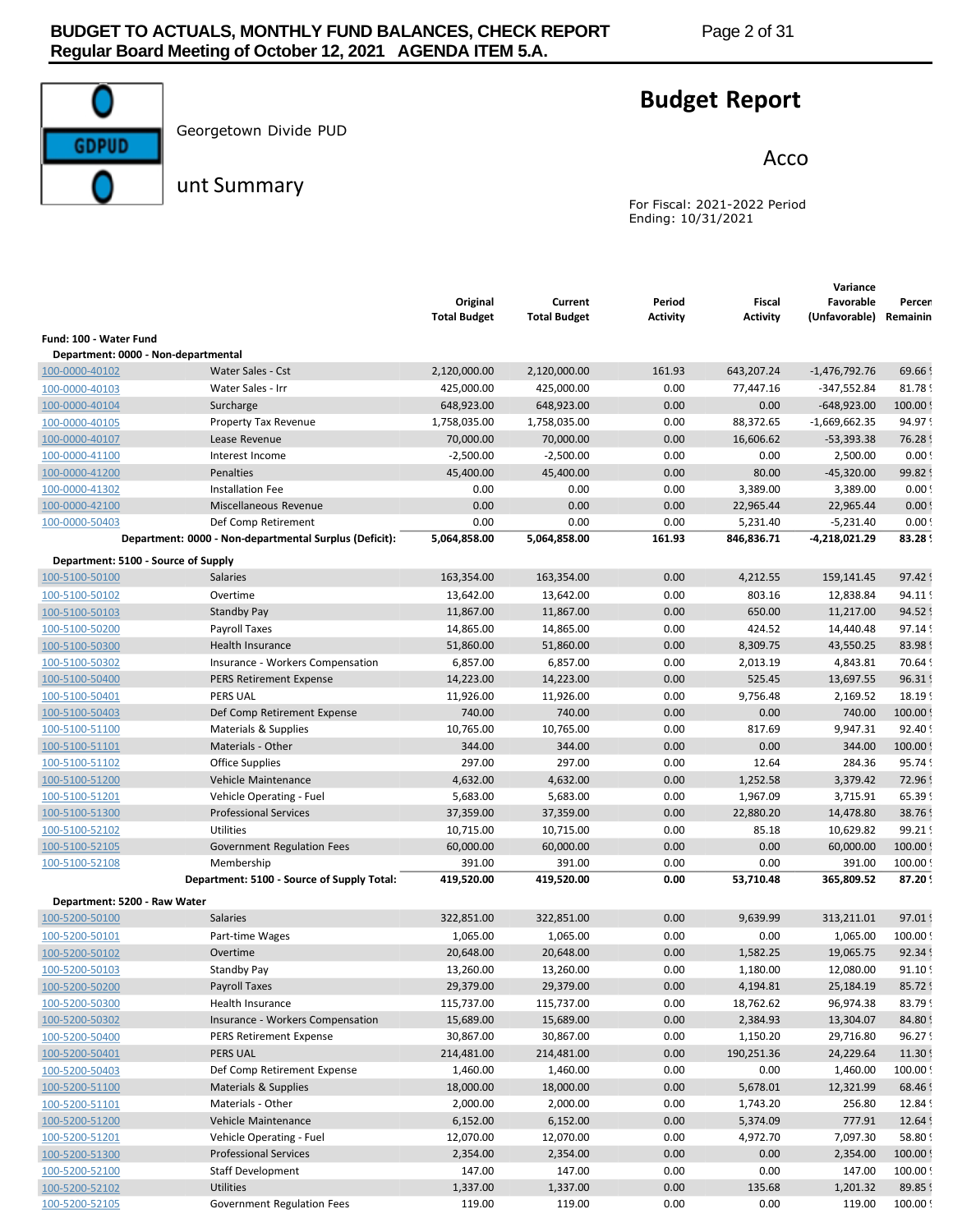# **BUDGET TO ACTUALS, MONTHLY FUND BALANCES, CHECK REPORT Page 3 of 31 Regular Board Meeting of October 12, 2021 AGENDA ITEM 5.A.**

## **Budget Report For Fiscal: 2021-2022 Period Ending: 10/31/2021**

|                                     |                                           | Original<br><b>Total Budget</b> | Current<br><b>Total Budget</b> | Period<br><b>Activity</b> | Fiscal<br><b>Activity</b> | Variance<br>Favorable<br>(Unfavorable) Remaining | Percent    |
|-------------------------------------|-------------------------------------------|---------------------------------|--------------------------------|---------------------------|---------------------------|--------------------------------------------------|------------|
| 100-5200-52108                      | Membership                                | 391.00                          | 391.00                         | 0.00                      | 0.00                      | 391.00                                           | 100.00 %   |
|                                     | Department: 5200 - Raw Water Total:       | 808,007.00                      | 808,007.00                     | 0.00                      | 247,049.84                | 560,957.16                                       | 69.42 %    |
| Department: 5300 - Water Treatment  |                                           |                                 |                                |                           |                           |                                                  |            |
| 100-5300-50100                      | Salaries                                  | 250,264.00                      | 250,264.00                     | 0.00                      | 7,003.36                  | 243,260.64                                       | 97.20%     |
| 100-5300-50102                      | Overtime                                  | 25,118.00                       | 25,118.00                      | 0.00                      | 1,532.45                  | 23,585.55                                        | 93.90 %    |
| 100-5300-50103                      | <b>Standby Pay</b>                        | 9,688.00                        | 9,688.00                       | 0.00                      | 610.00                    | 9,078.00                                         | 93.70%     |
| 100-5300-50200                      | <b>Payroll Taxes</b>                      | 22,774.00                       | 22,774.00                      | 0.00                      | 2,972.67                  | 19,801.33                                        | 86.95 %    |
| 100-5300-50300                      | Health Insurance                          | 64,914.00                       | 64,914.00                      | 0.00                      | 14,182.97                 | 50,731.03                                        | 78.15 %    |
| 100-5300-50302                      | Insurance - Workers Compensation          | 9,488.00                        | 9,488.00                       | 0.00                      | 1,357.56                  | 8,130.44                                         | 85.69%     |
| 100-5300-50400                      | <b>PERS Retirement Expense</b>            | 32,592.00                       | 32,592.00                      | 0.00                      | 848.19                    | 31,743.81                                        | 97.40 %    |
| 100-5300-50401                      | <b>PERS UAL</b>                           | 20,466.00                       | 20,466.00                      | 0.00                      | 48,782.40                 | $-28,316.40$                                     | $-138.36%$ |
| 100-5300-50403                      | Def Comp Retirement Expense               | 1,130.00                        | 1,130.00                       | 0.00                      | 0.00                      | 1,130.00                                         | 100.00 %   |
| 100-5300-51100                      | Materials & Supplies                      | 72,000.00                       | 72,000.00                      | 0.00                      | 24,441.97                 | 47,558.03                                        | 66.05 %    |
| 100-5300-51101                      | Materials - Other                         | 1,245.00                        | 1,245.00                       | 0.00                      | 0.00                      | 1,245.00                                         | 100.00 %   |
| 100-5300-51102                      | Office Supplies                           | 0.00                            | 0.00                           | 0.00                      | 15.04                     | $-15.04$                                         | 0.00%      |
| 100-5300-51200                      | Vehicle Maintenance                       | 6,284.00                        | 6,284.00                       | 0.00                      | 1,386.27                  | 4,897.73                                         | 77.94 %    |
| <u>100-5300-51201</u>               | Vehicle Operating - Fuel                  | 8,484.00                        | 8,484.00                       | 0.00                      | 1,348.00                  | 7,136.00                                         | 84.11%     |
| 100-5300-51202                      | <b>Building Maintenance</b>               | 0.00                            | 0.00                           | 0.00                      | 4,990.00                  | $-4,990.00$                                      | 0.00%      |
| 100-5300-51300                      | <b>Professional Services</b>              | 8,617.00                        | 8,617.00                       | 0.00                      | 0.00                      | 8,617.00                                         | 100.00 %   |
| 100-5300-52100                      | <b>Staff Development</b>                  | 2,441.00                        | 2,441.00                       | 0.00                      | 0.00                      | 2,441.00                                         | 100.00 %   |
| 100-5300-52102                      | <b>Utilities</b>                          | 214,327.00                      | 214,327.00                     | 0.00                      | 70,153.28                 | 144,173.72                                       | 67.27 %    |
| 100-5300-52105                      | Government Regulation Fees                | 26,311.00                       | 26,311.00                      | 0.00                      | 3,120.32                  | 23,190.68                                        | 88.14 %    |
| 100-5300-52108                      | Membership                                | 391.00                          | 391.00                         | 0.00                      | $-39.99$                  | 430.99                                           | 110.23 %   |
| 100-5300-71100                      | Capital Expenses                          | 0.00                            | 0.00                           | 0.00                      | 750.00                    | $-750.00$                                        | 0.00%      |
|                                     | Department: 5300 - Water Treatment Total: | 776,534.00                      | 776,534.00                     | 0.00                      | 183,454.49                | 593,079.51                                       | 76.38%     |
| Department: 5400 - Treated Water    |                                           |                                 |                                |                           |                           |                                                  |            |
| 100-5400-50100                      | Salaries                                  | 416,998.00                      | 416,998.00                     | 0.00                      | 16,246.56                 | 400,751.44                                       | 96.10%     |
| 100-5400-50102                      | Overtime                                  | 39,846.00                       | 39,846.00                      | 0.00                      | 890.85                    | 38,955.15                                        | 97.76%     |
| 100-5400-50103                      | <b>Standby Pay</b>                        | 20,030.00                       | 20,030.00                      | 0.00                      | 610.00                    | 19,420.00                                        | 96.95 %    |
| 100-5400-50200                      | Payroll Taxes                             | 37,947.00                       | 37,947.00                      | 0.00                      | 1,329.78                  | 36,617.22                                        | 96.50 %    |
| 100-5400-50300                      | Health Insurance                          | 101,964.00                      | 101,964.00                     | 0.00                      | 31,571.61                 | 70,392.39                                        | 69.04 %    |
| 100-5400-50302                      | Insurance - Workers Compensation          | 17,157.00                       | 17,157.00                      | 0.00                      | 2,341.15                  | 14,815.85                                        | 86.35 %    |
| 100-5400-50400                      | <b>PERS Retirement Expense</b>            | 47,899.00                       | 47,899.00                      | 0.00                      | 1,645.92                  | 46,253.08                                        | 96.56 %    |
| 100-5400-50401                      | <b>PERS UAL</b>                           | 90,000.00                       | 90,000.00                      | 0.00                      | 34,147.68                 | 55,852.32                                        | 62.06%     |
| 100-5400-50403                      | Def Comp Retirement Expense               | 1,880.00                        | 1,880.00                       | 0.00                      | 0.00                      | 1,880.00                                         | 100.00 %   |
| 100-5400-51100                      | Materials & Supplies                      | 75,000.00                       | 75,000.00                      | 0.00                      | 53,552.71                 | 21,447.29                                        | 28.60 %    |
| 100-5400-51101                      | Materials - Other                         | 2,000.00                        | 2,000.00                       | 0.00                      | 247.44                    | 1,752.56                                         | 87.63%     |
| 100-5400-51102                      | Office Supplies                           | 36.00                           | 36.00                          | 0.00                      | 0.00                      | 36.00                                            | 100.00 %   |
| 100-5400-51200                      | Vehicle Maintenance                       | 13,233.00                       | 13,233.00                      | 0.00                      | 1,817.67                  | 11,415.33                                        | 86.26 %    |
| 100-5400-51201                      | Vehicle Operating - Fuel                  | 19,535.00                       | 19,535.00                      | 0.00                      | 5,950.28                  | 13,584.72                                        | 69.54 %    |
| 100-5400-51300                      | <b>Professional Services</b>              | 5,000.00                        | 5,000.00                       | 0.00                      | 3,665.60                  | 1,334.40                                         | 26.69 %    |
| 100-5400-52100                      | Staff Development                         | 191.00                          | 191.00                         | 0.00                      | 125.00                    | 66.00                                            | 34.55 %    |
| 100-5400-52102                      | <b>Utilities</b>                          | 17,267.00                       | 17,267.00                      | 0.00                      | 1,071.56                  | 16,195.44                                        | 93.79%     |
| 100-5400-52104                      | Payroll Processing Fee                    | 0.00                            | 0.00                           | 0.00                      | 43.80                     | $-43.80$                                         | 0.00 %     |
| 100-5400-52105                      | Government Regulation Fees                | 31,802.00                       | 31,802.00                      | 0.00                      | 1,627.00                  | 30,175.00                                        | 94.88%     |
|                                     | Department: 5400 - Treated Water Total:   | 937,785.00                      | 937,785.00                     | 0.00                      | 156,884.61                | 780,900.39                                       | 83.27 %    |
| Department: 5500 - Customer Service |                                           |                                 |                                |                           |                           |                                                  |            |
| 100-5500-50100                      | Salaries                                  | 139,282.00                      | 139,282.00                     | 0.00                      | 3,633.78                  | 135,648.22                                       | 97.39 %    |
| 100-5500-50101                      | Part-time Wages                           | 21,553.00                       | 21,553.00                      | 0.00                      | 0.00                      | 21,553.00                                        | 100.00 %   |
| 100-5500-50200                      | Payroll Taxes                             | 12,675.00                       | 12,675.00                      | 0.00                      | 272.27                    | 12,402.73                                        | 97.85%     |
| 100-5500-50300                      | Health Insurance                          | 42,356.00                       | 42,356.00                      | 0.00                      | 11,181.51                 | 31,174.49                                        | 73.60 %    |
| 100-5500-50302                      | Insurance - Workers Compensation          | 1,598.00                        | 1,598.00                       | 0.00                      | 417.65                    | 1,180.35                                         | 73.86 %    |
| 100-5500-50400                      | <b>PERS Retirement Expense</b>            | 10,221.00                       | 10,221.00                      | 0.00                      | 337.00                    | 9,884.00                                         | 96.70 %    |
| 100-5500-50401                      | PERS UAL                                  | 21,553.00                       | 21,553.00                      | 0.00                      | 9,756.48                  | 11,796.52                                        | 54.73 %    |
| 100-5500-50403                      | Def Comp Retirement Expense               | 630.00                          | 630.00                         | 0.00                      | 0.00                      | 630.00                                           | 100.00 %   |
| 100-5500-51100                      | Materials & Supplies                      | 22,000.00                       | 22,000.00                      | 0.00                      | 0.00                      | 22,000.00                                        | 100.00 %   |
| 100-5500-51102                      | <b>Office Supplies</b>                    | 0.00                            | 0.00                           | 0.00                      | 6,964.94                  | $-6,964.94$                                      | 0.00%      |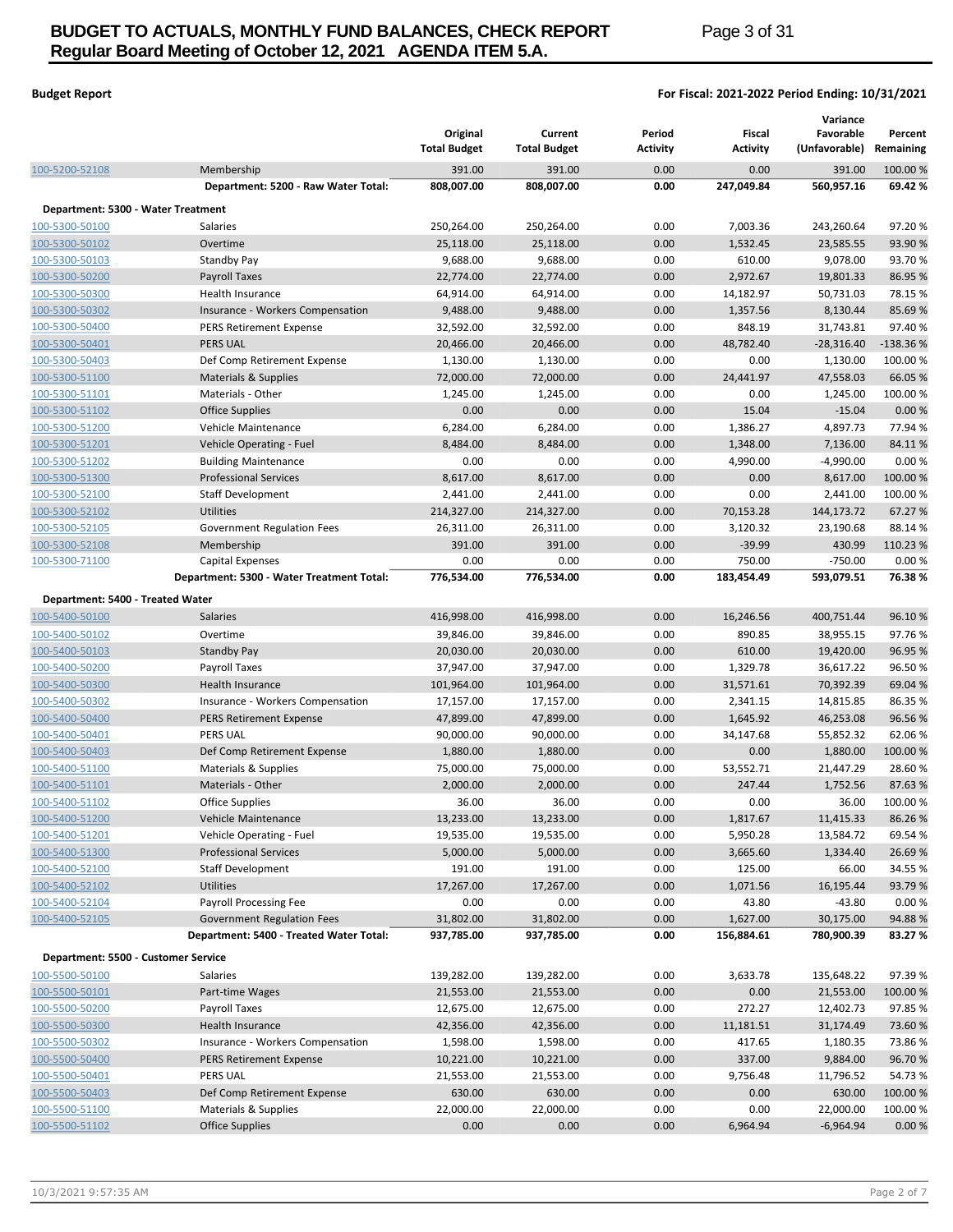# **BUDGET TO ACTUALS, MONTHLY FUND BALANCES, CHECK REPORT Page 4 of 31 Regular Board Meeting of October 12, 2021 AGENDA ITEM 5.A.**

## **Budget Report For Fiscal: 2021-2022 Period Ending: 10/31/2021**

|                                                     |                                                    | Original<br><b>Total Budget</b> | Current<br><b>Total Budget</b> | Period<br>Activity | Fiscal<br><b>Activity</b> | Variance<br>Favorable<br>(Unfavorable) | Percent<br>Remaining |
|-----------------------------------------------------|----------------------------------------------------|---------------------------------|--------------------------------|--------------------|---------------------------|----------------------------------------|----------------------|
| 100-5500-51200                                      | Vehicle Maintenance                                | 21.00                           | 21.00                          | 0.00               | 0.00                      | 21.00                                  | 100.00 %             |
| 100-5500-51300                                      | <b>Professional Services</b>                       | 35,000.00                       | 35,000.00                      | 0.00               | 254.85                    | 34,745.15                              | 99.27 %              |
| 100-5500-52102                                      | Utilities                                          | 5,860.00                        | 5,860.00                       | 0.00               | 5,603.11                  | 256.89                                 | 4.38 %               |
|                                                     | Department: 5500 - Customer Service Total:         | 312,749.00                      | 312,749.00                     | 0.00               | 38,421.59                 | 274,327.41                             | 87.71%               |
| Department: 5600 - Admin                            |                                                    |                                 |                                |                    |                           |                                        |                      |
| 100-5600-50100                                      | Salaries                                           | 347,744.00                      | 347,744.00                     | 0.00               | 9,578.24                  | 338,165.76                             | 97.25 %              |
| 100-5600-50101                                      | Part-time Wages                                    | 1,129.00                        | 1,129.00                       | 0.00               | 0.00                      | 1,129.00                               | 100.00 %             |
| 100-5600-50102                                      | Overtime                                           | 2,624.00                        | 2,624.00                       | 0.00               | 0.00                      | 2,624.00                               | 100.00 %             |
| 100-5600-50104                                      | <b>Retiree Benefit</b>                             | 22,827.00                       | 22,827.00                      | 0.00               | 1,103.40                  | 21,723.60                              | 95.17 %              |
| 100-5600-50105                                      | Director Stipend                                   | 21,993.00                       | 21,993.00                      | 0.00               | 0.00                      | 21,993.00                              | 100.00 %             |
| 100-5600-50200                                      | Payroll Taxes                                      | 31,645.00                       | 31,645.00                      | 0.00               | 3,074.38                  | 28,570.62                              | 90.28%               |
| 100-5600-50300                                      | Health Insurance                                   | 69,772.00                       | 69,772.00                      | 0.00               | 21,246.25                 | 48,525.75                              | 69.55 %              |
| 100-5600-50302                                      | Insurance - Workers Compensation                   | 4,670.00                        | 4,670.00                       | 0.00               | 357.00                    | 4,313.00                               | 92.36%               |
| 100-5600-50400                                      | <b>PERS Retirement Expense</b>                     | 35,679.00                       | 35,679.00                      | 0.00               | 888.30                    | 34,790.70                              | 97.51%               |
| 100-5600-50401                                      | <b>PERS UAL</b>                                    | 153,598.00                      | 153,598.00                     | 0.00               | 180,494.88                | $-26,896.88$                           | $-17.51%$            |
| 100-5600-50403                                      | Def Comp Retirement Expense                        | 1,570.00                        | 1,570.00                       | 0.00               | 0.00                      | 1,570.00                               | 100.00 %             |
| 100-5600-51100                                      | Materials & Supplies                               | 5,691.00                        | 5,691.00                       | 0.00               | 1,844.79                  | 3,846.21                               | 67.58%               |
| 100-5600-51101                                      | Materials - Other                                  | 8,569.00                        | 8,569.00                       | 0.00               | 1,330.71                  | 7,238.29                               | 84.47%               |
| 100-5600-51102                                      | Office Supplies                                    | 37,815.00                       | 37,815.00                      | 0.00               | 3,650.92                  | 34,164.08                              | 90.35 %              |
| 100-5600-51200                                      | Vehicle Maintenance                                | 235.00                          | 235.00                         | 0.00               | 0.00                      | 235.00                                 | 100.00 %             |
| 100-5600-51202                                      | <b>Building Maintenance</b>                        | 0.00                            | 0.00                           | 0.00               | 915.00                    | $-915.00$                              | 0.00%                |
| 100-5600-51300                                      | <b>Professional Services</b>                       | 100,000.00                      | 100,000.00                     | 0.00               | 79,398.46                 | 20,601.54                              | 20.60 %              |
| 100-5600-51301                                      | Insurance - General Liability                      | 96,684.00                       | 96,684.00                      | 0.00               | 16,703.93                 | 79,980.07                              | 82.72%               |
| 100-5600-51302                                      | Legal                                              | 96,467.00                       | 96,467.00                      | 0.00               | 13,690.04                 | 82,776.96                              | 85.81%               |
| 100-5600-51303                                      | Audit                                              | 14,444.00                       | 14,444.00                      | 0.00               | 6,075.00                  | 8,369.00                               | 57.94 %              |
| 100-5600-52100                                      | <b>Staff Development</b>                           | 596.00                          | 596.00                         | 0.00               | 948.00                    | $-352.00$                              | -59.06 %             |
| 100-5600-52101                                      | Travel                                             | 2,137.00                        | 2,137.00                       | 0.00               | 0.00                      | 2,137.00                               | 100.00 %             |
| 100-5600-52102                                      | <b>Utilities</b><br><b>Bank Charges</b>            | 35,236.00<br>344.00             | 35,236.00<br>344.00            | 0.00<br>0.00       | 6,808.19<br>15.00         | 28,427.81<br>329.00                    | 80.68%<br>95.64 %    |
| 100-5600-52103<br>100-5600-52104                    | <b>Payroll Processing</b>                          | 22,827.00                       | 22,827.00                      | 0.00               | 1,976.07                  | 20,850.93                              | 91.34 %              |
|                                                     |                                                    | 5,919.00                        |                                | 0.00               | 0.00                      | 5,919.00                               | 100.00 %             |
| 100-5600-52105<br>100-5600-52106                    | Government Regulation Fees<br>Elections            | 10,253.00                       | 5,919.00<br>10,253.00          | 0.00               | 0.00                      | 10,253.00                              | 100.00 %             |
| 100-5600-52107                                      | <b>Other Miscellaneous Expense</b>                 | 0.00                            | 0.00                           | 0.00               | 909.35                    | $-909.35$                              | 0.00%                |
| 100-5600-52108                                      | Membership                                         | 33,972.00                       | 33,972.00                      | 0.00               | 51.09                     | 33,920.91                              | 99.85 %              |
|                                                     | Department: 5600 - Admin Total:                    | 1,164,440.00                    | 1,164,440.00                   | 0.00               | 351,059.00                | 813,381.00                             | 69.85 %              |
|                                                     | Department: 6100 - ALT Zone Wastewater             |                                 |                                |                    |                           |                                        |                      |
| 100-6100-52102                                      | Utilities                                          | 0.00                            | 0.00                           | 0.00               | 445.00                    | $-445.00$                              | 0.00%                |
|                                                     | Department: 6100 - ALT Zone Wastewater Total:      | 0.00                            | 0.00                           | 0.00               | 445.00                    | $-445.00$                              | 0.00%                |
|                                                     |                                                    |                                 |                                |                    |                           |                                        |                      |
| Department: 7100 - Capital Outlay<br>100-7100-71200 | <b>Principal Expense</b>                           | 0.00                            | 0.00                           | 0.00               | 12,528.82                 | $-12,528.82$                           | 0.00%                |
|                                                     | Department: 7100 - Capital Outlay Total:           | 0.00                            | 0.00                           | 0.00               | 12,528.82                 | -12,528.82                             | 0.00%                |
|                                                     | Fund: 100 - Water Fund Surplus (Deficit):          |                                 | 645,823.00                     |                    |                           |                                        |                      |
|                                                     |                                                    | 645,823.00                      |                                | 161.93             | -196,717.12               | -842,540.12                            | 130.46 %             |
| Fund: 101 - Retiree Health Fund                     |                                                    |                                 |                                |                    |                           |                                        |                      |
| Department: 0000 - Non-departmental                 |                                                    |                                 |                                |                    |                           |                                        |                      |
| 101-0000-40107                                      | Lease Revenue                                      | 0.00                            | 0.00                           | 0.00               | 7,883.72                  | 7,883.72                               | 0.00%                |
|                                                     | Department: 0000 - Non-departmental Total:         | 0.00                            | 0.00                           | 0.00               | 7,883.72                  | 7,883.72                               | 0.00%                |
| Department: 5600 - Admin                            |                                                    |                                 |                                |                    |                           |                                        |                      |
| 101-5600-50104                                      | <b>Retiree Benefit</b>                             | 0.00                            | 0.00                           | 0.00               | 20,817.74                 | $-20,817.74$                           | 0.00%                |
|                                                     | Department: 5600 - Admin Total:                    | 0.00                            | 0.00                           | 0.00               | 20,817.74                 | -20,817.74                             | 0.00%                |
|                                                     | Fund: 101 - Retiree Health Fund Surplus (Deficit): | 0.00                            | 0.00                           | 0.00               | -12,934.02                | $-12,934.02$                           | 0.00%                |
| Fund: 102 - SMUD Fund                               |                                                    |                                 |                                |                    |                           |                                        |                      |
| Department: 0000 - Non-departmental                 |                                                    |                                 |                                |                    |                           |                                        |                      |
| 102-0000-40106                                      | <b>SMUD Revenue</b>                                | 109,300.00                      | 109,300.00                     | 0.00               | 0.00                      | $-109,300.00$                          | 100.00 %             |
|                                                     | Department: 0000 - Non-departmental Total:         | 109,300.00                      | 109,300.00                     | 0.00               | 0.00                      | $-109,300.00$                          | 100.00 %             |
|                                                     | Fund: 102 - SMUD Fund Total:                       | 109,300.00                      | 109,300.00                     | 0.00               | 0.00                      | $-109,300.00$                          | 100.00 %             |
|                                                     |                                                    |                                 |                                |                    |                           |                                        |                      |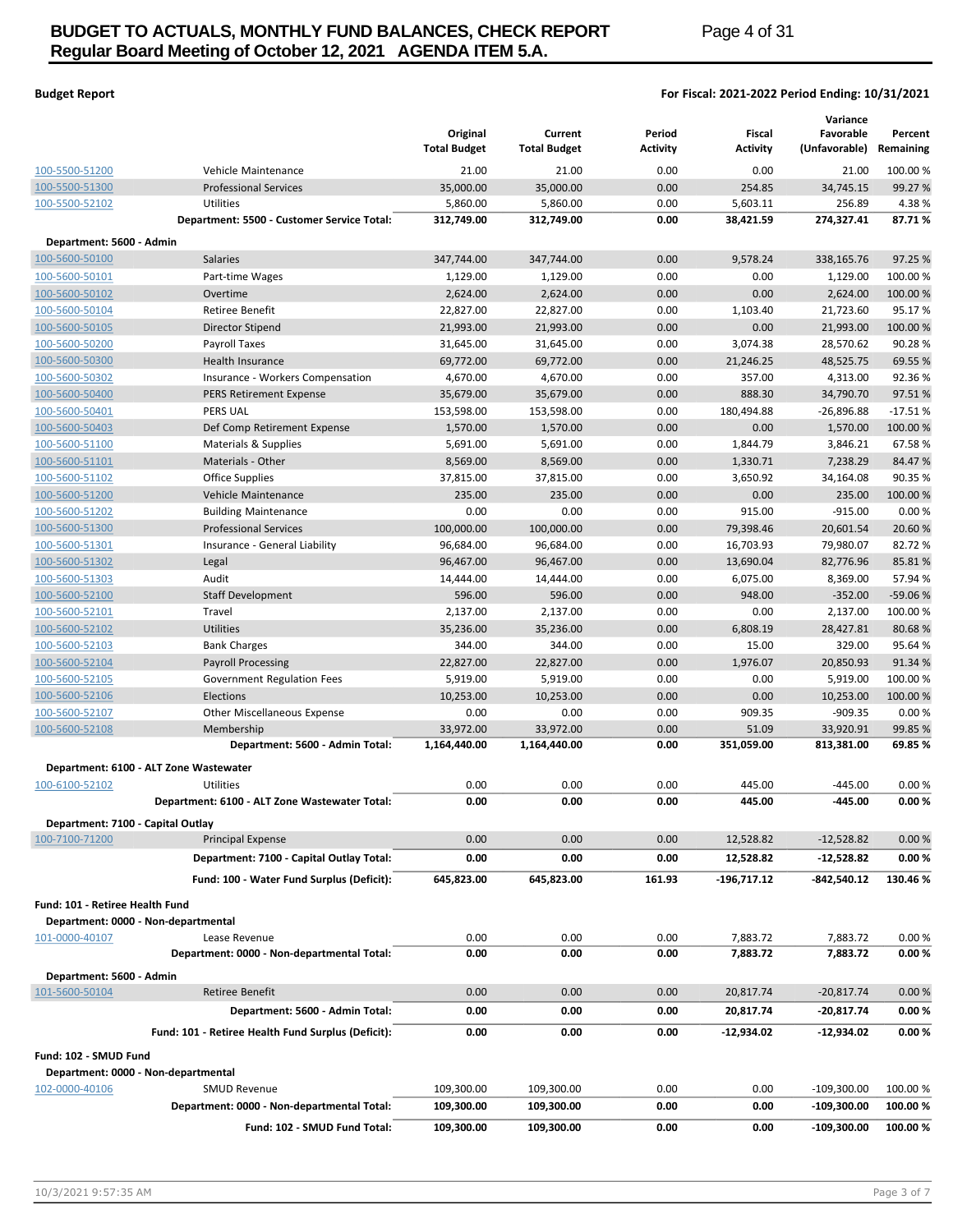# **BUDGET TO ACTUALS, MONTHLY FUND BALANCES, CHECK REPORT Page 5 of 31 Regular Board Meeting of October 12, 2021 AGENDA ITEM 5.A.**

| <b>Budget Report</b> | For Fiscal: 2021-2022 Period Ending: 10/31/2021 |
|----------------------|-------------------------------------------------|
|                      |                                                 |

|                                          |                                                                 | Original<br><b>Total Budget</b> | Current<br><b>Total Budget</b> | Period<br>Activity | Fiscal<br><b>Activity</b> | Variance<br>Favorable<br>(Unfavorable) | Percent<br>Remaining |
|------------------------------------------|-----------------------------------------------------------------|---------------------------------|--------------------------------|--------------------|---------------------------|----------------------------------------|----------------------|
| Fund: 103 - Hydroelectric Fund           |                                                                 |                                 |                                |                    |                           |                                        |                      |
|                                          | Department: 0000 - Non-departmental                             |                                 |                                |                    |                           |                                        |                      |
| 103-0000-40107                           | Lease Revenue                                                   | 60,000.00                       | 60,000.00                      | 0.00               | 23,488.94                 | $-36,511.06$                           | 60.85 %              |
|                                          | Department: 0000 - Non-departmental Total:                      | 60,000.00                       | 60,000.00                      | 0.00               | 23,488.94                 | $-36,511.06$                           | 60.85 %              |
|                                          | Fund: 103 - Hydroelectric Fund Total:                           | 60,000.00                       | 60,000.00                      | 0.00               | 23,488.94                 | $-36,511.06$                           | 60.85 %              |
|                                          |                                                                 |                                 |                                |                    |                           |                                        |                      |
| Fund: 111 - Capital Reserve Fund         |                                                                 |                                 |                                |                    |                           |                                        |                      |
| Department: 7100 - Capital Outlay        |                                                                 |                                 |                                |                    |                           |                                        |                      |
| 111-7100-51300                           | <b>Professional Services</b>                                    | 0.00                            | 0.00                           | 0.00               | $-8,933.51$               | 8,933.51                               | 0.00%                |
| 111-7100-71100                           | <b>Capital Expenses</b>                                         | 0.00                            | 0.00                           | 0.00               | 30,925.00                 | $-30,925.00$                           | 0.00%                |
|                                          | Department: 7100 - Capital Outlay Total:                        | 0.00                            | 0.00                           | 0.00               | 21,991.49                 | $-21,991.49$                           | 0.00%                |
|                                          | Fund: 111 - Capital Reserve Fund Total:                         | 0.00                            | 0.00                           | 0.00               | 21,991.49                 | $-21,991.49$                           | 0.00%                |
| Fund: 112 - ALT Fund                     |                                                                 |                                 |                                |                    |                           |                                        |                      |
|                                          | Department: 0000 - Non-departmental                             |                                 |                                |                    |                           |                                        |                      |
| 112-0000-40104                           | Surcharge                                                       | 0.00                            | 0.00                           | 63.30              | 106,484.39                | 106,484.39                             | 0.00%                |
|                                          | Department: 0000 - Non-departmental Total:                      | 0.00                            | 0.00                           | 63.30              | 106,484.39                | 106,484.39                             | 0.00%                |
|                                          | Fund: 112 - ALT Fund Total:                                     | 0.00                            | 0.00                           | 63.30              | 106,484.39                | 106,484.39                             | 0.00%                |
|                                          |                                                                 |                                 |                                |                    |                           |                                        |                      |
| Fund: 200 - Zone Fund                    |                                                                 |                                 |                                |                    |                           |                                        |                      |
|                                          | Department: 0000 - Non-departmental                             |                                 |                                |                    |                           |                                        |                      |
| 200-0000-40200                           | Zone Charges                                                    | 188,400.00                      | 188,400.00                     | 0.00               | 30,113.91                 | $-158,286.09$                          | 84.02%               |
| 200-0000-40201                           | Zone Excrow Fee                                                 | 45,500.00                       | 45,500.00                      | 0.00               | 3,380.00                  | $-42,120.00$                           | 92.57%               |
| 200-0000-41100                           | Interest Income                                                 | $-520.00$                       | $-520.00$                      | 0.00               | 0.00                      | 520.00                                 | 0.00%                |
| 200-0000-41301                           | Septic Design Fee<br>Department: 0000 - Non-departmental Total: | $-1,500.00$<br>231,880.00       | $-1,500.00$<br>231,880.00      | 0.00<br>0.00       | 820.00<br>34,313.91       | 2,320.00<br>-197,566.09                | 54.67%<br>85.20%     |
|                                          |                                                                 |                                 |                                |                    |                           |                                        |                      |
|                                          | Department: 6100 - ALT Zone Wastewater                          |                                 |                                |                    |                           |                                        |                      |
| 200-6100-50100                           | <b>Salaries</b>                                                 | 103,049.00                      | 103,049.00                     | 0.00               | 3,956.08                  | 99,092.92                              | 96.16%               |
| 200-6100-50102                           | Overtime                                                        | 913.00                          | 913.00                         | 0.00               | 0.00                      | 913.00                                 | 100.00%              |
| 200-6100-50200                           | Payroll Taxes                                                   | 9,377.00                        | 9,377.00                       | 0.00               | 296.42                    | 9,080.58                               | 96.84%               |
| 200-6100-50300                           | Health Insurance                                                | 31,570.00                       | 31,570.00                      | 0.00               | 6,035.50                  | 25,534.50                              | 80.88%               |
| 200-6100-50302                           | Insurance - Workers Compensation                                | 2,697.00                        | 2,697.00                       | 0.00               | 406.38                    | 2,290.62                               | 84.93%               |
| 200-6100-50400                           | <b>PERS Retirement Expense</b>                                  | 8,129.00                        | 8,129.00                       | 0.00               | 366.89                    | 7,762.11                               | 95.49%               |
| 200-6100-50401                           | <b>PERS UAL</b>                                                 | 13,565.00                       | 13,565.00                      | 0.00               | 14,634.72                 | $-1,069.72$                            | $-7.89%$             |
| 200-6100-50403                           | Def Comp Retirement Expense                                     | 470.00                          | 470.00                         | 0.00               | 0.00                      | 470.00                                 | 100.00%              |
| 200-6100-51100                           | Materials & Supplies                                            | 7,632.00                        | 7,632.00                       | 0.00               | 1,468.20                  | 6,163.80                               | 80.76%               |
| 200-6100-51101                           | Materials - Other                                               | 2,932.00                        | 2,932.00                       | 0.00               | 350.93                    | 2,581.07                               | 88.03%<br>89.68%     |
| 200-6100-51102<br>200-6100-51200         | Office Supplies<br>Vehicle Maintenance                          | 2,213.00<br>2,220.00            | 2,213.00<br>2,220.00           | 0.00<br>0.00       | 228.40<br>345.10          | 1,984.60<br>1,874.90                   | 84.45%               |
| 200-6100-51201                           | Vehicle Operating - Fuel                                        | 6,387.00                        | 6,387.00                       | 0.00               | 1,340.24                  | 5,046.76                               | 79.02%               |
| 200-6100-51300                           | <b>Professional Services</b>                                    | 11,012.00                       | 11,012.00                      | 0.00               | 2,619.00                  | 8,393.00                               | 76.22%               |
| 200-6100-51301                           | Insurance - General Liability                                   | 5,441.00                        | 5,441.00                       | 0.00               | 0.00                      | 5,441.00                               | 100.00%              |
| 200-6100-52100                           | Staff Development                                               | 315.00                          | 315.00                         | 0.00               | 0.00                      | 315.00                                 | 100.00%              |
| 200-6100-52102                           | <b>Utilities</b>                                                | 14,000.00                       | 14,000.00                      | 0.00               | 2,008.62                  | 11,991.38                              | 85.65%               |
| 200-6100-52105                           | Government Regulation Fees                                      | 36,831.00                       | 36,831.00                      | 0.00               | 0.00                      | 36,831.00                              | 100.00%              |
|                                          | Department: 6100 - ALT Zone Wastewater Total:                   | 258,753.00                      | 258,753.00                     | 0.00               | 34,056.48                 | 224,696.52                             | 86.84%               |
|                                          |                                                                 |                                 |                                |                    |                           |                                        |                      |
|                                          | Fund: 200 - Zone Fund Surplus (Deficit):                        | $-26,873.00$                    | $-26,873.00$                   | 0.00               | 257.43                    | 27,130.43                              | 100.96%              |
| Fund: 400 - Capital Facility Charge Fund |                                                                 |                                 |                                |                    |                           |                                        |                      |
|                                          | Department: 0000 - Non-departmental                             |                                 |                                |                    |                           |                                        |                      |
| 400-0000-40300                           | Capital Facility Charge                                         | 0.00                            | 0.00                           | 0.00               | 18,400.00                 | 18,400.00                              | 0.00%                |
|                                          | Department: 0000 - Non-departmental Total:                      | 0.00                            | 0.00                           | 0.00               | 18,400.00                 | 18,400.00                              | 0.00%                |
|                                          | Fund: 400 - Capital Facility Charge Fund Total:                 | 0.00                            | 0.00                           | 0.00               | 18,400.00                 | 18,400.00                              | 0.00%                |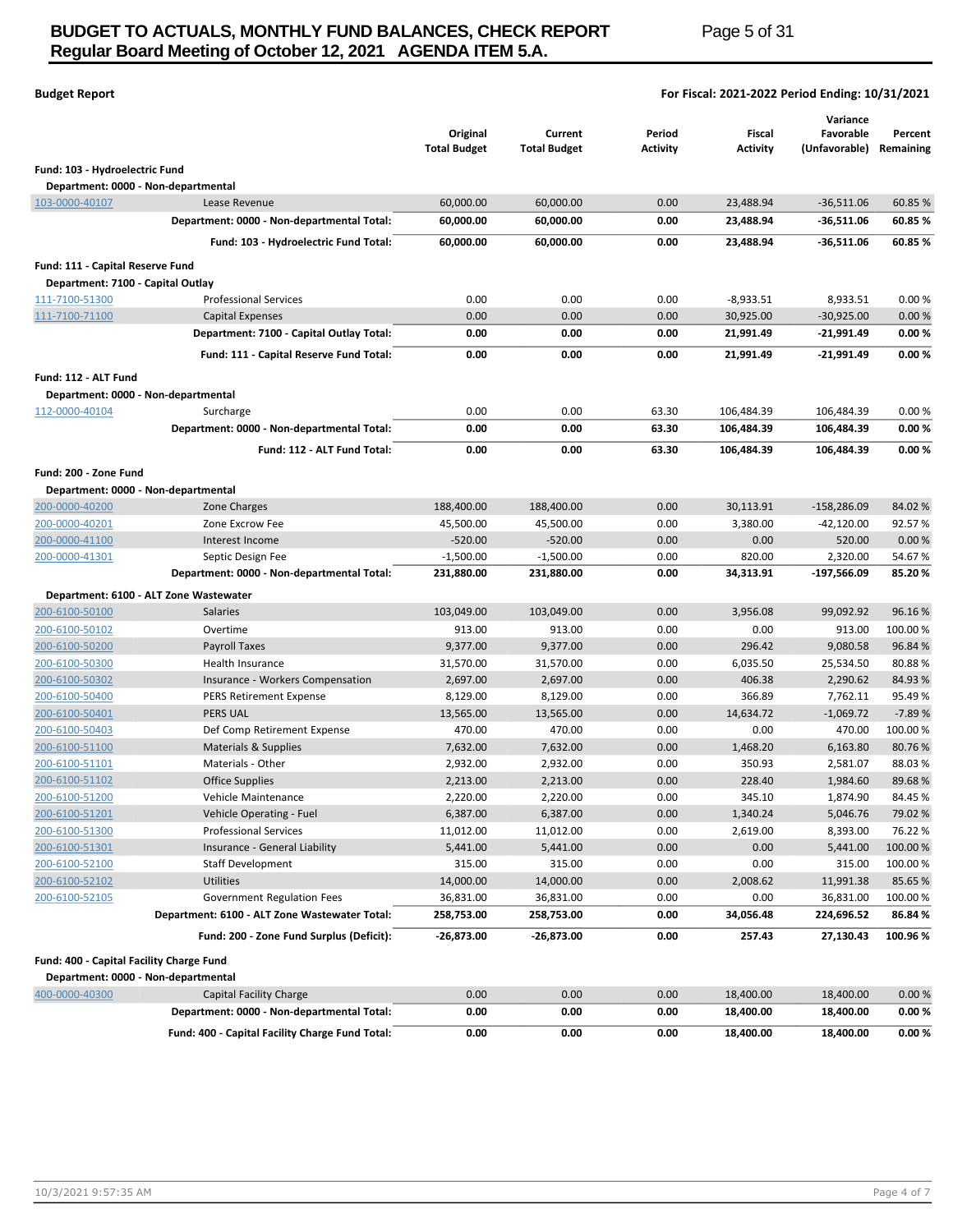# **BUDGET TO ACTUALS, MONTHLY FUND BALANCES, CHECK REPORT Page 6 of 31 Regular Board Meeting of October 12, 2021 AGENDA ITEM 5.A.**

| <b>Budget Report</b> | For Fiscal: 2021-2022 Period Ending: 10/31/2021 |
|----------------------|-------------------------------------------------|

|                                     |                                            | Original<br><b>Total Budget</b> | Current<br><b>Total Budget</b> | Period<br><b>Activity</b> | Fiscal<br><b>Activity</b> | Variance<br>Favorable<br>(Unfavorable) | Percent<br>Remaining |
|-------------------------------------|--------------------------------------------|---------------------------------|--------------------------------|---------------------------|---------------------------|----------------------------------------|----------------------|
| Fund: 502 - Kelsey North Fund       |                                            |                                 |                                |                           |                           |                                        |                      |
| Department: 0000 - Non-departmental |                                            |                                 |                                |                           |                           |                                        |                      |
| 502-0000-71201                      | Interest Expense                           | 0.00                            | 0.00                           | 0.00                      | 3.199.65                  | $-3,199.65$                            | 0.00%                |
|                                     | Department: 0000 - Non-departmental Total: | 0.00                            | 0.00                           | 0.00                      | 3.199.65                  | $-3,199.65$                            | 0.00%                |
|                                     | Fund: 502 - Kelsey North Fund Total:       | 0.00                            | 0.00                           | 0.00                      | 3.199.65                  | $-3,199.65$                            | 0.00%                |
|                                     | <b>Report Surplus (Deficit):</b>           | 788.250.00                      | 788.250.00                     | 225.23                    | $-86.211.52$              | $-874.461.52$                          | 110.94 %             |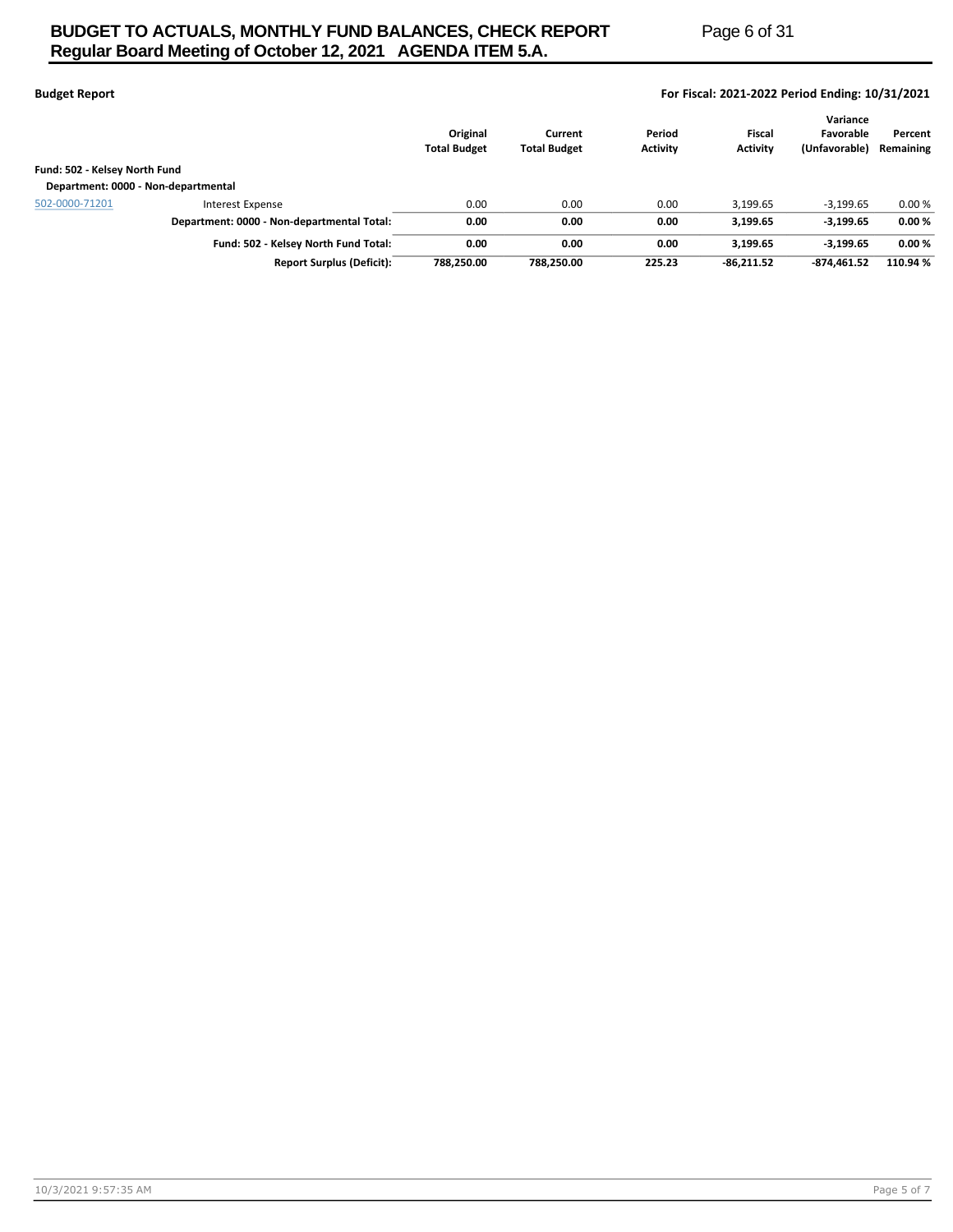## **Budget Report For Fiscal: 2021-2022 Period Ending: 10/31/2021**

# **Group Summary**

|                                                    |                                 |                                |                           |                                  | Variance                   |                      |
|----------------------------------------------------|---------------------------------|--------------------------------|---------------------------|----------------------------------|----------------------------|----------------------|
| Departmen                                          | Original<br><b>Total Budget</b> | Current<br><b>Total Budget</b> | Period<br><b>Activity</b> | <b>Fiscal</b><br><b>Activity</b> | Favorable<br>(Unfavorable) | Percent<br>Remaining |
| Fund: 100 - Water Fund                             |                                 |                                |                           |                                  |                            |                      |
| 0000 - Non-departmental                            | 5,064,858.00                    | 5,064,858.00                   | 161.93                    | 846,836.71                       | $-4,218,021.29$            | 83.28%               |
| 5100 - Source of Supply                            | 419,520.00                      | 419,520.00                     | 0.00                      | 53,710.48                        | 365,809.52                 | 87.20%               |
| 5200 - Raw Water                                   | 808,007.00                      | 808,007.00                     | 0.00                      | 247,049.84                       | 560,957.16                 | 69.42%               |
| 5300 - Water Treatment                             | 776,534.00                      | 776,534.00                     | 0.00                      | 183,454.49                       | 593,079.51                 | 76.38%               |
| 5400 - Treated Water                               | 937,785.00                      | 937,785.00                     | 0.00                      | 156,884.61                       | 780,900.39                 | 83.27%               |
| 5500 - Customer Service                            | 312,749.00                      | 312,749.00                     | 0.00                      | 38,421.59                        | 274,327.41                 | 87.71%               |
| 5600 - Admin                                       | 1,164,440.00                    | 1,164,440.00                   | 0.00                      | 351,059.00                       | 813,381.00                 | 69.85%               |
| 6100 - ALT Zone Wastewater                         | 0.00                            | 0.00                           | 0.00                      | 445.00                           | $-445.00$                  | 0.00%                |
| 7100 - Capital Outlay                              | 0.00                            | 0.00                           | 0.00                      | 12,528.82                        | $-12,528.82$               | 0.00%                |
| Fund: 100 - Water Fund Surplus (Deficit):          | 645,823.00                      | 645,823.00                     | 161.93                    | $-196,717.12$                    | -842,540.12                | 130.46 %             |
| Fund: 101 - Retiree Health Fund                    |                                 |                                |                           |                                  |                            |                      |
| 0000 - Non-departmental                            | 0.00                            | 0.00                           | 0.00                      | 7,883.72                         | 7,883.72                   | 0.00%                |
| 5600 - Admin                                       | 0.00                            | 0.00                           | 0.00                      | 20,817.74                        | $-20,817.74$               | 0.00%                |
| Fund: 101 - Retiree Health Fund Surplus (Deficit): | 0.00                            | 0.00                           | 0.00                      | $-12,934.02$                     | $-12,934.02$               | 0.00%                |
| Fund: 102 - SMUD Fund                              |                                 |                                |                           |                                  |                            |                      |
| 0000 - Non-departmental                            | 109,300.00                      | 109,300.00                     | 0.00                      | 0.00                             | $-109,300.00$              | 100.00 %             |
| Fund: 102 - SMUD Fund Total:                       | 109,300.00                      | 109,300.00                     | 0.00                      | 0.00                             | $-109,300.00$              | 100.00 %             |
| Fund: 103 - Hydroelectric Fund                     |                                 |                                |                           |                                  |                            |                      |
| 0000 - Non-departmental                            | 60,000.00                       | 60,000.00                      | 0.00                      | 23,488.94                        | $-36,511.06$               | 60.85%               |
| Fund: 103 - Hydroelectric Fund Total:              | 60,000.00                       | 60,000.00                      | 0.00                      | 23,488.94                        | $-36,511.06$               | 60.85%               |
| Fund: 111 - Capital Reserve Fund                   |                                 |                                |                           |                                  |                            |                      |
| 7100 - Capital Outlay                              | 0.00                            | 0.00                           | 0.00                      | 21,991.49                        | $-21,991.49$               | 0.00%                |
| Fund: 111 - Capital Reserve Fund Total:            | 0.00                            | 0.00                           | 0.00                      | 21,991.49                        | $-21,991.49$               | 0.00%                |
| Fund: 112 - ALT Fund                               |                                 |                                |                           |                                  |                            |                      |
| 0000 - Non-departmental                            | 0.00                            | 0.00                           | 63.30                     | 106,484.39                       | 106,484.39                 | 0.00%                |
| Fund: 112 - ALT Fund Total:                        | 0.00                            | 0.00                           | 63.30                     | 106,484.39                       | 106,484.39                 | 0.00%                |
| Fund: 200 - Zone Fund                              |                                 |                                |                           |                                  |                            |                      |
| 0000 - Non-departmental                            | 231,880.00                      | 231,880.00                     | 0.00                      | 34,313.91                        | -197,566.09                | 85.20%               |
| 6100 - ALT Zone Wastewater                         | 258,753.00                      | 258,753.00                     | 0.00                      | 34,056.48                        | 224,696.52                 | 86.84%               |
| Fund: 200 - Zone Fund Surplus (Deficit):           | $-26,873.00$                    | $-26,873.00$                   | 0.00                      | 257.43                           | 27,130.43                  | 100.96 %             |
| Fund: 400 - Capital Facility Charge Fund           |                                 |                                |                           |                                  |                            |                      |
| 0000 - Non-departmental                            | 0.00                            | 0.00                           | 0.00                      | 18,400.00                        | 18,400.00                  | 0.00%                |
| Fund: 400 - Capital Facility Charge Fund Total:    | 0.00                            | 0.00                           | 0.00                      | 18,400.00                        | 18,400.00                  | 0.00%                |
| Fund: 502 - Kelsey North Fund                      |                                 |                                |                           |                                  |                            |                      |
| 0000 - Non-departmental                            | 0.00                            | 0.00                           | 0.00                      | 3,199.65                         | $-3,199.65$                | 0.00%                |
| Fund: 502 - Kelsey North Fund Total:               | 0.00                            | 0.00                           | 0.00                      | 3,199.65                         | $-3,199.65$                | 0.00%                |
| <b>Report Surplus (Deficit):</b>                   | 788,250.00                      | 788,250.00                     | 225.23                    | $-86,211.52$                     | -874,461.52                | 110.94 %             |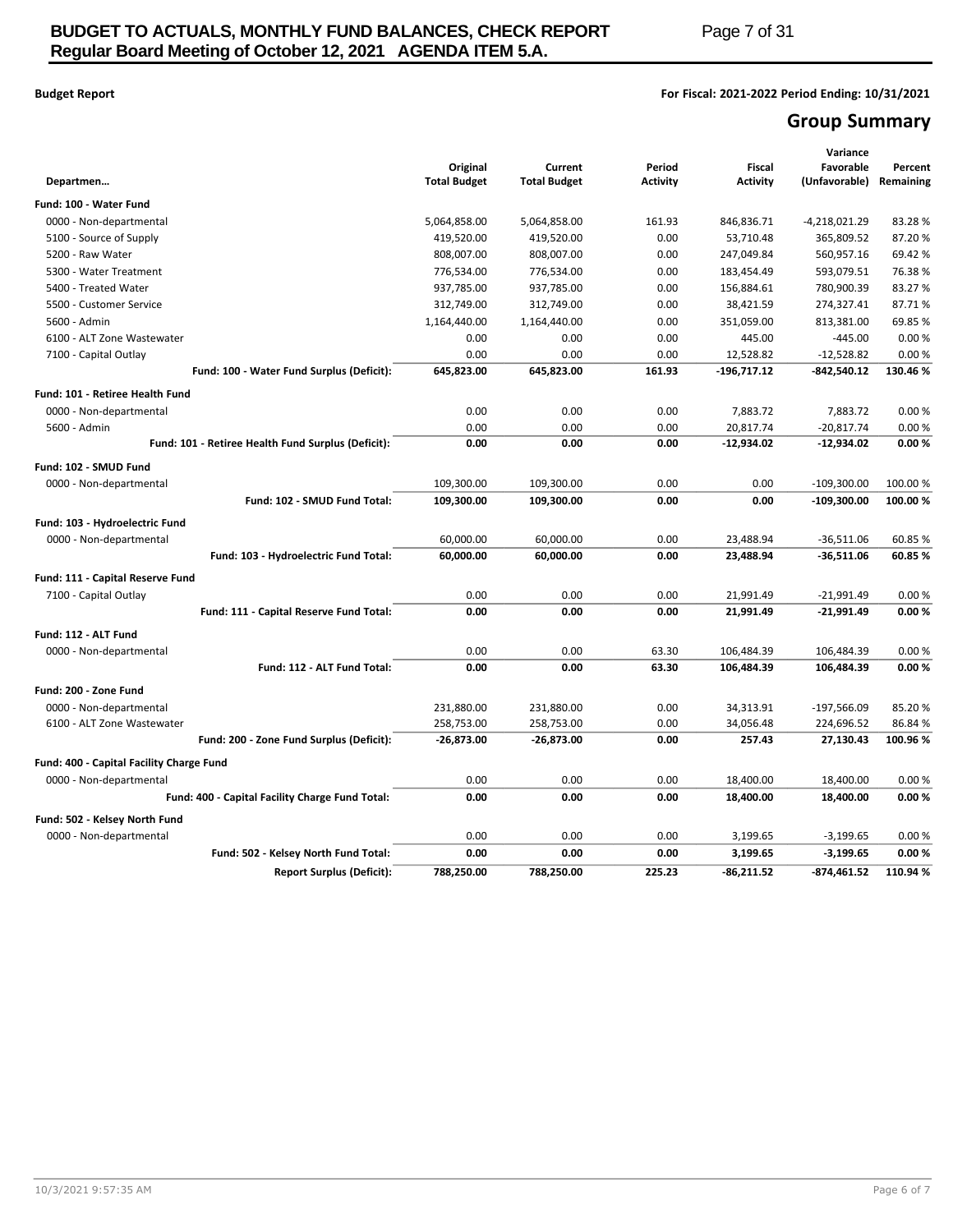## **Budget Report For Fiscal: 2021-2022 Period Ending: 10/31/2021**

# **Fund Summary**

|                                    |                     |                     |          |               | Variance      |  |
|------------------------------------|---------------------|---------------------|----------|---------------|---------------|--|
|                                    | Original            | Current             | Period   | <b>Fiscal</b> | Favorable     |  |
| Fund                               | <b>Total Budget</b> | <b>Total Budget</b> | Activity | Activity      | (Unfavorable) |  |
| 100 - Water Fund                   | 645,823.00          | 645.823.00          | 161.93   | $-196.717.12$ | $-842.540.12$ |  |
| 101 - Retiree Health Fund          | 0.00                | 0.00                | 0.00     | $-12.934.02$  | $-12.934.02$  |  |
| 102 - SMUD Fund                    | 109,300.00          | 109.300.00          | 0.00     | 0.00          | $-109.300.00$ |  |
| 103 - Hydroelectric Fund           | 60.000.00           | 60.000.00           | 0.00     | 23.488.94     | $-36.511.06$  |  |
| 111 - Capital Reserve Fund         | 0.00                | 0.00                | 0.00     | $-21,991.49$  | $-21,991.49$  |  |
| 112 - ALT Fund                     | 0.00                | 0.00                | 63.30    | 106.484.39    | 106.484.39    |  |
| 200 - Zone Fund                    | $-26.873.00$        | $-26.873.00$        | 0.00     | 257.43        | 27.130.43     |  |
| 400 - Capital Facility Charge Fund | 0.00                | 0.00                | 0.00     | 18.400.00     | 18,400.00     |  |
| 502 - Kelsey North Fund            | 0.00                | 0.00                | 0.00     | $-3,199.65$   | $-3,199.65$   |  |
| <b>Report Surplus (Deficit):</b>   | 788.250.00          | 788.250.00          | 225.23   | $-86.211.52$  | $-874.461.52$ |  |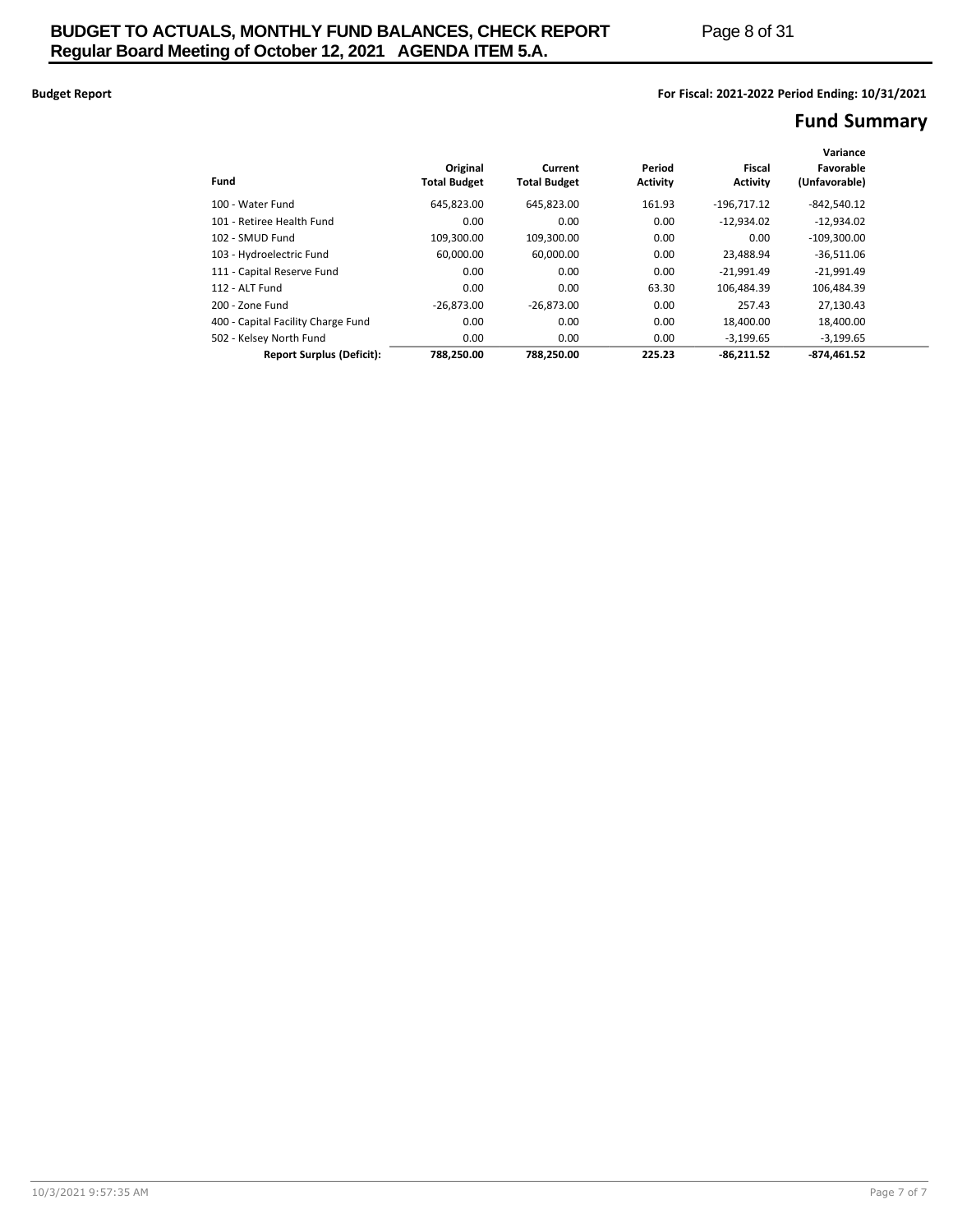| <b>GDPUD REVENUE BUDGET</b>                                                    |    |                        |    |                    |    |                    |      |                    |    |                    |                      |     |                       |
|--------------------------------------------------------------------------------|----|------------------------|----|--------------------|----|--------------------|------|--------------------|----|--------------------|----------------------|-----|-----------------------|
| <b>Description</b>                                                             |    | FY 16-17<br>Actual     |    | FY 17-18<br>Actual |    | FY 18-19<br>Actual |      | FY 19-20<br>Actual |    | FY 20-21<br>Actual | FY 21-22<br>Approved |     | FY 21-22<br>September |
| <b>WATER OPERATING REVENUE</b>                                                 |    |                        |    |                    |    |                    |      |                    |    |                    |                      |     |                       |
| <b>Water Sales</b>                                                             |    |                        |    |                    |    |                    |      |                    |    |                    |                      |     |                       |
| Residential Sales                                                              |    | \$1,244,193            |    | \$1,862,227        |    | \$2,411,551        |      | \$2,745,822        |    | \$3,139,700        | \$1,800,000          | Ś   | 643,207               |
| Commercial Sales                                                               |    | 177,031                |    | 260,936            |    | 315,497            |      |                    |    |                    | 320,000              |     |                       |
| <b>Irrigation Sales</b>                                                        |    | 135,218                |    | 317,330            |    | 416,369            |      | 407,856            |    | 550,900            | 425,000              |     | 77,447                |
| Penalties                                                                      |    | 39,885                 |    | 46,739             |    | 50,625             |      |                    |    |                    | 45,400               |     |                       |
| Other (2)                                                                      |    | 15,705                 |    | 10,951             |    | 59,679             |      |                    |    |                    |                      |     |                       |
|                                                                                |    | Sub-Total \$ 1,612,032 |    | \$2,498,183        |    | \$3,253,721        |      | \$3,153,678        |    | \$3,690,600        | \$2,590,400          | Ś.  | 720,654               |
| <b>NON OPERATING REVENUE</b>                                                   |    |                        |    |                    |    |                    |      |                    |    |                    |                      |     |                       |
| <b>Property Taxes</b>                                                          |    | \$1,447,381            |    | \$1,577,792        | Ŝ. | 1,657,978          |      | \$1,710,211        |    | \$1,680,722        | \$1,758,035          | Ŝ.  | 88,372                |
| SMUD                                                                           |    | 108,515                |    | 108,515            |    | 108,515            |      | 108,769            |    | 116,443            | 109,300              |     |                       |
| Tax Revenue - Debt Service                                                     |    |                        |    |                    |    |                    |      |                    |    |                    |                      |     |                       |
| Restricted Benefit Charges                                                     |    | 19,103                 |    |                    |    |                    |      |                    |    |                    |                      |     |                       |
| Interest Income                                                                |    | 5,386                  |    | 18,884             |    | 75,443             |      | 92,402             |    | 12,315             | 2,500                |     |                       |
| Water Agency Cost Share (3)                                                    |    |                        |    |                    |    | 45,000             |      |                    |    |                    |                      |     |                       |
| Leases                                                                         |    | 67,893                 |    | 73,023             |    | 70,000             |      |                    |    | 101,929            | 70,000               |     | 16,606                |
| Hydro                                                                          |    | 43,259                 |    | 43,259             |    | 60,000             |      |                    |    | 36,619             | 60,000               |     |                       |
| Grants (3)                                                                     |    |                        |    |                    |    |                    |      |                    |    |                    |                      |     |                       |
| Other (3)                                                                      |    |                        |    | 291,035            |    |                    |      | 54,006             |    | 159,135            |                      |     | 32,405                |
| Sub-total Non-Operating \$ 1,691,537                                           |    |                        |    | \$2,112,508        |    | \$2,016,936        |      | \$1,965,388        |    | \$2,107,163        | $$1,999,835$ \$      |     | 137,383               |
| Supplemental Charge (1)                                                        |    | $\blacksquare$         |    | \$657,545          |    | 549.529            |      |                    |    |                    | 648,923              |     |                       |
| <b>Total Water Revenue</b>                                                     |    | 3,303,569              |    | 5,268,236          |    | 5,820,186          |      | 5,119,066          |    | 5,797,763          | 5,239,158            |     | 858,037               |
|                                                                                |    |                        |    |                    |    |                    |      |                    |    |                    |                      |     |                       |
| <b>WASTEWATER OPERATING REVENUE</b>                                            |    |                        |    |                    |    |                    |      |                    |    |                    |                      |     |                       |
| Zone Charges                                                                   | Ś. | 311,629                | Ŝ. | 311,547            | Ŝ. | 313,372            | Ŝ.   | 165,143            | Ŝ. | 196,169 \$         | 188,400 \$           |     | 30,113                |
| <b>Escrow Fees</b>                                                             |    | 33,600                 |    | 33,600             |    | 28,000             |      |                    |    | 24,020             | 45,000               |     | 3,380                 |
| Septic Design Fees                                                             |    | 1,200                  |    | 1,200              |    | 3,000              |      |                    |    | 5,940              | 1,500                |     | 820                   |
| Restricted Benefits Charges                                                    |    |                        |    |                    |    |                    |      |                    |    |                    |                      |     |                       |
| Soil Evaluations/Loans/Repairs                                                 |    |                        |    |                    |    |                    |      |                    |    |                    |                      |     |                       |
| Interest Income                                                                |    | 3,175                  |    | 3,175              |    | 16,894             |      | 18,483             |    | 4.521              | 520                  |     |                       |
| <b>Other</b>                                                                   |    |                        |    |                    |    |                    |      | 4,100              |    |                    |                      |     |                       |
| Total Wastewater Revenue \$                                                    |    | 349,604                | \$ | $349,522$ \$       |    | 361,266            | - \$ | $187,726$ \$       |    | 230,650            | \$<br>235,420        | \$. | 34,313                |
| TOTAL REVENUE \$ 3,653,173 \$ 5,617,758 \$ 6,181,452 \$ 5,306,792 \$ 6,028,413 |    |                        |    |                    |    |                    |      |                    |    |                    | $$5,474,578$ \$      |     | 892,350               |

Notes:

(1) - Supplemental Charge revenue can only be used to fund State Revoloving Fund Loan

 $(2)$  - Other revenue are connection fees

(3) -Grant Revenue and other revenues restricted to capital projects are shown in the Restricted Funds Summary

In Non-Operating, (Other) I added in Penalties, Material and Labor Charge, Installation Fee, Miscellaneous Revenue and Deferred Comp Retirement.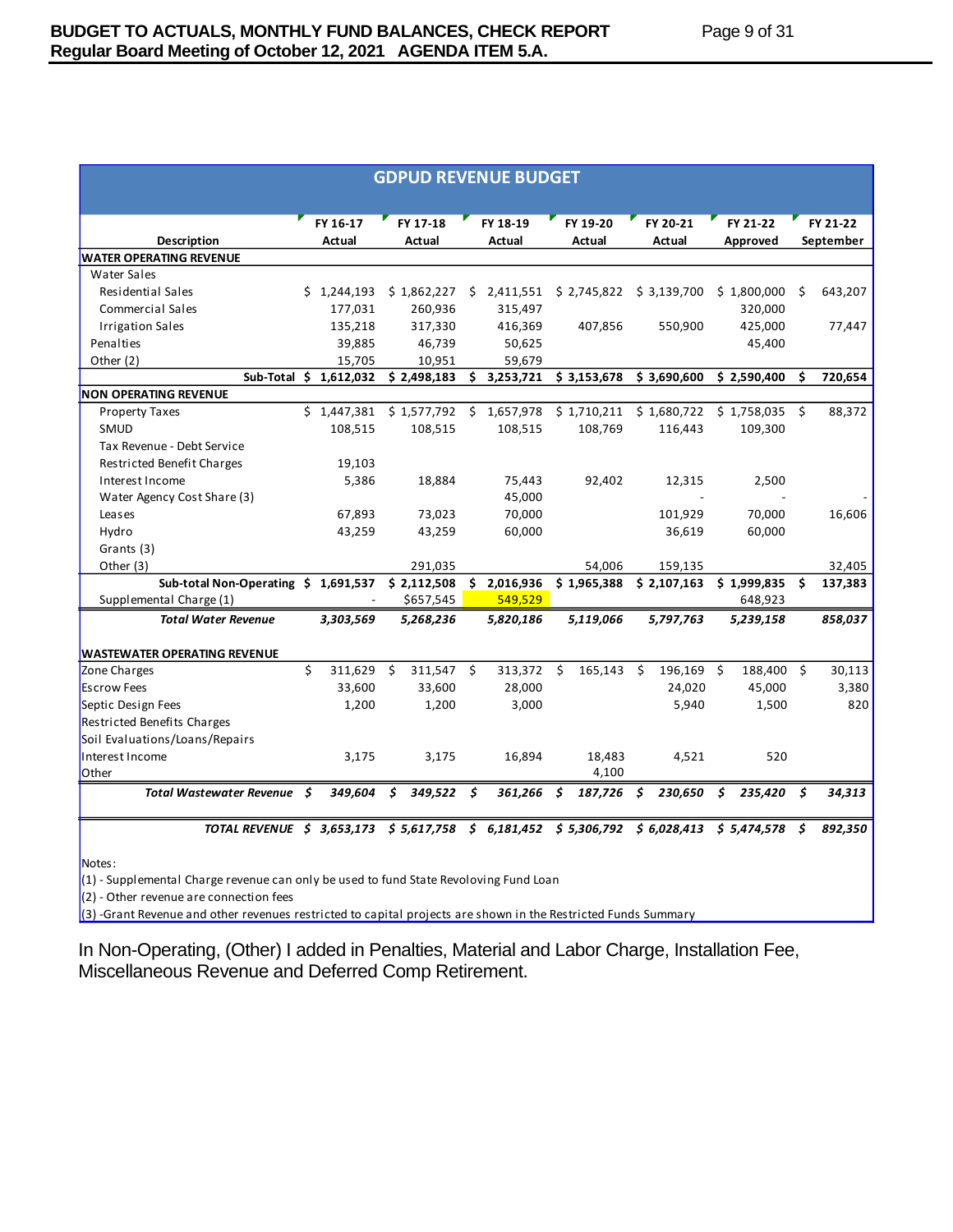|                | <b>SOURCE OF SUPPLY</b>                   |              |               |               |                               |                       |               |           |               |              |                               |  |
|----------------|-------------------------------------------|--------------|---------------|---------------|-------------------------------|-----------------------|---------------|-----------|---------------|--------------|-------------------------------|--|
|                |                                           |              |               |               | (FUNDS 10,12 DEPARTMENT 5100) |                       |               |           |               |              |                               |  |
|                | <b>BUDGET</b>                             |              |               |               |                               |                       |               |           |               |              |                               |  |
|                |                                           |              |               |               |                               |                       |               |           |               |              |                               |  |
|                |                                           | FY 16-17     | FY 17-18      | FY 18-19      |                               | FY 19-20              | FY 20-21      | FY 21-22  | FY 21-22      | Amount       |                               |  |
| <b>Account</b> | Description                               | Actual       | Actual        | Actual        | <b>Account</b>                | Actual                | Actual        | Approved  | September     |              | <b>Remaining Percent Used</b> |  |
|                | 5010 Labor                                | Ś.<br>89,803 | $$135,151$ \$ | 114,161       |                               | $50100$ \$ 102,911 \$ | 100,649       | \$163,354 | \$<br>26,733  | 136,621      | 16%                           |  |
|                | 5019 Overtime                             | 5,902        | 9,404         | 12,524        | 50102                         | 14,226                | 11,170        | 13,642    | 3,068         | 10,574       | 22%                           |  |
|                | 5017 Standby                              | 6,890        | 6,250         | 10,740        | 50103                         | 8,210                 | 6,510         | 11,867    | 3.660         | 8,207        | 31%                           |  |
|                | 5011 Temporary Labor (not on payroll)     | 7,490        |               | 2,554         | 50101                         |                       |               |           |               |              |                               |  |
|                | 5013 PERS Unfunded Accrued Liability      | 33,170       | 83,821        | 19,190        | 50401                         | 10,855                | 9,984         | 11,926    | 9,756         | 2,170        | 82%                           |  |
| 5014 PERS      |                                           | 8,201        | 12,689        | 12,206        | 50400                         | 11,010                | 10,927        | 14,223    | 3,050         | 11,173       | 21%                           |  |
|                | 5015 Deferred Compensation                |              |               |               | 50403                         |                       |               | 740       |               | 740          | 0%                            |  |
|                | 5016 Payroll Taxes                        | 8.276        | 11.248        | 10,464        | 50200                         | 9.816                 | 9.097         | 14,865    | 2.528         | 12,337       | 17%                           |  |
|                | 5018/71 Insurance: Health, Life, etc      | 28,261       | 39,195        | 49,757        | 50300                         | 32,763                | 35,849        | 51,860    | 11,427        | 40,433       | 22%                           |  |
|                | 5020 Insurance: Worker's Comp.            | 7,537        | 5,905         | 4,232         | 50302                         | 6,431                 | 4,460         | 6,857     | 2,013         | 4,844        | 29%                           |  |
|                | 5024 Insurance: D/O                       |              |               |               | 50402                         |                       |               |           |               |              |                               |  |
|                | Subtotal Personnel Related                | 195,530<br>Ś | \$<br>303,663 | Ś<br>235,828  |                               | \$196,222             | 188,646<br>Ś. | 5289,335  | \$<br>62,235  | 227,100      | 22%                           |  |
|                | 5027 Audit                                |              |               |               | 51303                         |                       |               |           |               |              |                               |  |
|                | 5028 Engineering Studies                  | 30,633       |               |               | <b>Unassigned</b>             |                       |               |           |               |              |                               |  |
|                | 5030 Building Maintenance                 | 107          |               |               | 51202                         |                       |               |           |               |              |                               |  |
|                | 5034 Insurance: General                   | 4,146        | 6,658         |               | 51301                         |                       |               |           |               |              |                               |  |
|                | 5036 Legal--General                       |              |               |               | 51302                         |                       |               |           |               |              |                               |  |
|                | 5038 Materials and Supplies               | 5.837        | 10,508        | 6,781         | 51100                         | 6,081                 | 9,473         | 10.765    | 907           | 9,858        | 8%                            |  |
|                | 5039 Rental/Durable                       | (3,627)      | 2,050         | 6,314         | 51101                         | 2,284                 | 300           | 344       |               | 344          | 0%                            |  |
|                | 5040 Office Supplies                      | 14           | 567           |               | 51102                         |                       | 259           | 297       | 12            | 285          | 4%                            |  |
|                | 5041 Staff Development                    | 200          |               |               | 52100                         |                       |               |           |               |              |                               |  |
|                | 5042 Travel--Conference                   |              |               |               | 52101                         |                       |               |           |               |              |                               |  |
|                | 5044 Utilities                            | 2.729        | 3,995         | 4,230         | 52102                         | 4,755                 | 9,418         | 10,715    | 136           | 10,579       | 1%                            |  |
|                | 5046 Vehicle & Equipment Maintenance      | 3,398        | 3,595         | 4,517         | 51200                         | 9,128                 | 5,186         | 4,632     | 1,252         | 3,380        | 27%                           |  |
|                | 5048 Vehicle Operations                   | 4,150        | 6,236         | 6,839         | 51201                         | 6,509                 | 5,352         | 5,683     | 2,384         | 3,299        | 42%                           |  |
|                | 5060 Bank Fees & Payroll Services         |              |               |               | 52103                         |                       |               |           |               |              |                               |  |
| 12-5068        | Retiree Health Premium                    |              |               |               | 50104                         |                       |               |           |               |              |                               |  |
|                | 5070 Director Stipends                    |              |               |               | 50105                         |                       |               |           |               |              |                               |  |
|                | 5076 Building Maintenance                 |              |               |               | 51202                         |                       |               |           |               |              |                               |  |
|                | 5080 Outside Service/Consultants          | 19,593       | 87.406        | 32.713        | 51300                         | 10,350                | 32.615        | 37,359    | 22.880        | 14,479       | 61%                           |  |
|                | 5084 Govt. Reg./Lab Fees                  | 43,296       | 36,453        | 55,246        | 52105                         | 60,762                | 122,742       | 60,000    |               | 60,000       | 0%                            |  |
|                | 5090 Other: Cost of recruitment etc.      |              |               |               | 51101                         |                       |               |           |               |              |                               |  |
|                | 5090 Other: County Tax Admin. Fees        |              | 17,900        |               | 52104                         |                       |               |           |               |              |                               |  |
|                | 5089 Other: Memberships                   |              | 310           |               | 52108                         | 775                   | 341           | 391       |               | 391          | 0%                            |  |
|                | 5091 Other: Elections                     |              |               |               | 52106                         |                       |               | ä,        | Ŝ             |              |                               |  |
|                | Subtotal Services \$ 110,476              |              | \$175,678     | 116,640<br>S  |                               | \$100,644             | 185,686<br>.s | \$130,186 | \$<br>27,571  | \$<br>28,950 | 21%                           |  |
|                | Grand Total 10-5100 \$ 306,006 \$ 479,341 |              |               | Ŝ.<br>352,468 |                               | \$296,866             | Ŝ.<br>374,332 | \$419,521 | \$.<br>89,806 | \$329,715    | 21%                           |  |

Outside Service Consultants (51300) is over budget. There are currently \$22,880 in charges. \$21,175 are for CIP charges associated with the Pilot Creek Gaging Project. The way that TYLER was set up it doesn't account for these charges seperatley even though they are attached to a CIP project.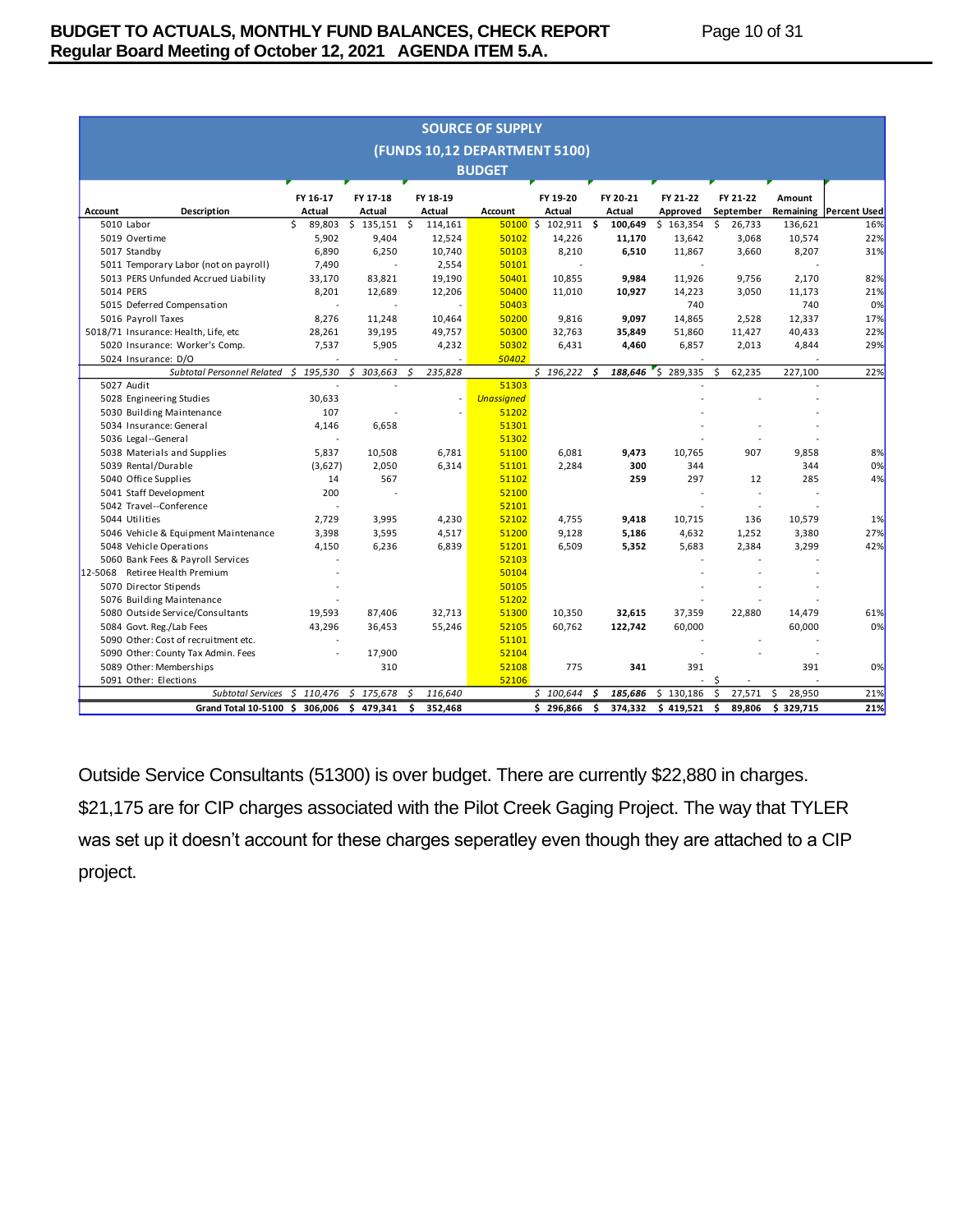| <b>TRANSMISSION &amp; DISTRIBUTION RAW WATER</b>                                                                                                                                                               |             |                    |                          |                   |              |    |                 |           |              |           |                     |  |  |
|----------------------------------------------------------------------------------------------------------------------------------------------------------------------------------------------------------------|-------------|--------------------|--------------------------|-------------------|--------------|----|-----------------|-----------|--------------|-----------|---------------------|--|--|
| (FUNDS 10,12 DEPARTMENT 5200)                                                                                                                                                                                  |             |                    |                          |                   |              |    |                 |           |              |           |                     |  |  |
|                                                                                                                                                                                                                |             |                    |                          | <b>BUDGET</b>     |              |    |                 |           |              |           |                     |  |  |
|                                                                                                                                                                                                                |             |                    |                          |                   |              |    |                 |           |              |           |                     |  |  |
|                                                                                                                                                                                                                | FY 16-17    | FY 17-18           | FY 18-19                 |                   | FY 19-20     |    | FY 20-21        | FY 21-22  | FY 21-22     | Amount    |                     |  |  |
| <b>Account</b><br><b>Description</b>                                                                                                                                                                           | Actual      | Actual             | Actual                   | <b>Account</b>    | Actual       |    | Actual          | Approved  | September    | Remaining | <b>Percent Used</b> |  |  |
| 5010 Labor                                                                                                                                                                                                     |             | 247,107 \$ 254,422 | \$<br>275,371            | 50100S            | 273,837      | \$ | 283,713<br>- \$ | 322,851   | \$54,337     | \$268,514 | 17%                 |  |  |
| 5019 Overtime                                                                                                                                                                                                  | 21,967      | 22,228             | 22,906                   | 50102             | 28,996       |    | 25,156          | 20,648    | 11,157       | \$9,491   | 54%                 |  |  |
| 5017 Standby                                                                                                                                                                                                   | 14,390      | 11,680             | 13,780                   | 50103             | 15,110       |    | 13,080          | 13,260    | 7,200        | \$6,060   | 54%                 |  |  |
| 5011 Temporary Labor (not on payroll)                                                                                                                                                                          | 25,051      | 19,334             | 3,580                    | 50101             | 1,656        |    | 952             | 1,065     |              | \$1,065   | 0%                  |  |  |
| 5013 PERS Unfunded Accrued Liability                                                                                                                                                                           | 40,439      | 167,911            | 155,583                  | 50401             | 211,683      |    | 179,550         | 214,481   | 190,251      | \$24,230  | 89%                 |  |  |
| 5014 PERS                                                                                                                                                                                                      | 25,078      | 24,165             | 26,952                   | 50400             | 28,846       |    | 26,557          | 30,867    | 6,624        | \$24,243  | 21%                 |  |  |
| 5015 Deferred Compensation                                                                                                                                                                                     |             | $\sim$             | $\overline{\phantom{a}}$ | 50403             |              |    |                 | 1,460     |              | \$1,460   | 0%                  |  |  |
| 5016 Payroll Taxes                                                                                                                                                                                             | 22,654      | 22,202             | 22,937                   | 50200             | 25,398       |    | 14,541          | 29,379    | 8,758        | \$20,621  | 30%                 |  |  |
| 5018/71 Insurance: Health, Life, etc                                                                                                                                                                           | 76,683      | 85,146             | 106,715                  | 50300             | 90,420       |    | 91,296          | 115,737   | 24,733       | \$91,004  | 21%                 |  |  |
| 5020 Insurance: Worker's Comp.                                                                                                                                                                                 | 20,578      | 16,784             | 13,140                   | 50302             | 13,508       |    | 8,034           | 15,689    | 2,384        | \$13,305  | 15%                 |  |  |
| \$0<br>5024 Insurance: D/O<br><b>Unassigned</b><br>\$689,454<br>305,444<br>40%<br>Subtotal Personnel Related \$ 493,947<br>Ś.<br>623,872<br>640,964<br>\$<br>642,879<br>'s<br>765,437<br>Ŝ.<br>\$459,993<br>-Ś |             |                    |                          |                   |              |    |                 |           |              |           |                     |  |  |
|                                                                                                                                                                                                                |             |                    |                          |                   |              |    |                 |           |              |           |                     |  |  |
| 5027 Audit                                                                                                                                                                                                     |             |                    |                          | 51303             |              |    |                 | Ś         |              |           |                     |  |  |
| 5028 Engineering Studies                                                                                                                                                                                       |             |                    |                          | <b>Unassigned</b> |              |    |                 |           |              |           |                     |  |  |
| 5030 Building Maintenance                                                                                                                                                                                      |             |                    |                          | 51202             |              |    |                 |           |              |           |                     |  |  |
| 5034 Insurance: General                                                                                                                                                                                        | 17,010      | 16,139             |                          | 51301             |              |    |                 |           |              |           |                     |  |  |
| 5036 Legal--General                                                                                                                                                                                            |             |                    |                          | 51302             |              |    |                 |           |              |           |                     |  |  |
| 5038 Materials and Supplies                                                                                                                                                                                    | 15,772      | 22,561             | 17,084                   | 51100             | 17,380       |    | 73,610          | 18,000    | 5,797        | \$12,203  | 32%                 |  |  |
| 5039 Rental/Durable                                                                                                                                                                                            | 8,577       | 3,859              | 2,161                    | 51101             | 657          |    | 24,714          | 2,000     | 1,743        | \$257     | 87%                 |  |  |
| 5040 Office Supplies                                                                                                                                                                                           | 344         | 722                | $\overline{\phantom{a}}$ | 51102             |              |    |                 |           |              | \$0       |                     |  |  |
| 5041 Staff Development                                                                                                                                                                                         | 600         | 50                 |                          | 52100             |              |    | 128             | 147       |              | \$147     | 0%                  |  |  |
| 5042 Travel--Conference                                                                                                                                                                                        | ÷.          | $\overline{a}$     | $\overline{\phantom{a}}$ | 52101             |              |    |                 |           |              | \$0       |                     |  |  |
| 5044 Utilities                                                                                                                                                                                                 | 337         | 1,417              | 1,175                    | 52102             | 1,284        |    | 1,270           | 1,337     | 238          | \$1,099   | 18%                 |  |  |
| 5046 Vehicle & Equipment Maintenance                                                                                                                                                                           | 13,930      | 9,277              | 10,246                   | 51200             | 8,415        |    | 5,705           | 6,152     | 5,406        | \$746     | 88%                 |  |  |
| 5048 Vehicle Operations                                                                                                                                                                                        | 13,607      | 15,117             | 17,521                   | 51201             | 14,622       |    | 11,490          | 12,070    | 5,896        | \$6,174   | 49%                 |  |  |
| 5060 Bank Fees & Payroll Services                                                                                                                                                                              |             |                    |                          | 52103             |              |    |                 |           |              | \$0       |                     |  |  |
| Retiree Health Premium<br>12-5068                                                                                                                                                                              |             |                    |                          | 50104             |              |    |                 |           |              | \$0       |                     |  |  |
| 5070 Director Stipends                                                                                                                                                                                         |             |                    |                          | 50105             |              |    |                 |           |              | \$0       |                     |  |  |
| 5076 Building Maintenance                                                                                                                                                                                      |             |                    |                          | 51202             |              |    |                 |           |              | \$0       |                     |  |  |
| 5080 Outside Service/Consultants                                                                                                                                                                               | 1,816       | 1,159              |                          | 51300             | 2,500        |    | 2,055           | 2,354     |              | \$2,354   | 0%                  |  |  |
| 5084 Govt. Reg./Lab Fees                                                                                                                                                                                       | 170         | 118                |                          | 52105             | 148          |    | 104             | 119       |              | \$119     | 0%                  |  |  |
| 5090 Other: Cost of recruitment etc.                                                                                                                                                                           | 857         |                    |                          | 51101             |              |    |                 |           |              | \$0       |                     |  |  |
| 5090 Other: County Tax Admin. Fees                                                                                                                                                                             |             | 240                |                          | 52104             |              |    |                 |           |              | \$0       |                     |  |  |
| 5089 Other: Memberships                                                                                                                                                                                        |             |                    |                          | 52108             | 108          |    | 341.00          | 391       |              | \$391     | 0%                  |  |  |
| 5091 Other: Elections                                                                                                                                                                                          |             |                    |                          | 52106             |              |    |                 |           |              | \$0       |                     |  |  |
| <b>Subtotal Services</b>                                                                                                                                                                                       | 5<br>73,020 | 70,659<br>\$       | 48,187<br>Ś              |                   | 45,114<br>\$ | \$ | $119,417$ \$    | 42,570    | 19,080<br>\$ | 20,034    | 44.82%              |  |  |
| Grand Total 10-5200 \$ 566,967 \$ 694,531                                                                                                                                                                      |             |                    | 689,151<br>Ŝ.            |                   | \$734,568    | Ŝ. | 762,296         | \$808,007 | \$324,524    | \$480,027 | 40.16%              |  |  |

There was a repair of the town ditch at Spanish Dry Diggings, \$830 of that came from Materials and Supplies and \$1,467 was coded to Materials Other.

We were under budget with PERS UAL but over in both vehicle maintenance and operations.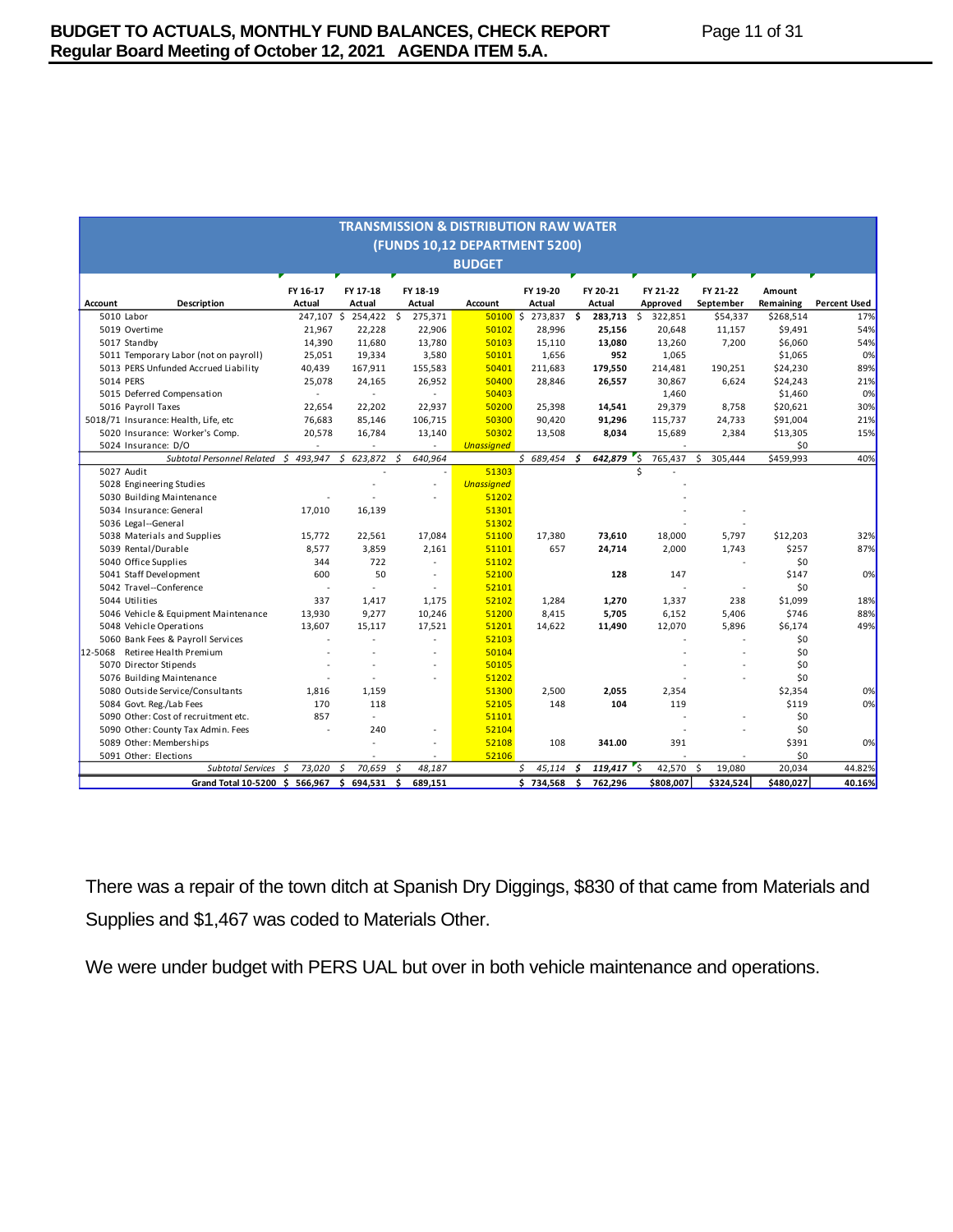|         | <b>WATER TREATMENT</b><br>(FUNDS 10,12 DEPARTMENT 5300) |                           |                    |                         |                               |                    |            |                          |                           |                           |                        |                            |
|---------|---------------------------------------------------------|---------------------------|--------------------|-------------------------|-------------------------------|--------------------|------------|--------------------------|---------------------------|---------------------------|------------------------|----------------------------|
|         |                                                         |                           |                    |                         | <b>BUDGET</b>                 |                    |            |                          |                           |                           |                        |                            |
|         |                                                         |                           |                    |                         |                               |                    |            |                          |                           |                           |                        |                            |
|         |                                                         | FY 16-17                  | FY 17-18<br>Actual | FY 18-19<br>Actual      |                               | FY 19-20<br>Actual |            | FY 20-21                 | FY 21-22                  | FY 21-22                  | Amount                 |                            |
| Account | <b>Description</b><br>5010 Labor                        | Actual<br>Ś<br>121,849 \$ | 138,048            | - Ś<br>166,600          | <b>Account</b><br>$50,100$ \$ |                    | 204,928 \$ | Actual<br>193,691        | Approved<br>Ś.<br>250,264 | September<br>Ŝ.<br>51.747 | Remaining<br>\$198,517 | <b>Percent Used</b><br>21% |
|         | 5019 Overtime                                           | 22,796                    | 16,735             | 23,397                  | 50102                         |                    | 35,001     | 32,206                   | 25,118                    | 6,429                     | \$18,689               | 26%                        |
|         | 5017 Standby                                            | 16.672                    | 15,470             | 15,710                  | 50103                         |                    | 15,960     | 15,730                   | 9,688                     | 3,670                     | \$6,018                | 38%                        |
|         | 5011 Temporary Labor (not on payroll)                   | 517                       |                    |                         | 50101                         |                    |            |                          |                           |                           | \$0                    |                            |
|         | 5013 PERS Unfunded Accrued Liability                    | 49,291                    | 17,105             | 28,508                  | 50401                         |                    | 54,277     | 47,133                   | 20.466                    | 48,782                    | $-528,316$             |                            |
|         | 5014 PERS                                               | 13,428                    | 14,280             | 19,924                  | 50400                         |                    | 21,897     | 23,200                   | 32,592                    | 5,234                     | \$27,358               | 16%                        |
|         | 5015 Deferred Compensation                              |                           |                    |                         | 50403                         |                    |            |                          | 1,130                     |                           | \$1,130                | 0%                         |
|         | 5016 Payroll Taxes                                      | 13.325                    | 14.922             | 17.861                  | 50200                         |                    | 18.776     | 17.931                   | 22,774                    | 6.623                     | \$16,151               | 29%                        |
|         | 5018/71 Insurance: Health, Life, etc                    | 45,404                    | 54,245             | 74,719                  | 50300                         |                    | 65,096     | 69,925                   | 64,914                    | 20,485                    | \$44,429               | 32%                        |
|         | 5020 Insurance: Worker's Comp.                          | 4,818                     | 5,461              | 5,059                   | 50302                         |                    | 5,670      | 4,617                    | 9,488                     | 1,357                     | \$8,131                | 14%                        |
|         | 5024 Insurance: D/O                                     |                           |                    |                         | <b>Unassigned</b>             |                    |            |                          |                           |                           | \$0                    |                            |
|         | <b>Subtotal Personnel Related</b>                       | 288,100<br>$\mathcal{S}$  | -Ś<br>276,266      | -S<br>351,778           |                               | \$.<br>421,605     |            | - S<br>404,433           | "s<br>436,434             | <sup>\$</sup><br>144,327  | \$292,107              | 33%                        |
|         | 5027 Audit                                              |                           |                    |                         | 51303                         |                    |            |                          |                           |                           |                        |                            |
|         | 5028 Engineering Studies                                | 760                       |                    | i,                      | <b>Unassigned</b>             |                    |            |                          |                           |                           |                        |                            |
|         | 5030 Building Maintenance                               |                           |                    |                         | 51202                         |                    |            |                          |                           | 4,990                     | $-$4,990$              |                            |
|         | 5034 Insurance: General                                 | 10,735                    | 8,844              |                         | 51301                         |                    |            |                          |                           |                           | \$0                    |                            |
|         | 5036 Legal--General                                     |                           |                    |                         | 51302                         |                    |            |                          |                           |                           | \$0                    |                            |
|         | 5038 Materials and Supplies                             | 63,286                    | 62,536             | 72,613                  | 51100                         |                    | 73,291     | 71,683                   | 72,000                    | 31,743                    | \$40,257               | 44%                        |
|         | 5039 Rental/Durable                                     | 2,985                     |                    | 5,640                   | 51101                         |                    | 5,161      | 1,087                    | 1,245                     |                           | \$1,245                | 0%                         |
|         | 5040 Office Supplies                                    | 183                       |                    |                         | 51102                         |                    |            |                          |                           | 15                        | $-515$                 |                            |
|         | 5041 Staff Development                                  |                           | 250                | 250                     | 52100                         |                    | 912        | 2,131                    | 2,441                     |                           | \$2,441                | 0%                         |
|         | 5042 Travel--Conference                                 |                           |                    |                         | 52101                         |                    |            | 51                       |                           |                           | \$0                    |                            |
|         | 5044 Utilities                                          | 149,812                   | 160,724            | 199,026                 | 52102                         | 205,552            |            | 188,647                  | 214,327                   | 92,334                    | \$121,993              | 43%                        |
|         | 5046 Vehicle & Equipment Maintenance                    | 5,937                     | 1,244              | 4,278                   | 51200                         |                    | 7,664      | 5,486                    | 6,284                     | 1,386                     | \$4,898                | 22%                        |
|         | 5048 Vehicle Operations                                 | 4,943                     | 5,457              | 6,740                   | 51201                         |                    | 11,802     | 7,505                    | 8,484                     | 1,527                     | \$6,957                | 18%                        |
|         | 5060 Bank Fees & Payroll Services                       |                           |                    |                         | 52103                         |                    |            |                          |                           |                           | \$0                    |                            |
| 12-5068 | Retiree Health Premium                                  |                           |                    |                         | 50104                         |                    |            |                          |                           |                           | \$0                    |                            |
|         | 5070 Director Stipends                                  |                           |                    |                         | 50105                         |                    |            |                          |                           |                           | \$0                    |                            |
|         | 5076 Building Maintenance                               |                           |                    |                         | 51202                         |                    |            |                          |                           |                           | \$0                    |                            |
|         | 5080 Outside Service/Consultants                        | 8,618                     | 60,577             |                         | 51300                         |                    | 8,519      | 7,523                    | 8,617                     | 2,500                     | \$6,117                | 29%                        |
|         | 5084 Govt. Reg./Lab Fees                                | 58,677                    | 27,547             | 32,388                  | 52105                         |                    | 52,540     | 22,957                   | 26,311                    | 3,120                     | \$23,191               | 12%                        |
|         | 5090 Other: Cost of recruitment etc.                    | ٠                         |                    |                         | 51101                         |                    |            |                          |                           |                           | \$0                    |                            |
|         | 5090 Other: County Tax Admin. Fees                      | 81                        |                    |                         | 52104                         |                    |            |                          |                           |                           | \$0                    |                            |
|         | 5089 Other: Memberships                                 |                           | 310                |                         | 52108                         |                    | 775        | 341                      | 391                       |                           | \$391                  | 0%                         |
|         | 5091 Other: Elections                                   |                           |                    |                         | 52106                         |                    |            |                          |                           |                           | \$0                    |                            |
|         | 0                                                       |                           |                    |                         |                               |                    |            |                          |                           |                           |                        |                            |
|         | <b>Subtotal Services</b>                                | 306,017<br>$\mathcal{S}$  | ' خ<br>327,489     | $\mathsf{s}$<br>320,935 |                               | \$.<br>366,216     |            | $\mathfrak s$<br>307,411 | 340,100<br>$\mathsf{S}$   | Ŝ.<br>137,615             | 202.485                | 40%                        |
|         | Grand Total 10-5300 \$                                  | 594,117                   | Ś.<br>603,755 \$   | 672,713                 |                               | Ś<br>787,821       |            | 711,844<br>`\$           | 776,534 \$<br>Ŝ.          | 281,942                   | Ŝ.<br>494,592          | 36%                        |

The majority of Materials and Supplies was for coaglant for water treatment or for chlorine. A new turbidimeter was purchased for almost \$5,000.

For utilities, \$16,465 was billed for the month of June at Sweet Water Plant and \$4,595 at Walton Plant.

We went way over budget on PERS UAL and also over on health insurance and standby.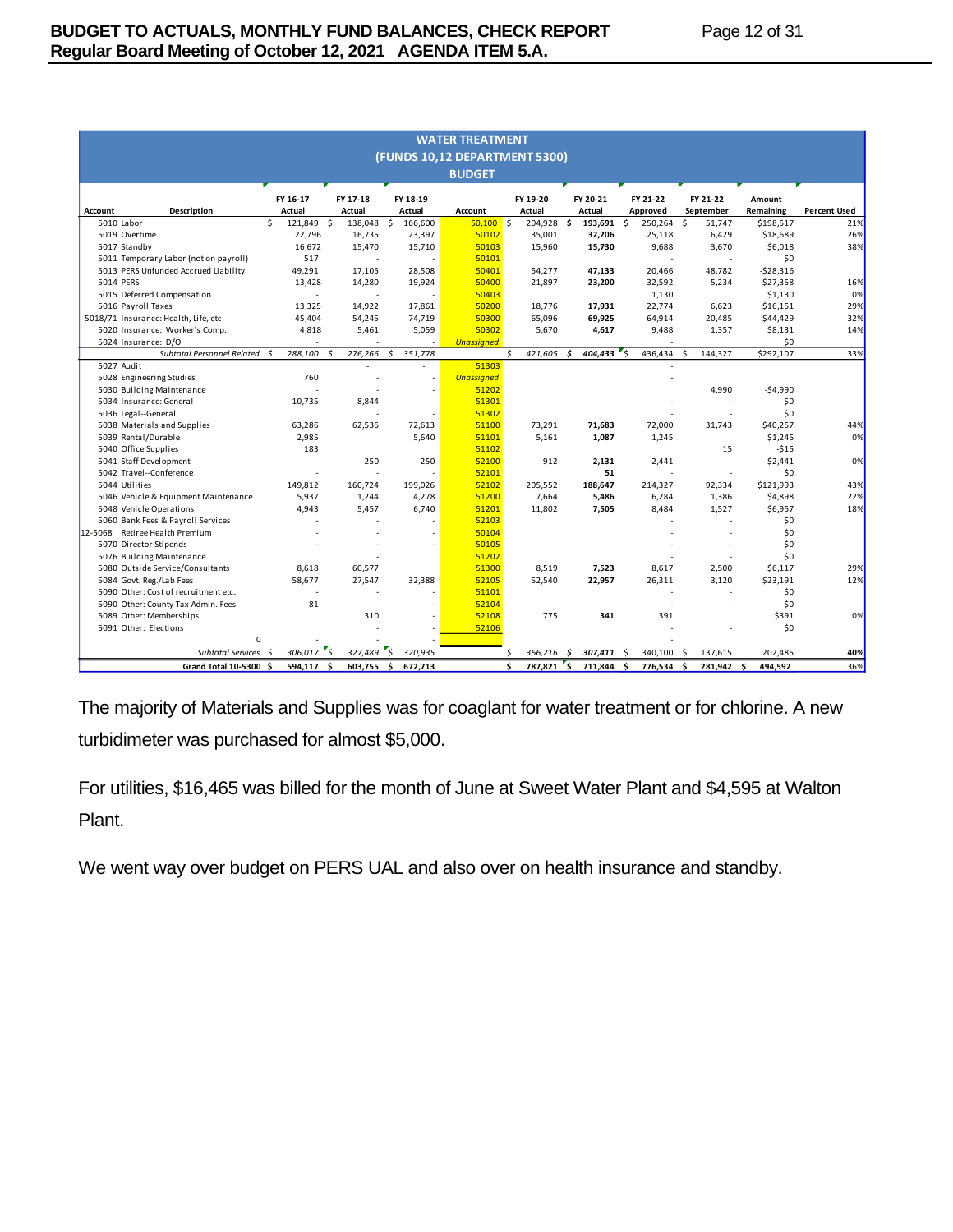| <b>TRANSMISSION &amp; DISTRIBUTION TREATED WATER</b> |                    |                    |                    |                               |                    |                    |                      |                       |                     |                     |
|------------------------------------------------------|--------------------|--------------------|--------------------|-------------------------------|--------------------|--------------------|----------------------|-----------------------|---------------------|---------------------|
|                                                      |                    |                    |                    | (FUNDS 10,12 DEPARTMENT 5400) |                    |                    |                      |                       |                     |                     |
|                                                      |                    |                    |                    | <b>BUDGET</b>                 |                    |                    |                      |                       |                     |                     |
|                                                      |                    |                    |                    |                               |                    |                    |                      |                       |                     |                     |
| Account<br>Description                               | FY 16-17<br>Actual | FY 17-18<br>Actual | FY 18-19<br>Actual | Account                       | FY 19-20<br>Actual | FY 20-21<br>Actual | FY 21-22<br>Approved | FY 21-22<br>September | Amount<br>Remaining | <b>Percent Used</b> |
| 5010 Labor                                           | \$332,093          | \$<br>306,325      | -\$<br>311,409     | $50100$ \$                    | 360,215 \$         | 385,341            | \$<br>416,998        | \$<br>91,244          | \$325,754           | 22%                 |
| 5019 Overtime                                        | 25,483             | 30,565             | 24,057             | 50102                         | 25,147             | 38,939             | 39,846               | 11,763                | \$28,083            | 30%                 |
| 5017 Standby                                         | 15,760             | 16,230             | 15,710             | 50103                         | 16,660             | 15,730             | 20,030               | 3,620                 | \$16,410            | 18%                 |
| 5011 Temporary Labor (not on payroll)                | ÷                  |                    |                    | 50101                         |                    |                    |                      |                       | \$0                 |                     |
| 5013 PERS Unfunded Accrued Liability                 | 33,803             | 102,677            | 168,729            | 50401                         | 37,994             | 77,580             | 90,000               | 34,147                | \$55,853            | 38%                 |
| 5014 PERS                                            | 33,653             | 28,131             | 29,833             | 50400                         | 35,329             | 39,544             | 47,899               | 10,101                | \$37,798            | 21%                 |
| 5015 Deferred Compensation                           | $\mathbf{r}$       | $\sim$             | $\sim$             | 50403                         |                    |                    | 1,880                |                       | \$1,880             | 0%                  |
| 5016 Payroll Taxes                                   | 29,873             | 29,946             | 26,216             | 50200                         | 31,120             | 33,774             | 37,947               | 8,390                 | \$29,557            | 22%                 |
| 5018/71 Insurance: Health, Life, etc                 | 103,276            | 11,562             | 116,862            | 50300                         | 109,344            | 129,484            | 101,964              | 39,021                | \$62,943            | 38%                 |
| 5020 Insurance: Worker's Comp.                       | 14,280             | 12,650             | 9,378              | 50302                         | 9,199              | 6,429              | 17,157               | 2,341                 | \$14,816            | 14%                 |
| 5024 Insurance: D/O                                  |                    |                    |                    | <b>Unassigned</b>             |                    |                    |                      |                       | \$0                 |                     |
| Subtotal Personnel Related                           | 588,221<br>Ś.      | \$<br>538,086      | 702,194<br>Ś       |                               | \$625,008          | 726,821<br>Ś       | \$773,721            | 200,627<br>- Ś        | \$573,094           | 26%                 |
| 5027 Audit                                           |                    |                    |                    | 51303                         |                    |                    |                      |                       | \$0                 |                     |
| 5028 Engineering Studies                             | 484                |                    | ä,                 | <b>Unassigned</b>             |                    |                    |                      |                       | \$0                 |                     |
| 5030 Building Maintenance                            | 147                |                    |                    | 51202                         |                    |                    |                      |                       | \$0                 |                     |
| 5034 Insurance: General                              | 16,737             | 16,496             |                    | 51301                         |                    |                    |                      |                       | \$0                 |                     |
| 5036 Legal--General                                  |                    |                    |                    | 51302                         |                    |                    |                      |                       | \$0                 |                     |
| 5038 Materials and Supplies                          | 68,034             | 96,488             | 69,825             | 51100                         | 89,710             | 118,598            | 75,000               | 58,008                | \$16,992            | 77%                 |
| 5039 Rental/Durable                                  | 20,909             | 932                | 2,161              | 51101                         | 1,000              | 10,366             | 2,000                | 247                   | \$1,753             | 12%                 |
| 5040 Office Supplies                                 | 3,218              | 758                |                    | 51102                         |                    | 31                 | 36                   |                       | \$36                | 0%                  |
| 5041 Staff Development                               | 3,034              | 348                | 125                | 52100                         | 797                | 167                | 191                  | 125                   | \$66                | 65%                 |
| 5042 Travel--Conference                              |                    |                    |                    | 52101                         |                    |                    |                      |                       | \$0                 |                     |
| 5044 Utilities                                       | 11,976             | 11,846             | 13,332             | 52102                         | 12,045             | 15,280             | 17,267               | 2,212                 | \$15,055            | 13%                 |
| 5046 Vehicle & Equipment Maintenance                 | 12,723             | 9,538              | 11,325             | 51200                         | 10,231             | 11,875             | 13,233               | 2,022                 | \$11,211            | 15%                 |
| 5048 Vehicle Operations                              | 17,324             | 21,860             | 21,153             | 51201                         | 20,834             | 18,097             | 19,535               | 7,234                 | \$12,301            | 37%                 |
| 5060 Bank Fees & Payroll Services                    |                    |                    |                    | 52103                         |                    | 283                |                      |                       | \$0                 |                     |
| Retiree Health Premium<br>12-5068                    |                    |                    |                    | 50104                         |                    |                    |                      | 43                    | -\$43               |                     |
| 5070 Director Stipends                               |                    |                    |                    | 50105                         |                    |                    |                      |                       | \$0                 |                     |
| 5076 Building Maintenance                            |                    |                    |                    | 51202                         |                    |                    |                      |                       | \$0                 |                     |
| 5080 Outside Service/Consultants                     | 31,808             | 197                |                    | 51300                         |                    |                    | 5,000                | 3,665                 | \$1,335             | 73%                 |
| 5084 Govt. Reg./Lab Fees                             | 8,692              | 6,296              | 6,915              | 52105                         | 9,333              | 31,005             | 31,802               | 1,627                 | \$30,175            | 5%                  |
| 5090 Other: Cost of recruitment etc.                 |                    |                    |                    | 51101                         |                    |                    |                      |                       | \$0                 |                     |
| 5090 Other: County Tax Admin. Fees                   |                    |                    |                    | 52104                         |                    |                    |                      |                       | \$0                 |                     |
| 5089 Other: Memberships                              | 242                | 919                |                    | 52108                         | 1,123              |                    |                      |                       | \$0                 |                     |
| 5091 Other: Elections                                |                    |                    |                    | 52106                         |                    |                    |                      |                       | \$0                 |                     |
| <b>Subtotal Services</b>                             | \$195,328          | \$165,678          | 124,836<br>Ŝ.      |                               | \$145,073          | 205,702<br>\$.     | 164,064<br>.S        | -\$<br>75,183         | 78,942              | 45.83%              |
| Grand Total 10-5400 \$ 783,549 \$ 703,764            |                    |                    | 827,030<br>\$      |                               | \$770,081          | \$<br>932,523      | 937,785<br>\$.       | 275,810<br>-\$        | \$661,975           | 29.41%              |

For Materials and Supplies, \$21,796 should be capitalized and consists of 2 Preasure Regulating Valves. We were under budget for the PERS UAL but over on the health benefits.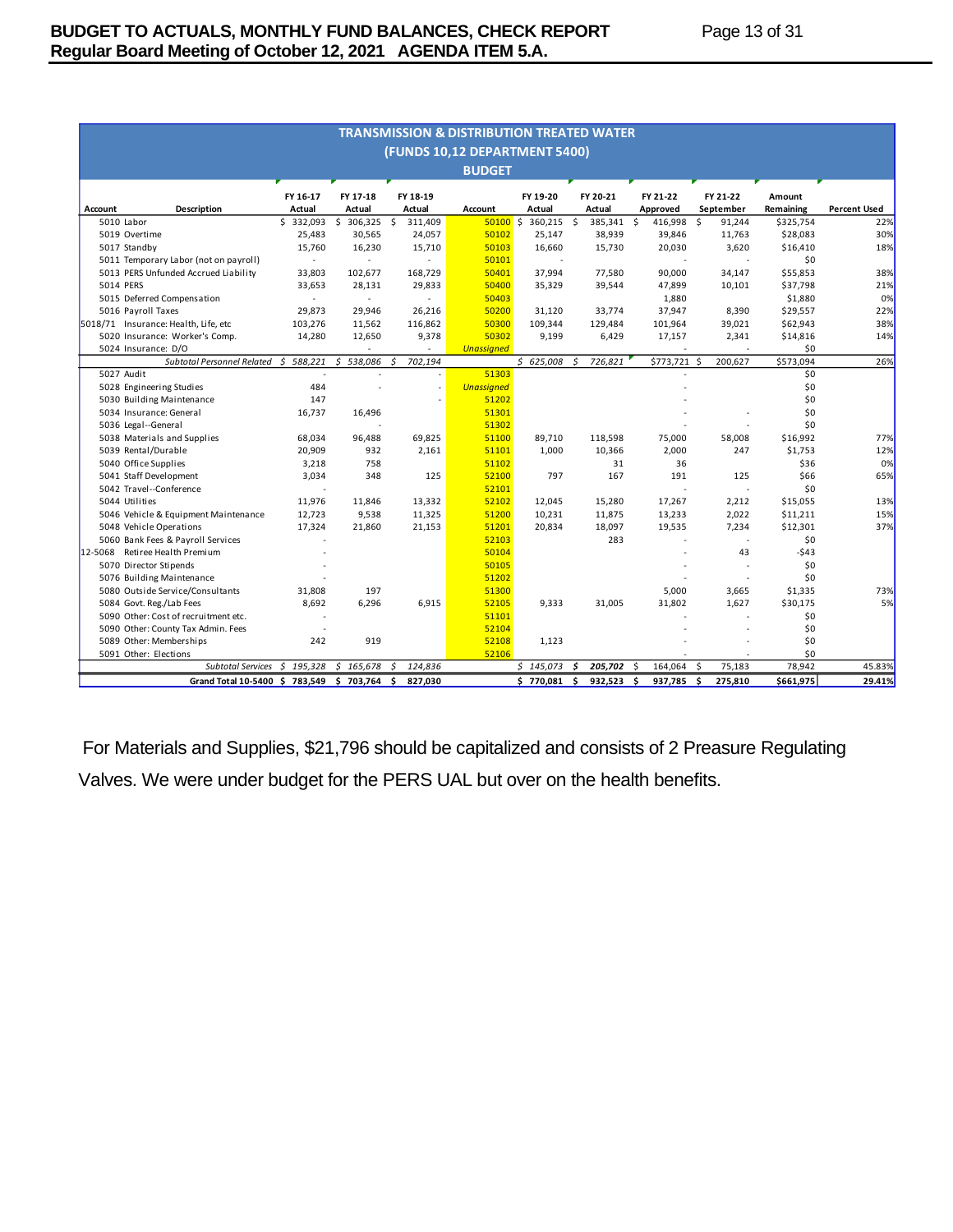|         | <b>CUSTOMER SERVICE</b>                   |                    |                    |                    |                               |                    |                    |                      |                       |                     |                     |
|---------|-------------------------------------------|--------------------|--------------------|--------------------|-------------------------------|--------------------|--------------------|----------------------|-----------------------|---------------------|---------------------|
|         |                                           |                    |                    |                    | (FUNDS 10,12 DEPARTMENT 5500) |                    |                    |                      |                       |                     |                     |
|         |                                           |                    |                    |                    | <b>BUDGET</b>                 |                    |                    |                      |                       |                     |                     |
| Account | Description                               | FY 16-17<br>Actual | FY 17-18<br>Actual | FY 18-19<br>Actual | <b>Account</b>                | FY 19-20<br>Actual | FY 20-21<br>Actual | FY 21-22<br>Approved | FY 21-22<br>September | Amount<br>Remaining | <b>Percent Used</b> |
|         | 5010 Labor                                | \$<br>93,121       | \$<br>93,538       | - \$<br>90,713     | 50100S                        | 82,800             | 103,300 \$<br>\$   | 139,282 \$           | 23,914                | \$115,368           | 17%                 |
|         | 5019 Overtime                             | 138                | 1,627              | 273                | 50102                         | 45                 | 851                |                      |                       | \$0                 |                     |
|         | 5017 Standby                              |                    |                    |                    | 50103                         |                    |                    |                      |                       | \$0                 |                     |
|         | 5011 Temporary Labor (not on payroll)     | 28.713             | 29,510             | 26.773             | 50101                         | 21.117             | 19.275             | 21.553               |                       | \$21,553            | 0%                  |
|         | 5013 PERS Unfunded Accrued Liability      | 49,828             | 7,587              | 12,843             | 50401                         | 10,855             | 8,556              | 10,221               | 9,756                 | \$465               | 95%                 |
|         | 5014 PERS                                 | 8,744              | 8,044              | 9,025              | 50400                         | 6,736              | 9,452              | 11,102               | 2,208                 | \$8,894             | 20%                 |
|         | 5015 Deferred Compensation                |                    |                    |                    | 50403                         |                    |                    | 630                  |                       | \$630               | 0%                  |
|         | 5016 Payroll Taxes                        | 7,864              | 7,498              | 8,147              | 50200                         | 5,330              | 7,948              | 12,675               | 1,806                 | \$10,869            | 14%                 |
|         | 5018/71 Insurance: Health, Life, etc      | 35,123             | 32,725             | 36,464             | 50300                         | 22,652             | 34,926             | 42.356               | 11,218                | \$31,138            | 26%                 |
|         | 5020 Insurance: Worker's Comp.            | 1,122              | 1,350              | 1,460              | 50302                         | 1,530              | 1,049              | 1,598                | 417                   | \$1,181             | 26%                 |
|         | 5024 Insurance: D/O                       |                    |                    |                    | <b>Unassigned</b>             |                    |                    |                      |                       | \$0                 |                     |
|         | Subtotal Personnel Related \$ 224,653     |                    | Ś.<br>181,879      | Ś<br>185,698       |                               | \$151,065          | 185,357<br>Ś       | \$239,416 \$         | 49,319                | \$190,097           | 21%                 |
|         | 5027 Audit                                |                    |                    |                    | 51303                         |                    |                    |                      |                       | \$0                 | \$0                 |
|         | 5028 Engineering Studies                  |                    |                    |                    | <b>Unassigned</b>             |                    |                    |                      |                       | \$0                 |                     |
|         | 5030 Building Maintenance                 |                    |                    |                    | 51202                         |                    |                    |                      |                       | \$0                 |                     |
|         | 5034 Insurance: General                   | 6,072              | 5,707              |                    | 51301                         |                    |                    |                      |                       | \$0                 |                     |
|         | 5036 Legal--General                       |                    |                    |                    | 51302                         |                    |                    |                      |                       | \$0                 |                     |
|         | 5038 Materials and Supplies               |                    |                    |                    | 51100                         |                    |                    |                      |                       | \$0                 |                     |
|         | 5039 Rental/Durable                       | 492                |                    |                    | 51101                         |                    |                    |                      |                       | \$0                 |                     |
|         | 5040 Office Supplies                      | 13,622             | 23,471             | 21,429             | 51102                         | 19,583             | 22,364             | 22,000               | 7,573                 | \$14.427            | 34%                 |
|         | 5041 Staff Development                    | $\sim$             |                    | 450                | 52100                         |                    |                    |                      |                       | \$0                 |                     |
|         | 5042 Travel--Conference                   |                    |                    |                    | 52101                         |                    |                    |                      | ۰.                    | \$0                 |                     |
|         | 5044 Utilities                            | 3,479              | 4,441              | 6,558              | 52102                         | 7,959              | 9,106              | 5,860                | 5,603                 | \$257               | 96%                 |
|         | 5046 Vehicle & Equipment Maintenance      | 1,383              |                    |                    | 51200                         |                    |                    | 20                   |                       | \$20                | 0%                  |
|         | 5048 Vehicle Operations                   |                    |                    |                    | 51201                         |                    |                    |                      |                       | \$0                 |                     |
|         | 5060 Bank Fees & Payroll Services         | 150                | 1,905              | 20                 | 52103                         |                    | 60                 |                      |                       | \$0                 |                     |
| 12-5068 | Retiree Health Premium                    |                    |                    |                    | 50104                         |                    |                    |                      |                       | \$0                 |                     |
|         | 5070 Director Stipends                    |                    |                    |                    | 50105                         |                    |                    |                      |                       | \$0                 |                     |
|         | 5076 Building Maintenance                 |                    |                    |                    | 51202                         |                    |                    |                      |                       | \$0                 |                     |
|         | 5080 Outside Service/Consultants          | 3,369              | 464                | 1,278              | 51300                         | 995                | 15,674             | 35,000               | 254                   | \$34,746            | 1%                  |
|         | 5084 Govt. Reg./Lab Fees                  |                    |                    |                    | 52105                         |                    |                    |                      |                       | \$0                 |                     |
|         | 5090 Other: Cost of recruitment etc.      |                    | 10                 |                    | 51101                         |                    |                    |                      |                       | \$0                 |                     |
|         | 5090 Other: County Tax Admin. Fees        |                    |                    |                    | 52104                         | 170                | 132                |                      |                       | \$0                 |                     |
|         | 5089 Other: Memberships                   | 161                |                    |                    | 52108                         | 34,637             |                    |                      |                       | \$0                 |                     |
|         | 5091 Other: Elections                     |                    |                    |                    | 52106                         |                    |                    |                      |                       | \$0                 |                     |
|         | <b>Subtotal Services</b>                  | 28,728<br>Ś        | 35,998<br>Ś        | Ś<br>29,735        |                               | 63,344<br>\$       | 47,336<br>Ś        | ″ś<br>62,880         | \$<br>13,430          | 14,102              | 21.36%              |
|         | Grand Total 10-5500 \$ 253,381 \$ 217,877 |                    |                    | \$<br>215,433      |                               | \$214,409          | \$<br>232,693      | -\$<br>302,296       | -\$<br>62,749         | \$239,547           | 20.76%              |

Under Utilities the billing service has a charge for \$4,005 that needs to be recoded. Also, for office supplies \$4,035 was spent for partitions to give more seperation with front office workers.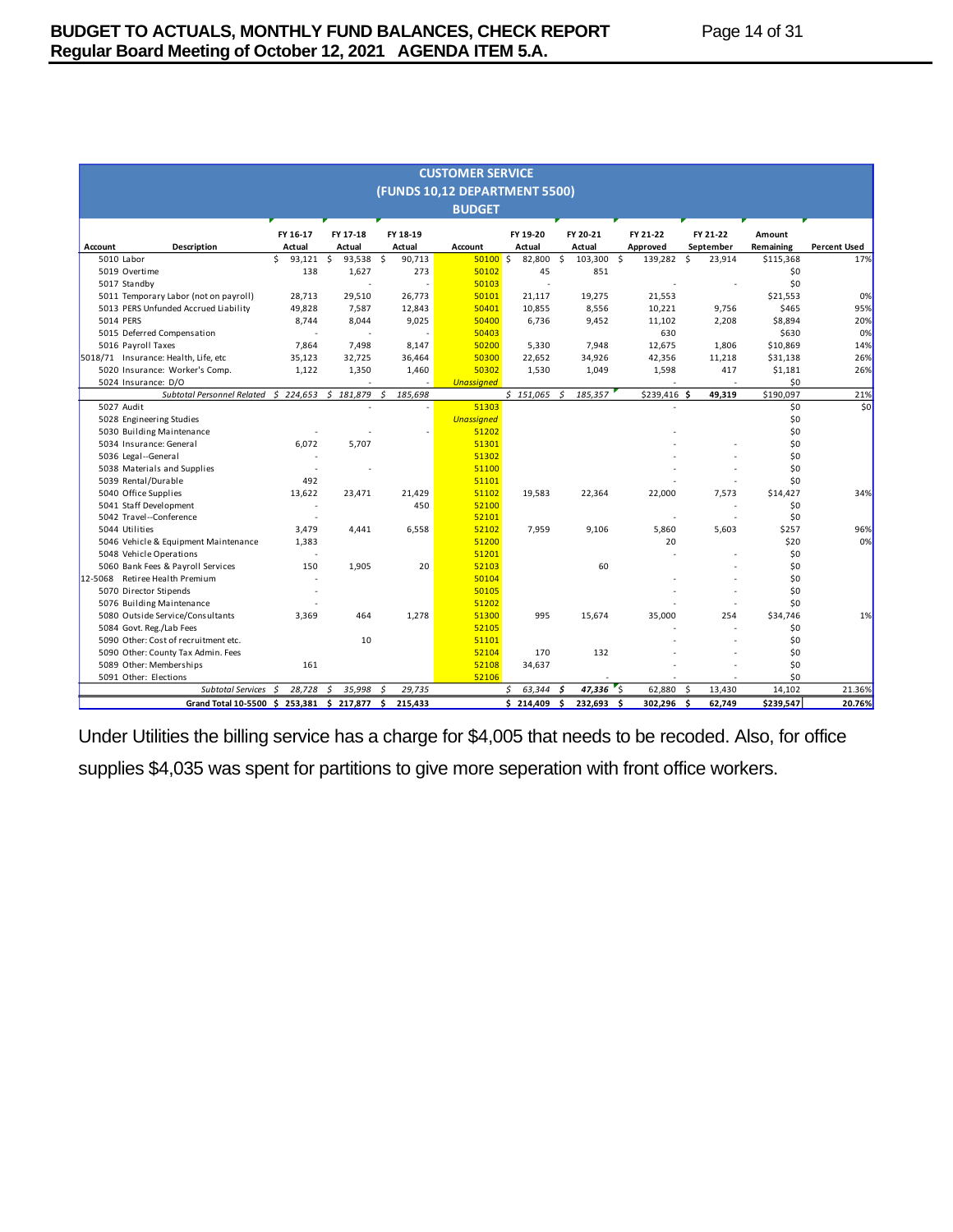# **BUDGET TO ACTUALS, MONTHLY FUND BALANCES, CHECK REPORT Page 15 of 31 Regular Board Meeting of October 12, 2021 AGENDA ITEM 5.A.**

| <b>ADMINISTRATION</b><br>(FUNDS 10,12 DEPARTMENT 5600) |                                                         |                    |                    |                    |                |                    |                           |                      |                       |                     |                     |
|--------------------------------------------------------|---------------------------------------------------------|--------------------|--------------------|--------------------|----------------|--------------------|---------------------------|----------------------|-----------------------|---------------------|---------------------|
|                                                        |                                                         |                    |                    |                    | <b>BUDGET</b>  |                    |                           |                      |                       |                     |                     |
|                                                        |                                                         |                    |                    |                    |                |                    |                           |                      |                       |                     |                     |
| Account                                                | <b>Description</b>                                      | FY 16-17<br>Actual | FY 17-18<br>Actual | FY 18-19<br>Actual | <b>Account</b> | FY 19-20<br>Actual | FY 20-21<br>Actual        | FY 21-22<br>Approved | FY 21-22<br>September | Amount<br>Remaining | <b>Percent Used</b> |
|                                                        | 5010 Labor                                              | 243,246 \$         | 286,259            | \$<br>385,829      | 50100S         | 276,343 \$         | 317,629                   | 347,744<br>\$        | -\$<br>83,434         | \$264,310           | 24%                 |
|                                                        | 5019 Overtime                                           | 1,190              | 563                | 124                | 50102          | 14,602             | 16,150                    | 2,624                | 82                    | \$2,542             | 3%                  |
|                                                        | 5017 Standby                                            |                    |                    |                    | 50103          |                    |                           | 1,702                |                       | \$1,702             | 0%                  |
|                                                        | 5011 Temporary Labor (not on payroll)                   | 27,126             | 25,872             | 33,021             | 50101          | 17,690             | 1,010                     | 1,129                |                       | \$1,129             | 0%                  |
|                                                        | 5013 PERS Unfunded Accrued Liability                    | 118,842            | 55,851             | 94,891             | 50401          | 200,827            | 128,583                   | 153,598              | 180,494               | $-526,896$          | 118%                |
|                                                        | 5014 PERS                                               | 22,281             | 26,467             | 36,200             | 50400          | 37,091             | 31,841                    | 35,679               | 8,163                 | \$27,516            | 23%                 |
|                                                        | 5015 Deferred Compensation                              | 2.385              | 7.750              | 7,452              | 50403          | 5.701              |                           | 1,570                |                       | \$1,570             | 0%                  |
|                                                        | 5016 Payroll Taxes                                      | 20,501             | 24,317             | 31,099             | 50200          | 32,418             | 27,288                    | 31,645               | 9.127                 | \$22,518            | 29%                 |
|                                                        | 5018/71 Insurance: Health, Life, etc                    | 22,765             | 51,650             | 86,670             | 50300          | 83,095             | 69,784                    | 69,772               | 22,008                | \$47,764            | 32%                 |
|                                                        | 5020 Insurance: Worker's Comp.                          | 1,235              | 1,261              | 1,802              | 50302          | 2,229              |                           | 4,670                | 357                   | \$4,313             | 8%                  |
|                                                        | 5024 Insurance: D/O                                     |                    |                    |                    | 50402          | 270,648            |                           |                      |                       | \$0                 |                     |
|                                                        | Subtotal Personnel Related \$                           | 459,571            | 479,990<br>-S      | Ŝ.<br>677,088      |                | 940,644<br>Ś.      | 592,285<br>Ŝ              | \$.<br>650,133       | Ś.<br>303,665         | \$346,468           | 47%                 |
|                                                        | 5027 Audit                                              | 16.646             | 16.773             | 24,510             | 51.303         | 21.950             | 12.610                    | 14,444               | 6.075                 | \$8,369             | 42%                 |
|                                                        | 5028 Engineering Studies                                |                    |                    |                    | 52107          | 3,534              |                           |                      | 909                   | $-$909$             |                     |
|                                                        | 5030 Building Maintenance                               |                    |                    |                    | 51202          | 11,605             | 6.308                     |                      | 915                   | $-5915$             |                     |
|                                                        | 5034 Insurance: General                                 | 4,882              | 5,178              | 76,605             | 51301          | 79,001             | 84,407                    | 96,684               | 16,703                | \$79,981            | 17%                 |
|                                                        | 5036 Legal--General                                     | 103,522            | 200,384            | 191,998            | 51302          | 124,947            | 84,225                    | 96,476               | 13,690                | \$82,786            | 14%                 |
|                                                        | 5038 Materials and Supplies                             | 4,672              | ×.                 |                    | 51100          | 3,840              | 5,042                     | 5,691                | 1,918                 | \$3,773             | 34%                 |
|                                                        | 5039 Rental/Durable                                     | 2.549              | 2.437              | 2,536              | 51101          | 2,366              | 7.481                     | 8,569                | 1.330                 | \$7,239             | 16%                 |
|                                                        | 5040 Office Supplies                                    | 31,979             | 37,969             | 41,260             | 51102          | 29,805             | 33,745                    | 37,815               | 3,650                 | \$34,165            | 10%                 |
|                                                        | 5041 Staff Development                                  | 1.989              | 5,726              | 4,080              | 52100          | 1,881              | 520                       | 596                  | 948                   | $-5352$             | 159%                |
|                                                        | 5042 Travel--Conference                                 | 6,154              | 3,715              | 6,037              | 52101          | 7,425              | 1,866                     | 2,137                |                       | \$2,137             | 0%                  |
|                                                        | 5044 Utilities                                          | 22,970             | 24,983             | 25,225             | 52102          | 26,412             | 32,198                    | 35,236               | 7.178                 | \$28,058            | 20%                 |
|                                                        | 5046 Vehicle & Equipment Maintenance                    | 2,235              | 103                | 406                | 51200          | 115                | 224                       | 235                  |                       | \$235               | 0%                  |
|                                                        | 5048 Vehicle Operations                                 | 125                | 50                 | 920                | 51201          | 297                |                           |                      | ÷                     | \$0                 |                     |
|                                                        | 5060 Bank Fees & Payroll Services                       | 5,312              | 3,294              | 134,309            | 52103          | 44                 | 21,928                    | 344                  | 15                    | \$329               | 4%                  |
| 12-5068                                                | Retiree Health Premium                                  | 135,779            | 76.048             | 102,248            | 50104          |                    | 86.460                    | 22,827               | 6.986                 | \$15,841            | 31%                 |
|                                                        | 5070 Director Stipends                                  | 24,031             | 24,031             | 23,600             | 50105          | 23,234             |                           | 21,993               | 6,000                 | \$15,993            | 27%                 |
|                                                        | 5076 Building Maintenance                               | 6.618              | 4,599              | 7,907              | 51202          |                    |                           |                      | ÷                     | \$0                 |                     |
|                                                        | 5080 Outside Service/Consultants                        | 97,291             | 165,199            | 124,860            | 51300          | 145,868            | 360,863                   | 100,000              | 79,398                | \$20,602            | 79%                 |
|                                                        | 5084 Govt. Reg./Lab Fees                                | 5,491              | 6,722              | 413                | 52105          | 4,727              | 10,214                    | 5,919                |                       | \$5,919             | 0%                  |
|                                                        | 5090 Other: Cost of recruitment etc.                    |                    |                    |                    | 51101          |                    |                           |                      |                       | \$0                 |                     |
|                                                        | 5090 Other: County Tax Admin. Fees                      | 60,167             | 2.427              | 35,242             | 52104          | 24.647             | 36.086                    |                      |                       | \$0                 |                     |
|                                                        | 5089 Other: Memberships                                 | 12,663             | 27,704             | 33,102             | 52108          |                    | 29,690                    | 33,972               | 51                    | \$33,921            | 0%                  |
|                                                        | 5091 Other: Elections                                   | 6.816              |                    | 6.782              | 52106          |                    | 8,951                     | 10,253               |                       | \$10,253            | 0%                  |
|                                                        | Subtotal Services \$                                    | 535,245            | 590,569<br>'s      | "s<br>817,530      |                | 's<br>489,748      | 's<br>810,208             | 493,191<br>¢,        | 145,766<br>\$         | 153,054             | 29.56%              |
|                                                        | Grand Total 10-5600 \$1,011,462 \$1,087,332 \$1,519,128 |                    |                    |                    |                |                    | $$1,452,342 \t$1,415,103$ | \$<br>1,143,324      | \$.<br>449.431        | \$499,522           | 39.31%              |

Under Outside Services \$19,400 was billed for the month of June by Interwest Consulting and paid in July. \$32,712 of Outside Services went to Eide Bailly. The PERS Unfunded liability was higher than expected.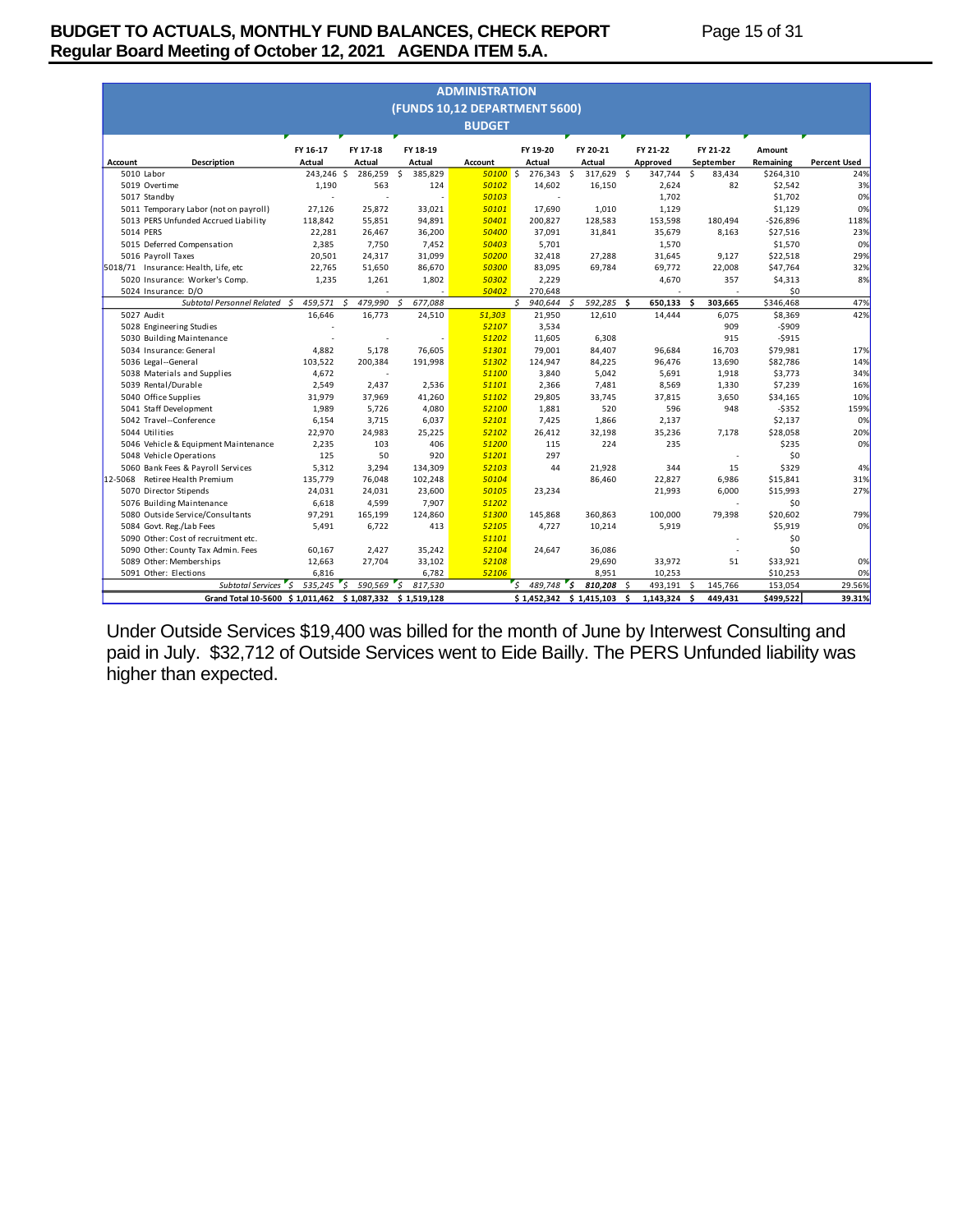# **BUDGET TO ACTUALS, MONTHLY FUND BALANCES, CHECK REPORT Page 16 of 31 Regular Board Meeting of October 12, 2021 AGENDA ITEM 5.A.**

|         | <b>ALT WASTEWATER ZONE</b>            |              |                          |               |                            |              |               |                |              |           |                     |  |
|---------|---------------------------------------|--------------|--------------------------|---------------|----------------------------|--------------|---------------|----------------|--------------|-----------|---------------------|--|
|         |                                       |              |                          |               | (FUND 40, DEPARTMENT 6700) |              |               |                |              |           |                     |  |
|         |                                       |              |                          |               | <b>BUDGET</b>              |              |               |                |              |           |                     |  |
|         |                                       | FY 16-17     | FY 17-18                 | FY 18-19      |                            | FY 19-20     | FY 20-21      | FY 21-22       | FY 21-22     | Amount    |                     |  |
| Account | <b>Description</b>                    | Actual       | Actual                   | Actual        | Account                    | Actual       | Actual        | Approved       | September    | Remaining | <b>Percent Used</b> |  |
|         | 5010 Labor                            | Ś.<br>73.776 | \$<br>91.197             | Ŝ.<br>84,330  | 50100S                     | 67.020       | Ŝ.<br>83.754  | \$103,049      | \$20,108     | \$82,941  | 20%                 |  |
|         | 5019 Overtime                         | 14           | 757                      | 331           | 50102                      | 1,810        | 842           | 913            |              | \$913     | 0%                  |  |
|         | 5017 Standby                          | 303          |                          |               | 50103                      |              |               |                |              | \$0       |                     |  |
|         | 5011 Temporary Labor (not on payroll) | 1,824        | ÷.                       |               | 50101                      |              | 11,356        |                |              | \$0       |                     |  |
|         | 5013 PERS Unfunded Accrued Liability  | 83,222       | 14,007                   | 23,924        | 50401                      | 16,283       | 7,779         | 13,565         | 14.634       | $-51,069$ | 108%                |  |
|         | 5014 PERS                             | 6.162        | 7,715                    | 7,541         | 50400                      |              |               | 8,129          | 1.828        | \$6,301   | 22%                 |  |
|         | 5015 Deferred Compensation            |              | $\overline{\phantom{a}}$ |               | 50403                      |              |               | 470            |              | \$470     | 0%                  |  |
|         | 5016 Payroll Taxes                    | 5.822        | 6,951                    | 6,432         | 50200                      | 5,619        |               | 9,377          | 1.518        | \$7,859   | 16%                 |  |
| 5018/71 | Insurance: Health, Life, etc          | 21,136       | 27,261                   | 28,670        | 50300                      | 20,880       | 25,325        | 31,570         | 6,053        | \$25,517  | 19%                 |  |
|         | 5020 Insurance: Worker's Comp.        | 3,294        | 2,534                    | 1,666         | 50302                      | 1,116        | 1,086         | 2,697          | 406          | \$2,291   | 15%                 |  |
|         | 5024 Insurance: D/O                   |              |                          |               | 50402                      | 15,272       |               |                |              | \$0       |                     |  |
|         | Subtotal Personnel Related            | \$195,553    | \$150,422                | \$<br>152,894 |                            | \$128,000    | 130,142<br>Ŝ. | ۰s.<br>169,770 | 44,547<br>Ŝ  | \$125,223 | 26%                 |  |
|         | 5027 Audit                            |              |                          | 2,000         | 51303                      |              |               |                |              | \$0       |                     |  |
|         | 5028 Engineering Studies              |              |                          |               | <b>Unassigned</b>          |              |               |                |              | \$0       |                     |  |
|         | 5030 Building Maintenance             |              |                          |               | 51202                      |              |               |                |              | \$0       |                     |  |
|         | 5034 Insurance: General               | 2.456        | 3,633                    | 5,002         | 51301                      | 4.647        | 4,750         | 5,441          | 5,713        | $-5272$   | 105%                |  |
|         | 5036 Legal--General                   |              |                          |               | 51302                      |              |               |                |              | \$0       |                     |  |
|         | 5038 Materials and Supplies           | 5,294        | 9,503                    | 5,432         | 51100                      | 4,350        | 6,668         | 7,632          | 1.468        | \$6,164   | 19%                 |  |
|         | 5039 Rental/Durable                   | 2,935        | 573                      | 1,192         | 51101                      | 2,016        | 2,560         | 2,932          | 350          | \$2,582   | 12%                 |  |
|         | 5040 Office Supplies                  | 2,113        | 1,772                    | 1,797         | 51102                      | 2,174        | 1,932         | 2,213          | 228          | \$1,985   | 10%                 |  |
|         | 5041 Staff Development                | 200          | 225                      | 1,038         | 52100                      |              | 275           | 315            |              | \$315     | 0%                  |  |
|         | 5042 Travel--Conference               |              |                          |               | 52101                      |              |               |                |              | \$0       |                     |  |
|         | 5044 Utilities                        | 12,186       | 11.495                   | 14,795        | 52102                      | 13,367       | 14,622        | 14,000         | 2,115        | \$11,885  | 15%                 |  |
|         | 5046 Vehicle & Equipment Maintenance  | 2,968        | 1,112                    | 211           | 51200                      | 2,077        | 2,235         | 2,220          | 345          | \$1,875   | 16%                 |  |
|         | 5048 Vehicle Operations               | 2,215        | 2,491                    | 3,775         | 51201                      | 4,273        | 5,918         | 6,387          | 1,559        | \$4,828   | 24%                 |  |
|         | 5060 Bank Fees & Payroll Services     |              |                          |               | 52103                      |              |               |                |              | \$0       |                     |  |
| 12-5068 | Retiree Health Premium                |              |                          |               | 50104                      |              |               |                |              | \$0       |                     |  |
|         | 5070 Director Stipends                |              |                          |               | 50105                      |              |               |                |              | \$0       |                     |  |
|         | 5076 Building Maintenance             |              |                          |               | 51202                      |              |               |                |              | \$0       |                     |  |
|         | 5080 Outside Service/Consultants      | 25,863       | 93,345                   | 41,921        | 51300                      | 8,027        | 9,732         | 11,012         | 2.619        | \$8,393   | 24%                 |  |
|         | 5084 Govt. Reg./Lab Fees              | 33.393       | 32,359                   | 37,952        | 52105                      | 33.988       | 32.154        | 36.831         |              | \$36.831  | 0%                  |  |
|         | 5090 Other: Cost of recruitment etc.  |              |                          |               | 51101                      |              |               |                |              | \$0       |                     |  |
|         | 5090 Other: County Tax Admin. Fees    | 116          |                          |               | 52104                      |              |               |                |              | \$0       |                     |  |
|         | 5089 Other: Memberships               |              |                          |               | 52108                      |              | 341           |                |              | \$0       |                     |  |
|         | 5091 Other: Elections                 |              |                          |               | 52106                      |              |               |                |              | \$0       |                     |  |
|         | <b>Subtotal Services</b>              | 89,739<br>Ŝ. | \$156,508                | 115,115<br>\$ |                            | 74,919<br>Ś. | 81,187<br>- S | \$<br>88,983   | \$<br>14,397 | 15,117    | 16.18%              |  |

The Zone fund is on target to come in below budget. The PERS Unfunded liability was higher than expected.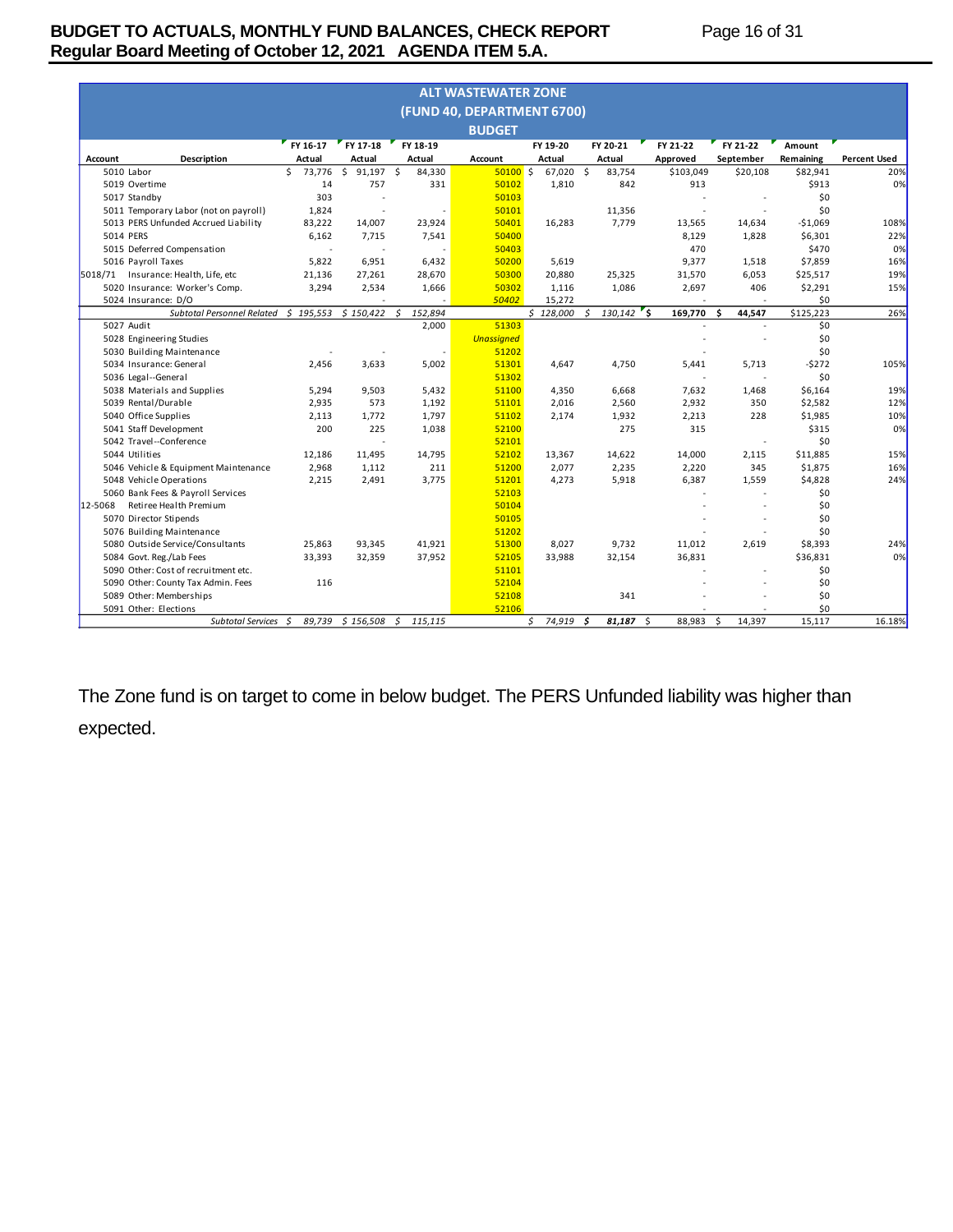# **BUDGET TO ACTUALS, MONTHLY FUND BALANCES, CHECK REPORT Page 17 of 31 Regular Board Meeting of October 12, 2021 AGENDA ITEM 5.A.**

|         |                                                                                                                               |                    |                          |                          | <b>GDPUD OPERATING BUDGET EXPENSE</b> |                          |                                          |                          |                     |                     |
|---------|-------------------------------------------------------------------------------------------------------------------------------|--------------------|--------------------------|--------------------------|---------------------------------------|--------------------------|------------------------------------------|--------------------------|---------------------|---------------------|
|         |                                                                                                                               |                    |                          | (FUNDS 10, 12, 40)       |                                       |                          |                                          |                          |                     |                     |
|         | <b>Account Description</b>                                                                                                    | FY 16-17<br>Actual | FY 17-18<br>Actual       | FY 18-19<br>Actual       | FY 19-20<br>Actual                    | FY 20-21<br>Actual       | FY 21-22<br>Approved                     | FY 21-22<br>September    | Amount<br>Remaining | <b>Percent Used</b> |
| 5010    | Labor                                                                                                                         | 1,200,995          | 1,304,940                | 1,428,413                | 1,368,054                             | 1,468,077                | 1,743,542                                | 351,517                  | \$1,392,025         | 20%                 |
| 5019    | Overtime                                                                                                                      | 77,490             | 81,879                   | 83,612                   | 119,827                               | 125,314                  | 102,791                                  | 32,499                   | \$70,292            | 32%                 |
| 5017    | Standby                                                                                                                       | 54,015             | 49,630                   | 55,940                   | 55,940                                | 51,050                   | 56,547                                   | 18,150                   | \$38,397            | 32%                 |
| 5011    | Temporary Labor (not on payroll)                                                                                              | 90,721             | 74,716                   | 65,928                   | 40,463                                | 32,593                   | 23,747                                   | 0                        | \$23,747            | 0%                  |
| 5013    | PERS Unfunded Accrued Liability                                                                                               | 408,595            | 448,959                  | 503,668                  | 542,774                               | 459,165                  | 514,257                                  | 487,820                  | \$26,437            | 95%                 |
| 5014    | <b>PERS</b>                                                                                                                   | 117,547            | 121,491                  | 141,681                  | 140,909                               | 141,521                  | 180,491                                  | 37,208                   | \$143,283           | 21%                 |
| 5015    | Deferred Compensation                                                                                                         | 2,385              | 7,750                    | 7,452                    | 5,701                                 | $\overline{\phantom{a}}$ | 7,880                                    |                          | \$7,880             | 0%                  |
| 5016    | Payroll Taxes                                                                                                                 | 108,315            | 117,084                  | 123,156                  | 128,477                               | 110,579                  | 158,662                                  | 38,750                   | \$119,912           | 24%                 |
| 5018/71 | Insurance: Health, Life, etc                                                                                                  | 332,648            | 301,784                  | 499,857                  | 424,250                               | 456,589                  | 478,173                                  | 134,945                  | \$343,228           | 28%                 |
| 5020    | Insurance: Worker's Comp.                                                                                                     | 52,864             | 45,945                   | 36,737                   | 39,683                                | 25,675                   | 58,157                                   | 9,275                    | \$48,882            | 16%                 |
| 5024    | Insurance: D/O                                                                                                                |                    | $\overline{\phantom{a}}$ |                          | 285,920                               |                          | 0                                        |                          | \$0                 |                     |
|         | Subtotal Personnel Related                                                                                                    | \$2,445,575        | \$2,554,178              | \$2,946,444              | \$3,151,998                           | \$2,870,563              | \$3,324,247                              | \$1,110,164              | \$2,214,083         | 33%                 |
|         |                                                                                                                               |                    |                          |                          |                                       |                          |                                          |                          |                     |                     |
| 5027    | Audit                                                                                                                         | \$<br>$16,646$ \$  | 16,773                   | -\$<br>26,510            | -\$<br>$21,950$ \$                    | 12,610                   | - \$<br>$14,444$ \$                      | $6,075$ \$               | 8,369               | 42%                 |
| 5028    | Engineering Studies                                                                                                           | 31,877             | 0                        | 0                        | 3,534                                 | 0                        |                                          | 909                      | (909)               |                     |
|         | 5030 Water Fund Equip Maint T&D Treated Wtr                                                                                   | 254                |                          | $\overline{\phantom{a}}$ | 11,605                                | 6,308                    |                                          | 5,905                    | (5,905)             |                     |
| 5034    | Insurance: General                                                                                                            | 62,038             | 62,655                   | 81,607                   | 83,648                                | 89,157                   | 102,125                                  | 22,416                   | 79,709              | 22%                 |
| 5036    | Legal--General                                                                                                                | 103,522            | 200,384                  | 191,998                  | 124,947                               | 84,225                   | 96,476                                   | 13,690                   | 82,786              | 14%                 |
| 5038    | Materials and Supplies                                                                                                        | 162,895            | 201,596                  | 171,735                  | 194,652                               | 285,074                  | 189,088                                  | 99,841                   | 89,247              | 53%                 |
| 5039    | Rental/Durable                                                                                                                | 34,820             | 9,851                    | 20,004                   | 13,484                                | 46,508                   | 17,090                                   | 3,670                    | 13,420              | 21%                 |
| 5040    | Office Supplies                                                                                                               | 51,459             | 64,692                   | 64,486                   | 51,562                                | 58,072                   | 62,063                                   | 11,466                   | 50,597              | 18%                 |
| 5041    | Staff Development                                                                                                             | 6,023              | 6,599                    | 5,943                    | 3,590                                 | 3,221                    | 3,690                                    | 1,073                    | 2,617               | 29%                 |
| 5042    | Travel--Conference                                                                                                            | 6,154              | 3,715                    | 6,037                    | 7,425                                 | 1,917                    | 2,137                                    | 0                        | 2,137               | 0%                  |
| 5044    | Utilities                                                                                                                     | 203,489            | 218,901                  | 264,341                  | 271,374                               | 270,541                  | 298,742                                  | 109,816                  | 188,926             | 37%                 |
| 5046    | Vehicle & Equipment Maintenance                                                                                               | 42,574             | 24,869                   | 30,983                   | 37,630                                | 30,711                   | 32,777                                   | 10,411                   | 22,366              | 32%                 |
| 5048    | Vehicle Operations                                                                                                            | 42,364             | 51,211                   | 56,948                   | 58,337                                | 48,362                   | 52,158                                   | 18,600                   | 33,558              | 36%                 |
| 5060    | Bank Fees & Payroll Services                                                                                                  | 5,462              | 5,199                    | 134,329                  | 44                                    | 22,271                   | 344                                      | 15                       | 329                 | 4%                  |
| 12-5068 | Retiree Health Premium                                                                                                        | 135,779            | 76,048                   | 102,248                  | 0                                     | 86,460                   | 22,827                                   | 7,029                    | 15,798              | 31%                 |
| 5070    | Director Stipends                                                                                                             | 24,031             | 24,031                   | 23,600                   | 23,234                                | 0                        | 21,993                                   | 6,000                    | 15,993              | 27%                 |
| 5076    | <b>Building Maintenance</b>                                                                                                   | 6,618              | 4,599                    | 7,907                    | 0                                     | $\pmb{0}$                | 0                                        | 0                        |                     |                     |
| 5080    | Outside Service/Consultants                                                                                                   | 188,358            | 408,347                  | 200,772                  | 176,259                               | 428,462                  | 199,343                                  | 111,316                  | 88,027              | 56%                 |
| 5084    | Govt. Reg./Lab Fees                                                                                                           | 149,719            | 109,495                  | 132,914                  | 161,498                               | 219,176                  | 160,982                                  | 4,747                    | 156,235             | 3%                  |
| 5090    | Other: Cost of recruitment etc.                                                                                               | 857                | 10                       | 0                        | 0                                     | 0                        | 0                                        | 0                        |                     |                     |
| 5090    | Other: County Tax Admin. Fees                                                                                                 | 60,364             | 20,567                   | 35,242                   | 24,817                                | 36,218                   | 0                                        | 0                        |                     |                     |
| 5089    | Other: Memberships                                                                                                            | 13,066             | 29,243                   | 33,102                   | 37,418                                | 31,054                   | 35,144                                   | 51                       | 35,093              | 0%                  |
| 5091    | Other: Elections                                                                                                              | 6,816              | $\overline{\phantom{a}}$ | 6,782                    | $\overline{\phantom{a}}$              | 8,951                    | 10,253                                   | $\overline{\phantom{a}}$ | 10,253              | 0%                  |
|         |                                                                                                                               |                    | ÷,                       |                          |                                       |                          |                                          | $\sim$                   |                     |                     |
|         | Subtotal Services \$ 1,355,185 \$ 1,538,785 \$ 1,597,488                                                                      |                    |                          |                          | 1,307,008                             |                          | $$880,954 \t$ 1,321,676 \t$ 433,030 \t$$ |                          | 888,646             | 33%                 |
|         | Total Operating Expense \$ 3,800,760 \$ 4,092,963 \$ 4,543,932 \$ 4,459,006 \$ 4,639,861 \$4,645,923 \$1,543,194 \$ 3,102,729 |                    |                          |                          |                                       |                          |                                          |                          |                     | 33%                 |

We are currently  $\frac{1}{4}$  of the way through the budget and have used more than 25%. If the capital improvements charges and some of the charges from June that were paid in July are subtracted from Septembers totals, we still would have spent 31% of the budget. We will make the necessary adjustments in Tyler before the next meeting concerning the items billed in July for June services.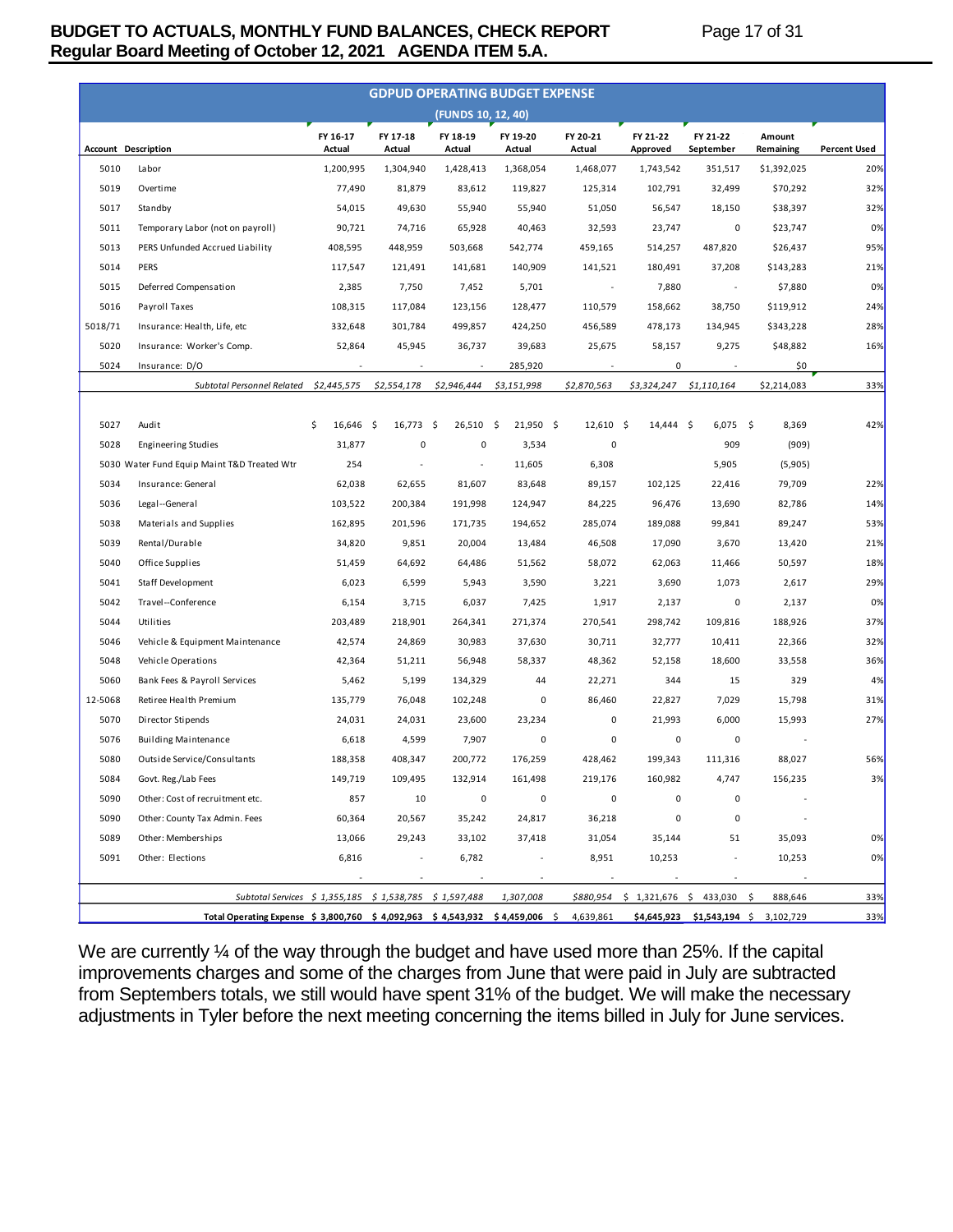# **BUDGET TO ACTUALS, MONTHLY FUND BALANCES, CHECK REPORT Page 18 of 31 Regular Board Meeting of October 12, 2021 AGENDA ITEM 5.A.**

| <b>GDPUD FUND SUMMARY</b>                                  |                              |          |                       |                         |                  |
|------------------------------------------------------------|------------------------------|----------|-----------------------|-------------------------|------------------|
|                                                            | <b>Fiscal Year 2021-2022</b> |          |                       |                         |                  |
|                                                            | <b>ESTIMATED</b>             |          |                       | <b>BUDGET</b>           | <b>PROJECTED</b> |
|                                                            | <b>BALANCE</b>               |          | <b>BUDGET REVENUE</b> | <b>EXPENSES</b>         | <b>BALANCE</b>   |
| <b>FUND</b>                                                | 9/30/2021                    |          | 2021-2022             | 2021-2022               | 6/30/2022        |
| <b>10 - GENERAL FUND</b><br><b>REVENUE</b>                 |                              |          |                       |                         |                  |
| <b>Water Operating Revenue</b>                             |                              | م¶       | 720,654               |                         |                  |
| Non-Operating Revenue                                      |                              | ع"       | 137,383               |                         |                  |
| Supplemental Charge                                        |                              | \$       |                       |                         |                  |
| <b>Total Revenue</b>                                       |                              | ۶ ً'     | 858,037               |                         |                  |
| <b>EXPENSES</b>                                            |                              |          |                       |                         |                  |
| 5100                                                       |                              |          |                       | \$<br>89,806            |                  |
| 5200                                                       |                              |          |                       | 324,524                 |                  |
| 5300                                                       |                              |          |                       | 281,942                 |                  |
| 5400                                                       |                              |          |                       | 275,810                 |                  |
| 5500                                                       |                              |          |                       | 62,749                  |                  |
| 5600                                                       |                              |          |                       | 449,431                 |                  |
| <b>Total Expenses</b>                                      |                              |          |                       | 1,484,262               |                  |
| <b>TRANSFERS</b>                                           |                              |          |                       |                         |                  |
| Transfer Supplemental Charge to SRF Fund 29                |                              |          |                       |                         |                  |
| Transfer from SMUD Fund                                    |                              |          |                       |                         |                  |
| <b>Total Transfers</b>                                     |                              |          |                       |                         |                  |
| Subtotal General Fund \$                                   | $670,946$ \$                 |          |                       | 858,037 \$ 1,484,262 \$ | 44,721           |
| 40 - ALT ZONE FUND                                         |                              |          |                       |                         |                  |
| <b>REVENUE</b>                                             |                              |          |                       |                         |                  |
| Wastewater Operating                                       |                              | \$<br>\$ | 34,313                |                         |                  |
| <b>Total Revenue</b><br><b>EXPENSES</b>                    |                              |          | 34,313                |                         |                  |
| 6700                                                       |                              |          |                       | 58,944                  |                  |
| <b>Total Expenses</b>                                      |                              |          |                       | 58,944                  |                  |
| <b>TRANSFERS</b>                                           |                              |          |                       |                         |                  |
| Transfer                                                   |                              |          |                       |                         |                  |
| <b>Subtotal ALT Zone Fund</b>                              | 948,542                      |          | 34,313                | 58,944                  | 923,911          |
| <b>Grand Total Revenues &amp; Expenses</b>                 |                              |          | 892,350               | 1,543,206               |                  |
| <b>UNRESTRICTED RESERVE FUNDS</b>                          |                              |          |                       |                         |                  |
| 102 - SMUD FUND                                            | 546,591                      |          | 110,900               | $\sim$                  | 657,491          |
| <b>121 - STUMPY MEADOWS RESERVE</b>                        | 1,064,692                    |          | 13,454                |                         | 1,078,146        |
| <b>111 - CAPITAL RESERVE</b>                               | 1,256,382                    |          |                       |                         | 1,256,382        |
| 103 - SMALL HYDRO FUND                                     | 820,439                      |          | 60,000                |                         | 880,439          |
|                                                            |                              |          |                       |                         |                  |
| <b>Total Unrestricted Reserve Funds</b>                    | 3,688,104                    |          | 184,354               |                         | 3,872,458        |
| <b>RESTRICTED FUNDS (4)</b>                                |                              |          |                       |                         |                  |
| 112 - ALT WTP Capital Reserve                              | 811,902                      |          |                       |                         | 811,902          |
| 113 - CABY GRANT                                           | (39,066)                     |          |                       |                         | (39,066)         |
| <b>500 - STEWART MINE</b>                                  | 44,449                       |          |                       |                         | 44,449           |
| 503 - BAYNE ROAD & OTHER AD                                |                              |          |                       |                         |                  |
| 401 - WATER DEVELOPMENT                                    | 411,231                      |          |                       |                         | 411,231          |
| <b>505 - PILOT HILL NORTH</b>                              |                              |          |                       |                         |                  |
| <b>506 - PILOT HILL SOUTH</b><br><b>502 - KELSEY NORTH</b> |                              |          |                       |                         | 105,542          |
| <b>504 - KELSEY SOUTH</b>                                  | 105,542                      |          |                       |                         |                  |
| 120 - STATE REVOLVING FUND (5) (6)                         | (95, 206)                    |          |                       |                         | (95, 206)        |
|                                                            |                              |          |                       |                         |                  |
| 501 - GARDEN VALLEY WATER IMPROVEMENT DISTRICT             | 75,230                       |          |                       |                         | 75,230           |
|                                                            | 422,695                      |          |                       |                         | 422,695          |
|                                                            |                              |          |                       |                         |                  |
| <b>400 - CAPITAL FACILITY CHARGES</b>                      |                              |          |                       |                         |                  |
|                                                            |                              |          |                       |                         |                  |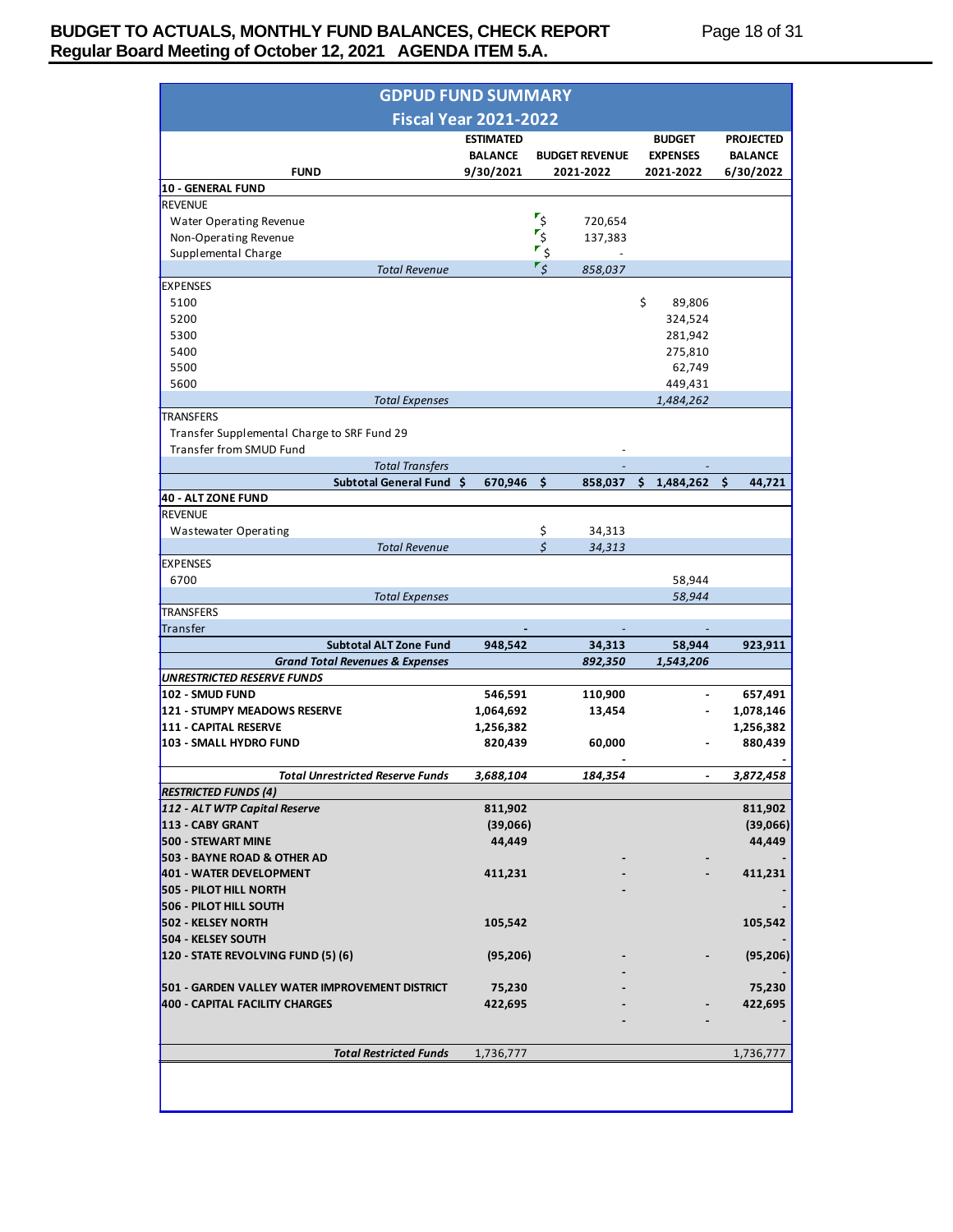# **BUDGET TO ACTUALS, MONTHLY FUND BALANCES, CHECK REPORT Page 19 of 31 Regular Board Meeting of October 12, 2021 AGENDA ITEM 5.A.**

| DRAFT Fiscal Year 2021-2022 Budget      |  |                  |  |                |  |              |  |              |        |              |      |              |    |             |             |              |
|-----------------------------------------|--|------------------|--|----------------|--|--------------|--|--------------|--------|--------------|------|--------------|----|-------------|-------------|--------------|
|                                         |  | FY 16-17         |  | FY 17-18       |  | FY 18-19     |  | FY 19-20     |        | FY 20-21     |      | FY 21-22     |    | FY 21-22    | Amount      |              |
| Description                             |  | Actual           |  | Actual         |  | Actual       |  | Actual       |        | Actual       |      | Approved     |    | September   | Remaining   | Percent Used |
| Operating Expenses:                     |  |                  |  |                |  |              |  |              | $\sim$ |              |      |              |    |             |             |              |
| Source of Supply (5100)                 |  | $306,006$ \$     |  | $479,341$ \$   |  | $352,468$ \$ |  | 296,866 \$   |        | $374,332$ \$ |      | 419,521      | -S | 86.707      | \$332,814   | 21%          |
| Trans & Dist Raw Water (5200)           |  | 566,967 \$       |  | $694,531$ \$   |  | $689,151$ \$ |  | 734,568 \$   |        | 762,296 \$   |      | 808,007      | -S | 318.600     | \$489,407   | 39%          |
| Water Treatment (5300)                  |  | $594.117$ \$     |  | $603,755$ \ \$ |  | $672,713$ \$ |  | 787,821 \$   |        | $711.844$ \$ |      | 776,534 \$   |    | 275,658     | \$500,876   | 35%          |
| Trans & Dist Treated Water (5400)       |  | 783,549 \$       |  | $703,764$ \$   |  | $827,030$ \$ |  | 770,081 \$   |        | $932,523$ \$ |      | 937,785 \$   |    | 268.407     | \$669,378   | 29%          |
| Customer Service (5500)                 |  | $253,381$ \$     |  | $217,877$ \$   |  | $215,433$ \$ |  | $214,409$ \$ |        | $232,693$ \$ |      | $302,296$ \$ |    | 62,749      | \$239,547   | 21%          |
| Admin & General (5600 & 5900)           |  | $1,011,462$   \$ |  | 1,087,332 \$   |  | 1,519,128 \$ |  | 1,452,342 \$ |        | 1,415,103    | - 95 | 1,143,324 \$ |    | 458,010     | \$685,314   | 40%          |
| On-Site Wastewater Disposal Zone (6700) |  | $285,292$ \$     |  | $306,930$ \ \$ |  | $268,009$ \$ |  | $202,919$ \$ |        | $211,329$ \$ |      | $258,753$ \$ |    | 58.944      | \$199,809   | 23%          |
| <b>Total Operating Expenses</b>         |  | \$3,800,774      |  | \$4,093,530    |  | \$4,543,932  |  | \$4,459,006  |        | \$4,640,120  |      | \$4,646,221  |    | \$1,529,075 | \$3,117,146 | 33%          |



In the chart above I added CIP and will track it separately from the main budget.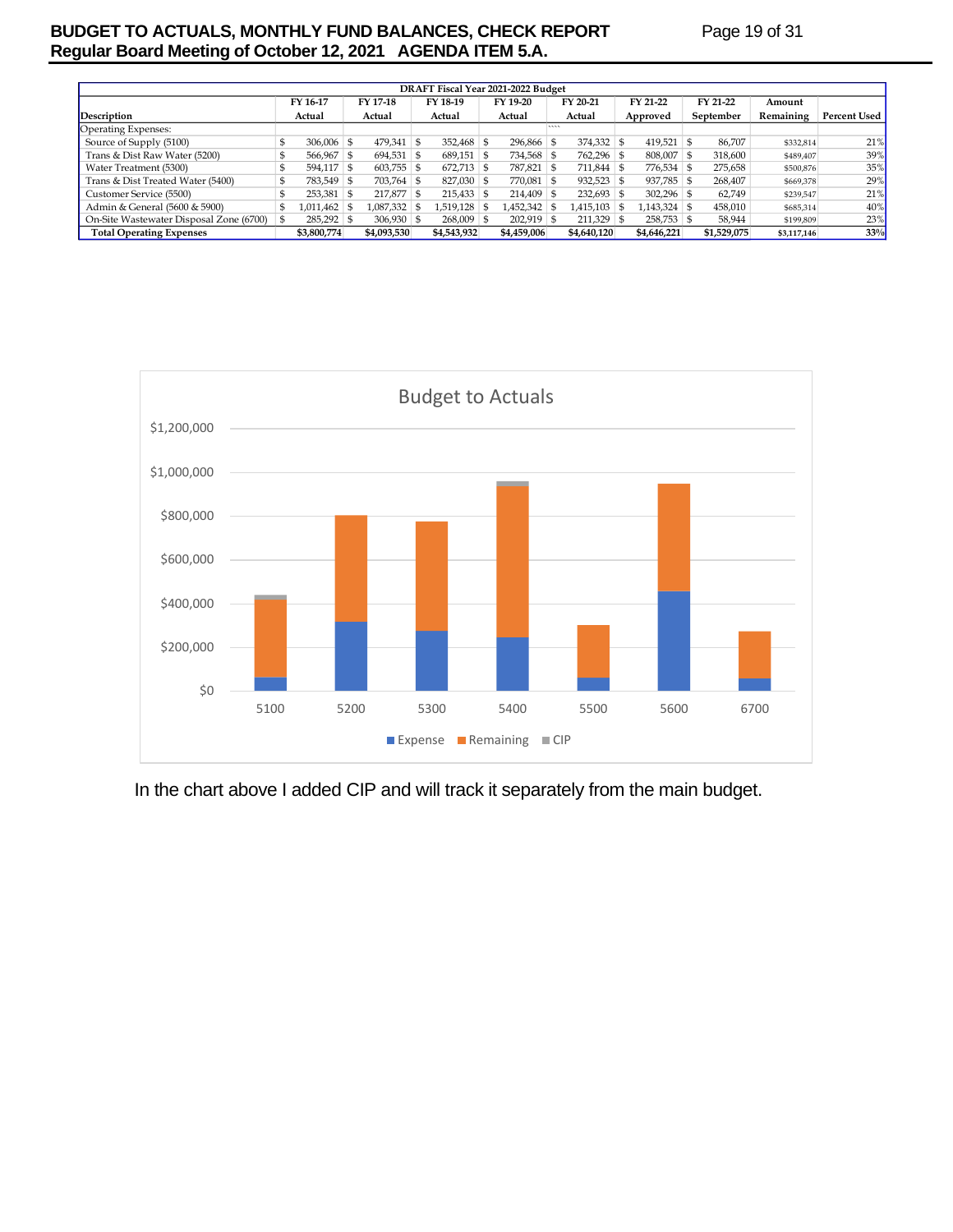# **BUDGET TO ACTUALS, MONTHLY FUND BALANCES, CHECK REPORT Page 20 of 31 Regular Board Meeting of October 12, 2021 AGENDA ITEM 5.A.**



I also added CIP to the above Pie Chart.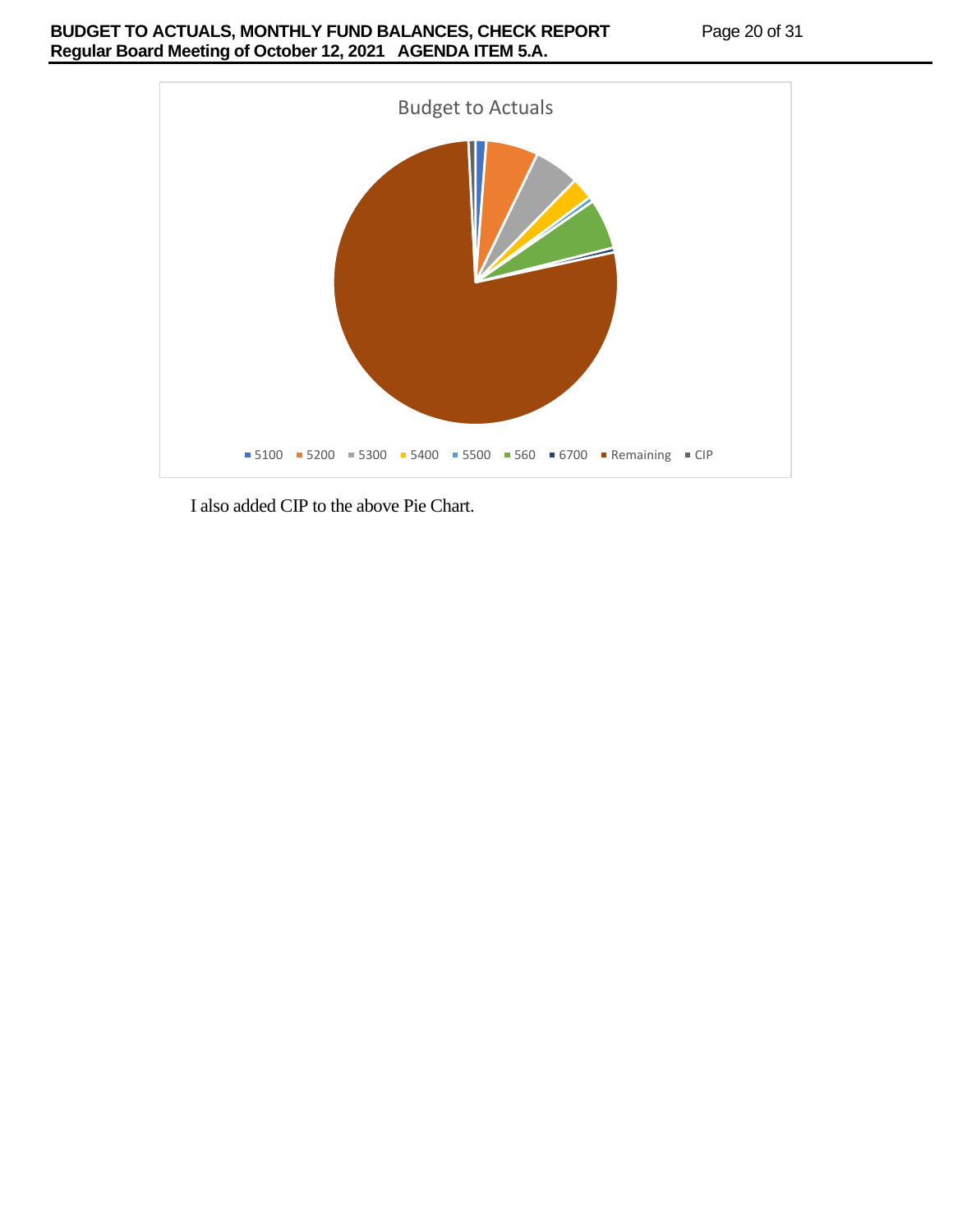# **2. Cash Balances Report**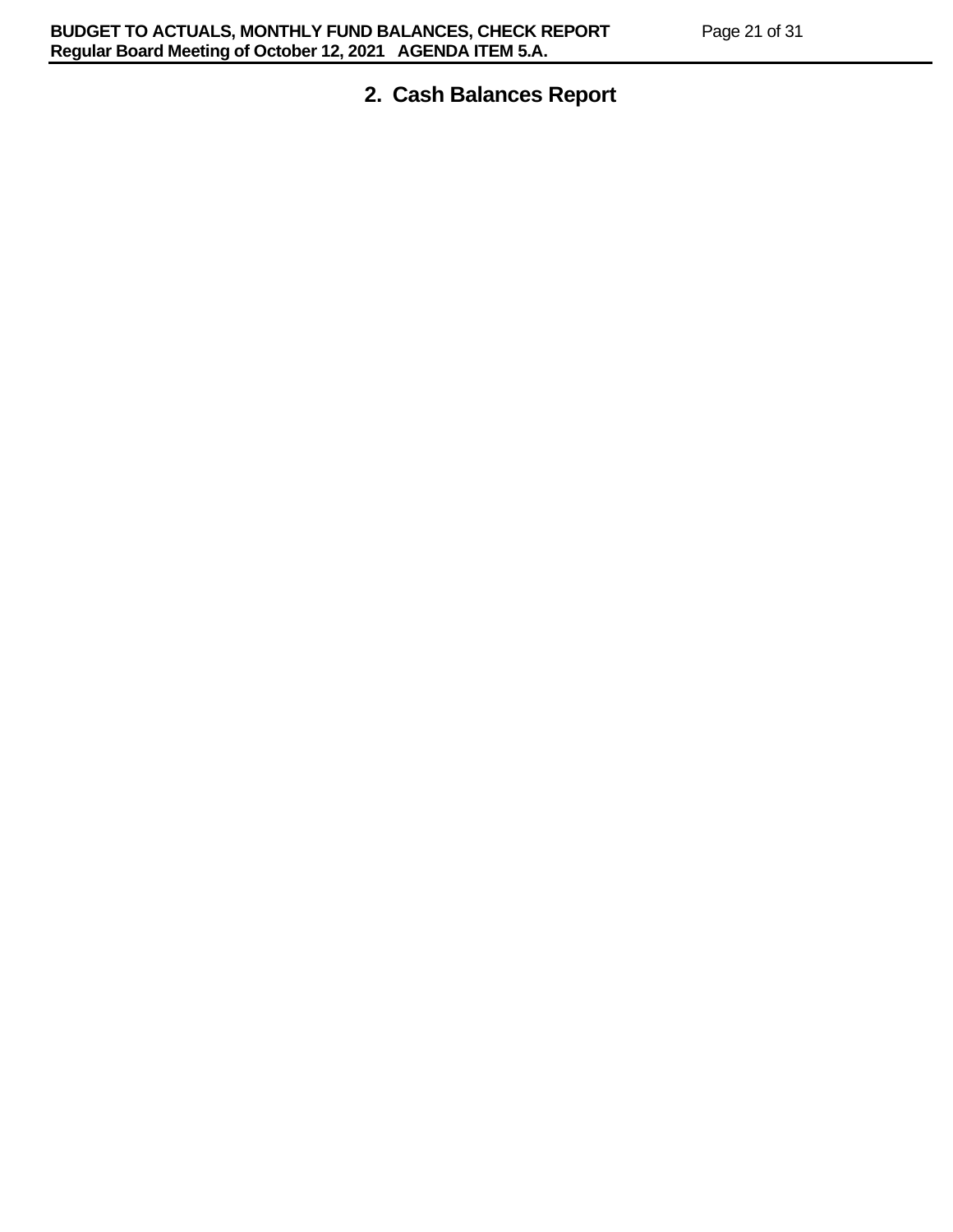# **GDPUD**

# Pooled Cash Report

Georgetown Divide PUD For the Period Ending 10/31/2021

| <b>ACCOUNT#</b>                 | <b>ACCOUNT NAME</b>   |                                           | <b>BEGINNING</b><br><b>BALANCE</b> | <b>CURRENT</b><br><b>ACTIVITY</b> | <b>CURRENT</b><br><b>BALANCE</b> |
|---------------------------------|-----------------------|-------------------------------------------|------------------------------------|-----------------------------------|----------------------------------|
| <b>CLAIM ON CASH</b>            |                       |                                           |                                    |                                   |                                  |
| 100-0000-10999                  | <b>Water Fund</b>     |                                           | 3,337,350.81                       | 0.00                              | 3,337,350.81                     |
| 101-0000-10999                  | <b>Retiree Health</b> |                                           | 334,618.69                         | 0.00                              | 334,618.69                       |
| 102-0000-10999                  | <b>SMUD Fund</b>      |                                           | 546,591.57                         | 0.00                              | 546,591.57                       |
| 103-0000-10999                  | Hydroelectric         |                                           | 820,439.76                         | 0.00                              | 820,439.76                       |
| 110-0000-10999                  | Capital Replacement   |                                           | (31, 171.29)                       | 0.00                              | (31, 171.29)                     |
| 111-0000-10999                  | Capital Reserve       |                                           | 1,256,382.66                       | 0.00                              | 1,256,382.66                     |
| 112-0000-10999                  |                       | ALT Fund Suplementry Charge (Restricted)  | 811,902.81                         | 0.00                              | 811,902.81                       |
| 113-0000-10999                  |                       | Caby Grant Fund (Restricted)              | (39,066.57)                        | 0.00                              | (39,066.57)                      |
| 114-0000-10999                  | <b>UNKNOWN</b>        |                                           | (90, 530.11)                       | 0.00                              | (90, 530.11)                     |
| 120-0000-10999                  |                       | State Revolving Fund (Restricted)         | (95, 206.36)                       | 0.00                              | (95, 206.36)                     |
| 121-0000-10999                  |                       | Stumpy Meadows Emergency Reserve Fund     | 1,079,614.33                       | 0.00                              | 1,079,614.33                     |
| 200-0000-10999                  | Zone Fund             |                                           | 933,832.12                         | 0.00                              | 933,832.12                       |
| 210-0000-10999                  |                       | CDS Reserve Fund (Restricted)             | 169,295.09                         | 0.00                              | 169,295.09                       |
| 211-0000-10999                  |                       | CDS M & O Fund (Restricted)               | 41,006.83                          | 0.00                              | 41,006.83                        |
| 300-0000-10999                  | Unassigned            |                                           | 0.00                               | 0.00                              | 0.00                             |
| 400-0000-10999                  |                       | Capital Facility Charge Fund (Restricted) | 422,695.23                         | 0.00                              | 422,695.23                       |
| 401-0000-10999                  |                       | Water Development Fund (Restricted)       | 411,231.78                         | 0.00                              | 411,231.78                       |
| 500-0000-10999                  |                       | Stewart Mine Fund (Restricted)            | 44,449.84                          | 0.00                              | 44,449.84                        |
| 501-0000-10999                  |                       | Garden Valley Fund (Restricted)           | 75,230.07                          | 0.00                              | 75,230.07                        |
| 502-0000-10999                  |                       | Kelsey North Fund (Restricted)            | 105,542.90                         | 0.00                              | 105,542.90                       |
| 503-0000-10999                  |                       | Bayne Rd Bend Fund (Restricted)           | 0.00                               | 0.00                              | 0.00                             |
| 504-0000-10999                  |                       | Kelsey South Fund (Restricted)            | 0.00                               | 0.00                              | 0.00                             |
| 505-0000-10999                  |                       | Pilot Hill North Fund (Restricted)        | 0.00                               | 0.00                              | 0.00                             |
| 506-0000-10999                  |                       | Pilot Hill South Fund (Restricted)        | 0.00                               | 0.00                              | 0.00                             |
| <b>TOTAL CLAIM ON CASH</b>      |                       |                                           | 10,134,210.16                      | 0.00                              | 10,134,210.16                    |
| <b>CASH IN BANK</b>             |                       |                                           |                                    |                                   |                                  |
| <b>Cash in Bank</b>             |                       |                                           |                                    |                                   |                                  |
| 999-0000-10100                  | EDSB - Disbursements  |                                           | (388, 849.63)                      | 0.00                              | (388, 849.63)                    |
| 999-0000-10101                  | EDSB - Receipts       |                                           | 3,135,097.93                       | 0.00                              | 3,135,097.93                     |
| 999-0000-10110                  | LAIF                  |                                           | 7,387,961.86                       | 0.00                              | 7,387,961.86                     |
| <b>TOTAL: Cash in Bank</b>      |                       |                                           | 10,134,210.16                      | 0.00                              | 10,134,210.16                    |
| <b>TOTAL CASH IN BANK</b>       |                       |                                           | 10,134,210.16                      | 0.00                              | 10,134,210.16                    |
| <b>DUE TO OTHER FUNDS</b>       |                       |                                           |                                    |                                   |                                  |
| 999-0000-23100                  | Due To Fund           |                                           | 10,134,210.16                      | 0.00                              | 10,134,210.16                    |
| <b>TOTAL DUE TO OTHER FUNDS</b> |                       |                                           | 10,134,210.16                      | 0.00                              | 10,134,210.16                    |
|                                 |                       |                                           |                                    |                                   |                                  |
| <b>Claim on Cash</b>            | 10,134,210.16         | <b>Claim on Cash</b>                      | 10,134,210.16                      | Cash in Bank                      | 10,134,210.16                    |
| Cash in Bank                    | 10,134,210.16         | Due To Other Funds                        | 10,134,210.16                      | <b>Due To Other Funds</b>         | 10,134,210.16                    |
| <b>Difference</b>               | 0.00                  | <b>Difference</b>                         | 0.00                               | <b>Difference</b>                 | 0.00                             |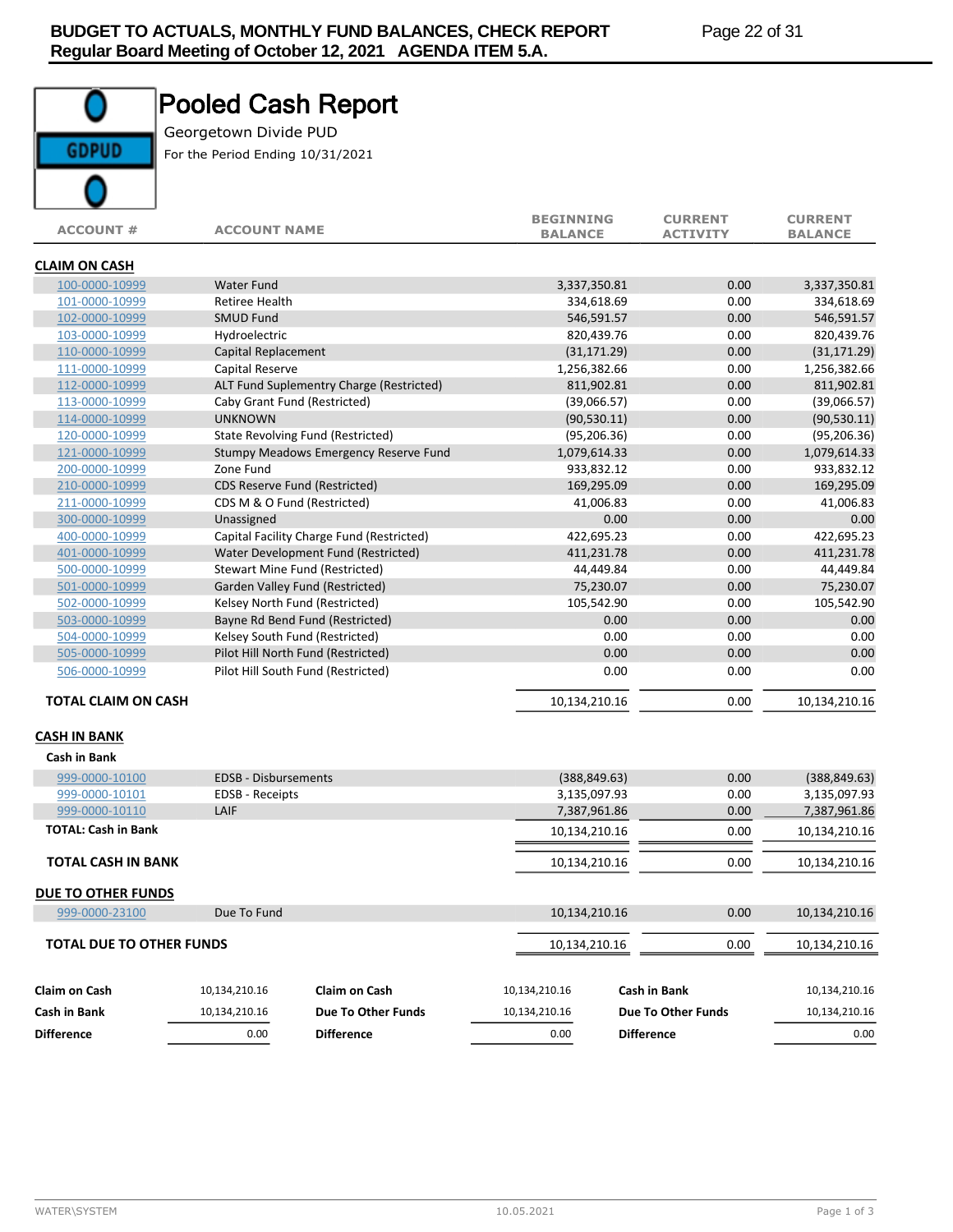# **BUDGET TO ACTUALS, MONTHLY FUND BALANCES, CHECK REPORT Page 23 of 31 Regular Board Meeting of October 12, 2021 AGENDA ITEM 5.A.**

| <b>ACCOUNT #</b>                  | <b>ACCOUNT NAME</b>             | <b>BEGINNING</b><br><b>BALANCE</b> | <b>CURRENT</b><br><b>ACTIVITY</b> | <b>CURRENT</b><br><b>BALANCE</b> |
|-----------------------------------|---------------------------------|------------------------------------|-----------------------------------|----------------------------------|
| <b>ACCOUNTS PAYABLE PENDING</b>   |                                 |                                    |                                   |                                  |
| 100-0000-20102                    | <b>Accounts Payable Pending</b> | 0.00                               | 0.00                              | 0.00                             |
| 101-0000-20102                    | <b>Accounts Payable Pending</b> | 0.00                               | 0.00                              | 0.00                             |
| 102-0000-20102                    | <b>Accounts Payable Pending</b> | 0.00                               | 0.00                              | 0.00                             |
| 103-0000-20102                    | <b>Accounts Payable Pending</b> | 0.00                               | 0.00                              | 0.00                             |
| 110-0000-20102                    | <b>Accounts Payable Pending</b> | 0.00                               | 0.00                              | 0.00                             |
| 111-0000-20102                    | <b>Accounts Payable Pending</b> | 0.00                               | 0.00                              | 0.00                             |
| 112-0000-20102                    | <b>Accounts Payable Pending</b> | 0.00                               | 0.00                              | 0.00                             |
| 113-0000-20102                    | <b>Accounts Payable Pending</b> | 0.00                               | 0.00                              | 0.00                             |
| 114-0000-20102                    | <b>Accounts Payable Pending</b> | 0.00                               | 0.00                              | 0.00                             |
| 120-0000-20102                    | <b>Accounts Payable Pending</b> | 0.00                               | 0.00                              | 0.00                             |
| 121-0000-20102                    | <b>Accounts Payable Pending</b> | 0.00                               | 0.00                              | 0.00                             |
| 200-0000-20102                    | <b>Accounts Payable Pending</b> | 0.00                               | 0.00                              | 0.00                             |
| 210-0000-20102                    | <b>Accounts Payable Pending</b> | 0.00                               | 0.00                              | 0.00                             |
| 211-0000-20102                    | <b>Accounts Payable Pending</b> | 0.00                               | 0.00                              | 0.00                             |
| 300-0000-20102                    | <b>Accounts Payable Pending</b> | 0.00                               | 0.00                              | 0.00                             |
| 400-0000-20102                    | <b>Accounts Payable Pending</b> | 0.00                               | 0.00                              | 0.00                             |
| 401-0000-20102                    | <b>Accounts Payable Pending</b> | 0.00                               | 0.00                              | 0.00                             |
| 500-0000-20102                    | <b>Accounts Payable Pending</b> | 0.00                               | 0.00                              | 0.00                             |
| 501-0000-20102                    | <b>Accounts Payable Pending</b> | 0.00                               | 0.00                              | 0.00                             |
| 502-0000-20102                    | <b>Accounts Payable Pending</b> | 0.00                               | 0.00                              | 0.00                             |
| 503-0000-20102                    | <b>Accounts Payable Pending</b> | 0.00                               | 0.00                              | 0.00                             |
| 504-0000-20102                    | <b>Accounts Payable Pending</b> | 0.00                               | 0.00                              | 0.00                             |
| 505-0000-20102                    | <b>Accounts Payable Pending</b> | 0.00                               | 0.00                              | 0.00                             |
| 506-0000-20102                    | <b>Accounts Payable Pending</b> | 0.00                               | 0.00                              | 0.00                             |
| TOTAL ACCOUNTS PAYABLE PENDING    |                                 | 0.00                               | 0.00                              | 0.00                             |
| DUE FROM OTHER FUNDS              |                                 |                                    |                                   |                                  |
| 121-0000-13121                    | Due From Fund 121               | 0.00                               | 0.00                              | 0.00                             |
| 999-0000-13100                    | Due From Fund 100               | 0.00                               | 0.00                              | 0.00                             |
| 999-0000-13101                    | Due From Fund 101               | 0.00                               | 0.00                              | 0.00                             |
| 999-0000-13102                    | Due From Fund 102               | 0.00                               | 0.00                              | 0.00                             |
| 999-0000-13103                    | Due From Fund 103               | 0.00                               | 0.00                              | 0.00                             |
| 999-0000-13104                    | Due From Fund 104               | 0.00                               | 0.00                              | 0.00                             |
| 999-0000-13110                    | Due From Fund 110               | 0.00                               | 0.00                              | 0.00                             |
| 999-0000-13111                    | Due From Fund 111               | 0.00                               | 0.00                              | 0.00                             |
| 999-0000-13112                    | Due From Fund 112               | 0.00                               | 0.00                              | 0.00                             |
| 999-0000-13113                    | Due From Fund 113               | 0.00                               | 0.00                              | 0.00                             |
| 999-0000-13114                    | Due From Fund 114               | 0.00                               | 0.00                              | 0.00                             |
| 999-0000-13120                    | Due From Fund 120               | 0.00                               | 0.00                              | 0.00                             |
| 999-0000-13121                    | Due From Fund 121               | 0.00                               | 0.00                              | 0.00                             |
| 999-0000-13200                    | Due From Fund 200               | 0.00                               | 0.00                              | 0.00                             |
| 999-0000-13201                    | Due From Fund 201               | 0.00                               | 0.00                              | 0.00                             |
| 999-0000-13210                    | Due From Fund 210               | 0.00                               | 0.00                              | 0.00                             |
| 999-0000-13300                    | Due From Fund 300               | 0.00                               | 0.00                              | 0.00                             |
| 999-0000-13400                    | Due From Fund 400               | 0.00                               | 0.00                              | 0.00                             |
| 999-0000-13500                    | Due From Fund 500               | 0.00                               | 0.00                              | 0.00                             |
| 999-0000-13501                    | Due From Fund 501               | 0.00                               | 0.00                              | 0.00                             |
| 999-0000-13502                    | Due From Fund 502               | 0.00                               | 0.00                              | 0.00                             |
| 999-0000-13503                    | Due From Fund 503               | 0.00                               | 0.00                              | 0.00                             |
| 999-0000-13504                    | Due From Fund 504               | 0.00                               | 0.00                              | 0.00                             |
| 999-0000-13505                    | Due From Fund 505               | 0.00                               | 0.00                              | 0.00                             |
| 999-0000-13506                    | Due From Fund 506               | 0.00                               | 0.00                              | 0.00                             |
| <b>TOTAL DUE FROM OTHER FUNDS</b> |                                 | 0.00                               | 0.00                              | 0.00                             |
| <b>ACCOUNTS PAYABLE</b>           |                                 |                                    |                                   |                                  |
| 999-0000-20102                    | <b>Accounts Payable</b>         | 0.00                               | 0.00                              | 0.00                             |
| <b>TOTAL ACCOUNTS PAYABLE</b>     |                                 | 0.00                               | 0.00                              | 0.00                             |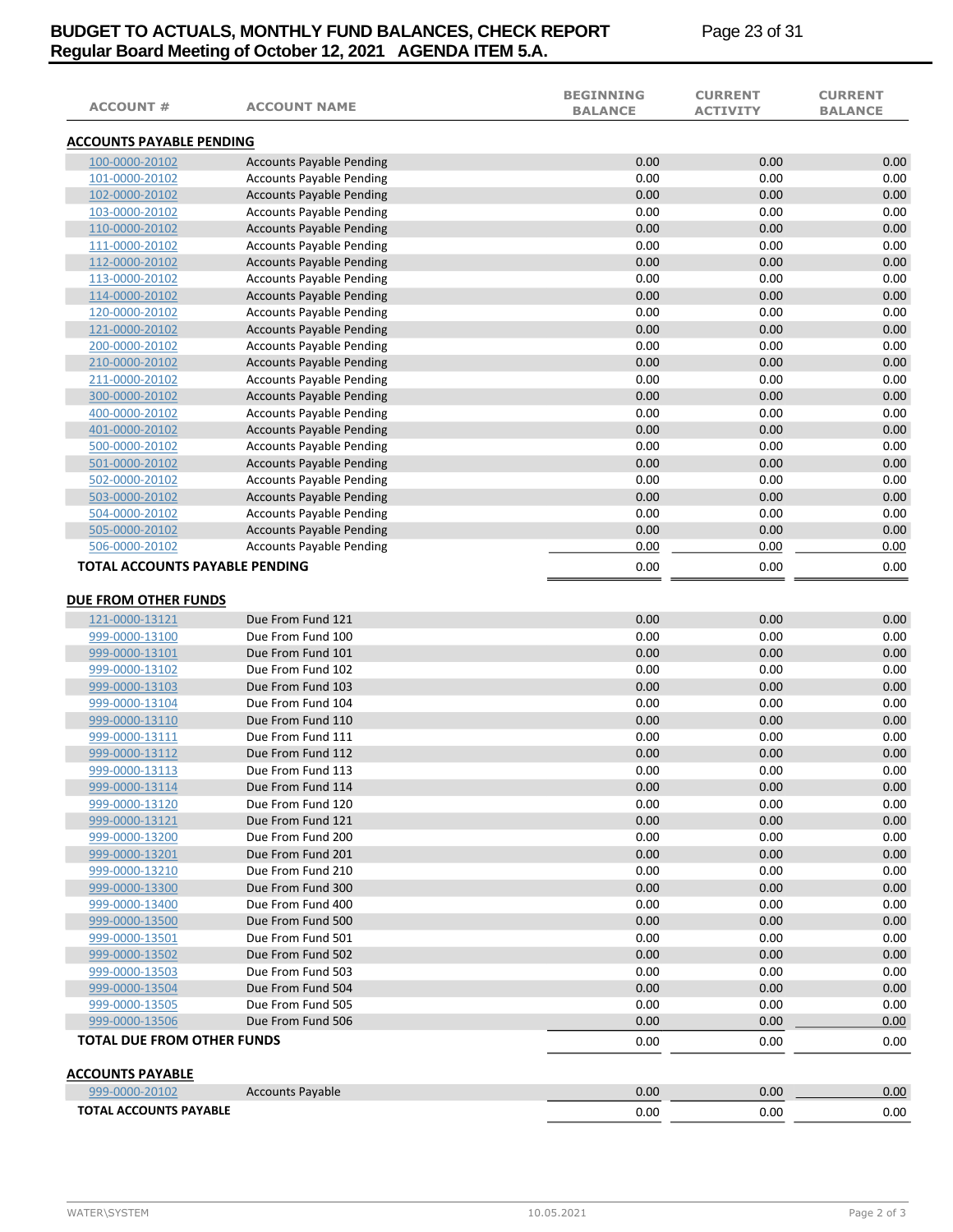# **BUDGET TO ACTUALS, MONTHLY FUND BALANCES, CHECK REPORT Page 24 of 31 Regular Board Meeting of October 12, 2021 AGENDA ITEM 5.A.**

| <b>ACCOUNT #</b>     | <b>ACCOUNT NAME</b> |                         | <b>BEGINNING</b><br><b>BALANCE</b> |                   | <b>CURRENT</b><br><b>ACTIVITY</b> | <b>CURRENT</b><br><b>BALANCE</b> |
|----------------------|---------------------|-------------------------|------------------------------------|-------------------|-----------------------------------|----------------------------------|
| <b>AP Pending</b>    | 0.00                | <b>AP Pending</b>       | 0.00                               |                   | Due From Other Funds              | 0.00                             |
| Due From Other Funds | 0.00                | <b>Accounts Payable</b> | 0.00                               |                   | <b>Accounts Payable</b>           | 0.00                             |
| <b>Difference</b>    | 0.00                | <b>Difference</b>       | 0.00                               | <b>Difference</b> |                                   | 0.00                             |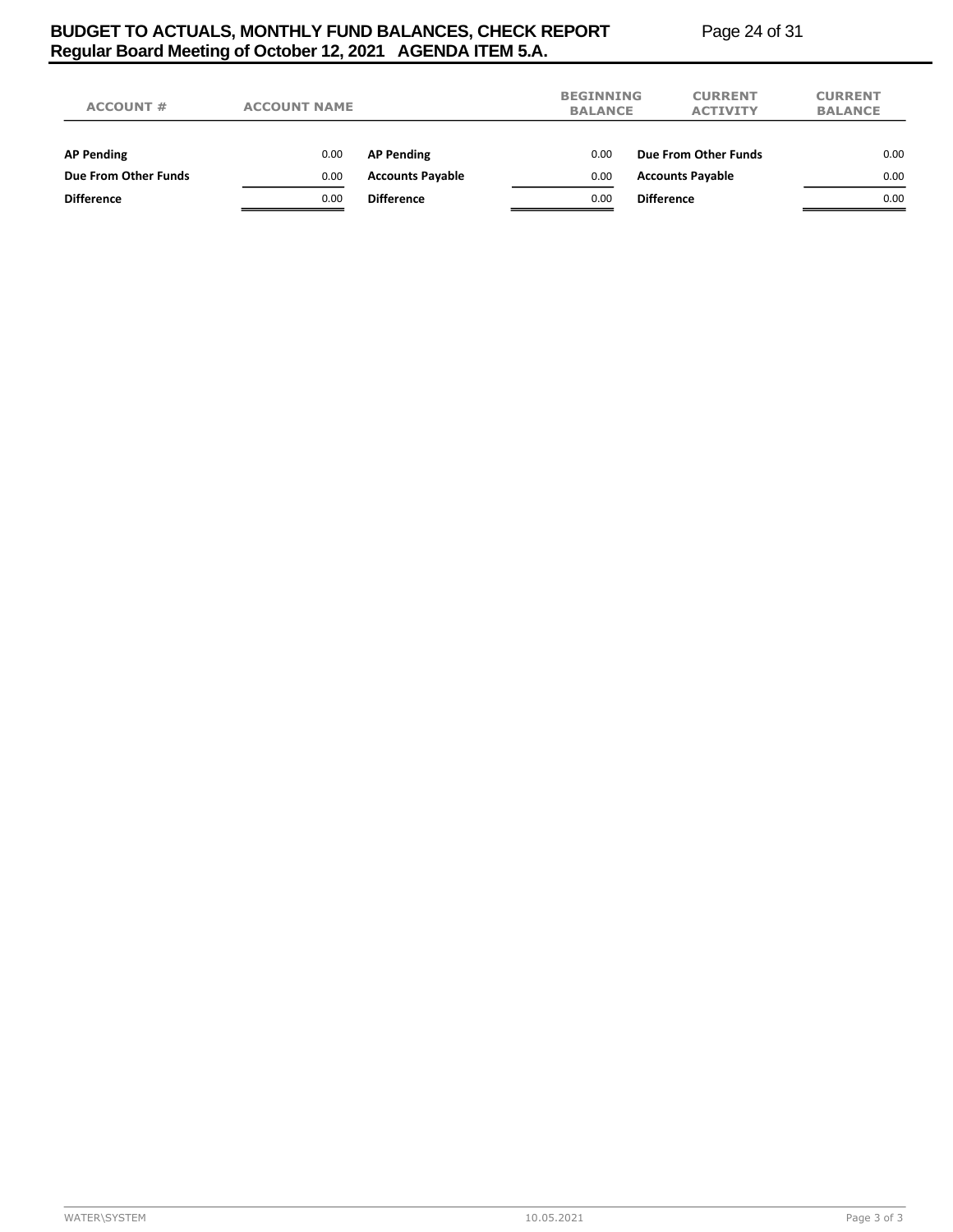# **3. Checks Report**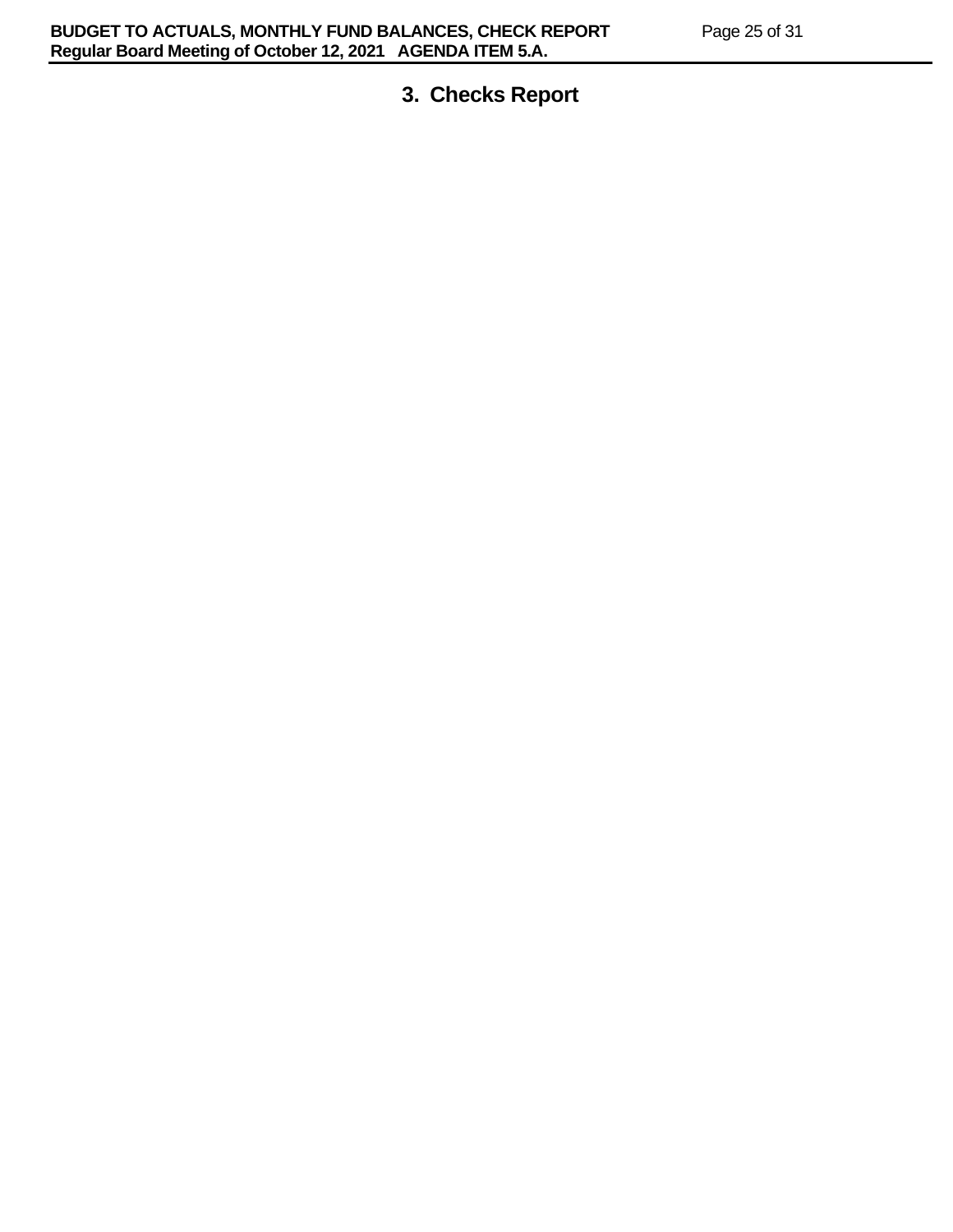

# **Check Report**

Georgetown Divide PUD and the Contract of the Check Number By Check Number

Date Range: 07/01/2021 - 09/30/2021

| Vendor Number                          | <b>Vendor Name</b>                 | <b>Payment Date</b> | <b>Payment Type</b> | <b>Discount Amount</b> | Payment Amount Number |              |
|----------------------------------------|------------------------------------|---------------------|---------------------|------------------------|-----------------------|--------------|
| Bank Code: EDSB-El Dorado Savings Bank |                                    |                     |                     |                        |                       |              |
| <b>Payment Type: Regular</b>           |                                    |                     |                     |                        |                       |              |
| ACW01                                  | ACWA/JPIA                          | 07/14/2021          | Regular             | 0.00                   | 25,981.79 32398       |              |
| ACW05                                  | ACWA/JPIA HEALTH                   | 07/14/2021          | Regular             | 0.00                   | 41,388.67 32399       |              |
| ADT01                                  | <b>ADT SECURITY SERVICES</b>       | 07/14/2021          | Regular             | 0.00                   | 266.55 32400          |              |
| ALL01                                  | <b>ALLEN KRAUSE</b>                | 07/14/2021          | Regular             | 0.00                   | 151.99 32401          |              |
| ARA01                                  | ARAMARK                            | 07/14/2021          | Regular             | 0.00                   | 443.13 32402          |              |
| ATT04                                  | AT&T                               | 07/14/2021          | Regular             | 0.00                   |                       | 94.90 32403  |
| BEA01                                  | <b>BUTTE EQUIPMENT RENTALS</b>     | 07/14/2021          | Regular             | 0.00                   | 880.00 32404          |              |
| CAN <sub>02</sub>                      | <b>BRIAN CANN</b>                  | 07/14/2021          | Regular             | 0.00                   | 107.22 32405          |              |
| CLS01                                  | <b>CLS LABS</b>                    | 07/14/2021          | Regular             | 0.00                   | 195.00 32406          |              |
| COA01                                  | COASTLAND CIVIL ENGINEERI          | 07/14/2021          | Regular             | 0.00                   | 9,027.50 32407        |              |
| ELD16                                  | EL DORADO DISPOSAL SERVIC          | 07/14/2021          | Regular             | 0.00                   | 390.44 32408          |              |
| EN201                                  | EN2 RESOURCES, INC                 | 07/14/2021          | Regular             | 0.00                   | 932.25 32409          |              |
| FER01                                  | FERRELLGAS                         | 07/14/2021          | Regular             | 0.00                   | 903.84 32410          |              |
| FER02                                  | FERGUSON ENTERPRISES INC           | 07/14/2021          | Regular             | 0.00                   | 3,159.01 32411        |              |
| GAR02                                  | GARDEN VALLEY FEED & HDW.          | 07/14/2021          | Regular             | 0.00                   | 160.20 32412          |              |
| GEO01                                  | <b>GEORGETOWN ACE HDW</b>          | 07/14/2021          | Regular             | 0.00                   |                       | 10.73 32413  |
| <b>GEO04</b>                           | DIVIDE SUPPLY ACE HARDWAR          | 07/14/2021          | Regular             | 0.00                   | 134.39 32414          |              |
| GLO03                                  | <b>GLORIA R. OMANIA</b>            | 07/14/2021          | Regular             | 0.00                   | 6,465.96 32415        |              |
| GRA01                                  | GRAINGER, INC.                     | 07/14/2021          | Regular             | 0.00                   | 1,307.72 32416        |              |
| HAR03                                  | <b>HARRIS INDUSTRIAL GASES</b>     | 07/14/2021          | Regular             | 0.00                   |                       | 53.00 32417  |
| ICM02                                  | ICMA-R.T.-457 (ee)                 | 07/14/2021          | Regular             | 0.00                   | 810.61 32418          |              |
| <b>IUO01</b>                           | IUOE, LOCAL 39                     | 07/14/2021          | Regular             | 0.00                   | 339.84 32419          |              |
| <b>IUO02</b>                           | PEU LOCAL #1                       | 07/14/2021          | Regular             | 0.00                   | 240.09 32420          |              |
| MOB01                                  | MOBILE MINI, LLC-CA                | 07/14/2021          | Regular             | 0.00                   | 252.11 32421          |              |
| PAC02                                  | PACIFIC GAS & ELECTRIC             | 07/14/2021          | Regular             | 0.00                   | 22,716.57 32422       |              |
| PSO01                                  | <b>PSOMAS</b>                      | 07/14/2021          | Regular             | 0.00                   | 670.00 32423          |              |
| ROB02                                  | ROBINSON ENTERPRISES               | 07/14/2021          | Regular             | 0.00                   | 3,230.67 32424        |              |
| SAC03                                  | SACRAMENTO BAG MFG. CO.            | 07/14/2021          | Regular             | 0.00                   | 275.40 32425          |              |
| THO03                                  | THOMPSON AUTO & TRUCK              | 07/14/2021          | Regular             | 0.00                   | 107.04 32426          |              |
| <b>UNI06</b>                           | UNITEDHEALTHCARE INSURANC          | 07/14/2021          | Regular             | 0.00                   | 175.00 32427          |              |
| <b>USA03</b>                           | USA BLUE BOOK                      | 07/14/2021          | Regular             | 0.00                   | 4,721.58 32428        |              |
| <b>USB06</b>                           | U.S. BANK EQUIPMENT FINAN          | 07/14/2021          | Regular             | 0.00                   | 635.56 32429          |              |
| WES08                                  | WESTERN HYDROLOGICS, LLP           | 07/14/2021          | Regular             | 0.00                   | 6,379.40 32430        |              |
| WOO03                                  | WOOD ENVIRONMENT & INFRAS          | 07/14/2021          | Regular             | 0.00                   | 1,154.50 32431        |              |
| AAR01                                  | AARP MEDICARERX SAVER PLU          | 07/28/2021          | Regular             | 0.00                   |                       | 29.20 32433  |
| AFL01                                  | AMERICAN FAMILY LIFE INS           | 07/28/2021          | Regular             | 0.00                   | 1,243.08 32434        |              |
| ANS01                                  | ANSWERING SPECIALISTS INC          | 07/28/2021          | Regular             | 0.00                   |                       | 84.95 32435  |
| ARA01                                  | ARAMARK                            | 07/28/2021          | Regular             | 0.00                   | 326.95 32436          |              |
| ATT02                                  | AT&T                               | 07/28/2021          | Regular             | 0.00                   | 2,749.31 32437        |              |
| ATT03                                  | <b>AT&amp;T LONG DISTANCE</b>      | 07/28/2021          | Regular             | 0.00                   |                       | 66.74 32438  |
| BJP01                                  | <b>BJ PEST CONTROL</b>             | 07/28/2021          | Regular             | 0.00                   | 250.00 32439          |              |
| BLU01                                  | <b>ANTHEM BLUE CROSS</b>           | 07/28/2021          | Regular             | 0.00                   | 1,406.63 32440        |              |
| BLU06                                  | BLUE SHIELD OF CALIFORNIA          | 07/28/2021          | Regular             | 0.00                   | 260.00 32441          |              |
| BLU07                                  | BLUE SHIELD OF CALIFORNIA          | 07/28/2021          | Regular             | 0.00                   | 668.00 32442          |              |
| BRIO1                                  | <b>Britt Global Industries LLC</b> | 07/28/2021          | Regular             | 0.00                   | 5,025.00 32443        |              |
| CHU02                                  | White Brenner LLP                  | 07/28/2021          | Regular             | 0.00                   | 9,250.90 32444        |              |
| CLS01                                  | <b>CLS LABS</b>                    | 07/28/2021          | Regular             | 0.00                   | 167.50 32445          |              |
| CWS01                                  | CORBIN WILLITS SYS. INC.           | 07/28/2021          | Regular             | 0.00                   | 608.28 32446          |              |
| DIV05                                  | PLACERVILLE AUTO PARTS, I          | 07/28/2021          | Regular             | 0.00                   | 204.79 32447          |              |
| EID01                                  | EIDE BAILLY LLP                    | 07/28/2021          | Regular             | 0.00                   | 9,270.00 32448        |              |
| ENV01                                  | ENVIRO TECH SERVICES COMP          | 07/28/2021          | Regular             | 0.00                   | 647.45 32449          |              |
| FER01                                  | FERRELLGAS                         | 07/28/2021          | Regular             | 0.00                   | -442.40 32450         |              |
| FER01                                  | FERRELLGAS                         | 07/28/2021          | Regular             | 0.00                   |                       | 442.40 32450 |

**GDPUD**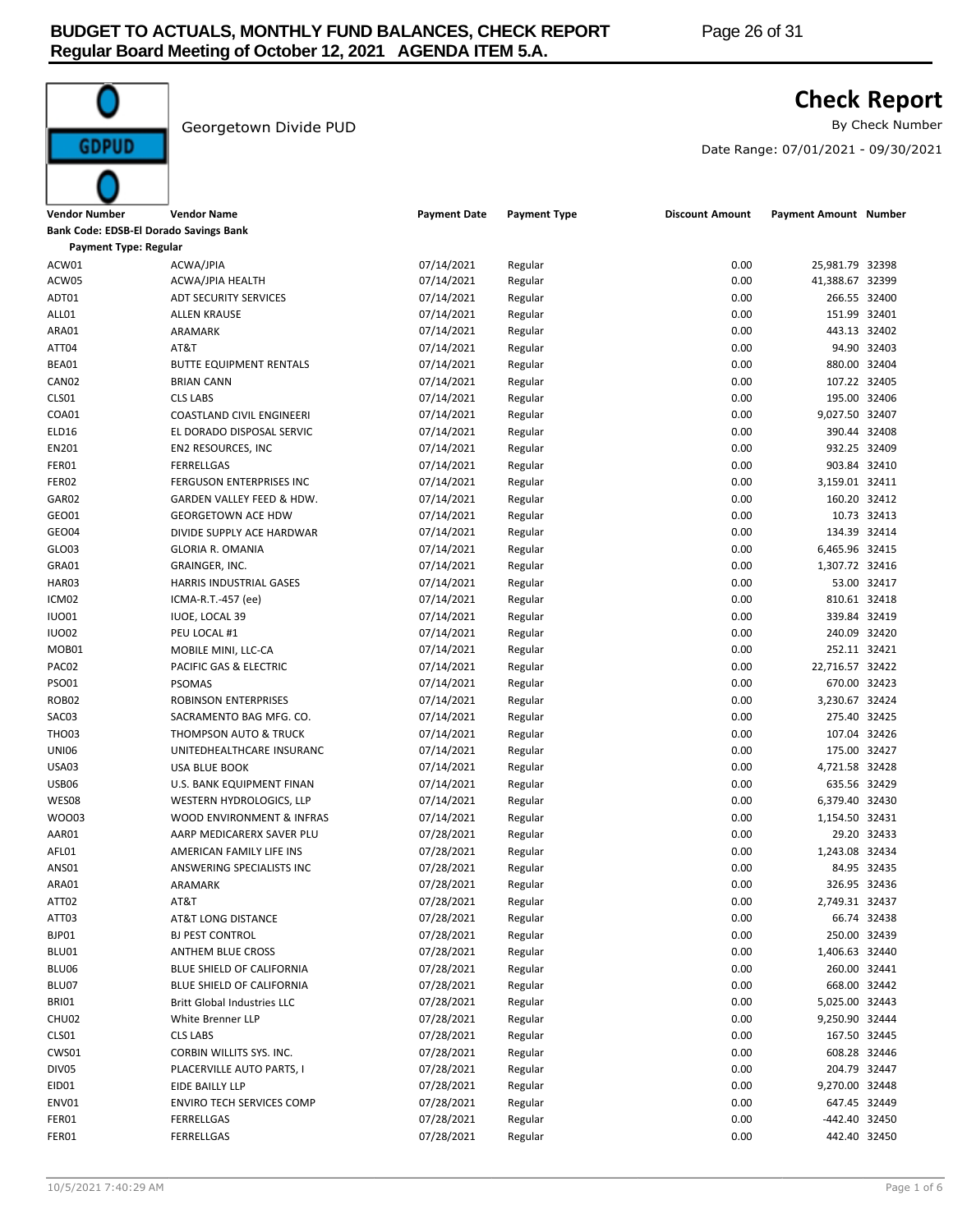# **BUDGET TO ACTUALS, MONTHLY FUND BALANCES, CHECK REPORT Page 27 of 31 Regular Board Meeting of October 12, 2021 AGENDA ITEM 5.A.**

## **Check Report Date Range: 07/01/2021 - 09/30/2021**

| <b>Vendor Number</b> | <b>Vendor Name</b>                 | <b>Payment Date</b>      | <b>Payment Type</b> | <b>Discount Amount</b> | Payment Amount Number |             |
|----------------------|------------------------------------|--------------------------|---------------------|------------------------|-----------------------|-------------|
| FER02                | FERGUSON ENTERPRISES INC           | 07/28/2021               | Regular             | 0.00                   | 4,951.26 32451        |             |
| GAR02                | GARDEN VALLEY FEED & HDW.          | 07/28/2021               | Regular             | 0.00                   |                       | 18.75 32452 |
| GEO01                | <b>GEORGETOWN ACE HDW</b>          | 07/28/2021               | Regular             | 0.00                   |                       | 19.91 32453 |
| GEO04                | DIVIDE SUPPLY ACE HARDWAR          | 07/28/2021               | Regular             | 0.00                   | 640.01 32454          |             |
| HAR01                | <b>Tyler Harp</b>                  | 07/28/2021               | Regular             | 0.00                   | 249.94 32455          |             |
| HOM01                | HOME DEPOT CREDIT SERVICE          | 07/28/2021               | Regular             | 0.00                   | 1,109.59 32456        |             |
| ICM02                | ICMA-R.T.-457 (ee)                 | 07/28/2021               | Regular             | 0.00                   | 808.55 32457          |             |
| INT05                | INTERWEST CONSULTING GROU          | 07/28/2021               | Regular             | 0.00                   | 21,105.00 32458       |             |
| IRS01                | <b>Internal Revenue Services</b>   | 07/28/2021               | Regular             | 0.00                   | 6,931.51 32459        |             |
| <b>IUO01</b>         | <b>IUOE, LOCAL 39</b>              | 07/28/2021               | Regular             | 0.00                   | 345.59 32460          |             |
| <b>IUO02</b>         | PEU LOCAL #1                       | 07/28/2021               | Regular             | 0.00                   | 247.06 32461          |             |
| OCC01                | OCCU-MED, LTD                      | 07/28/2021               | Regular             | 0.00                   | 289.75 32462          |             |
| PAC06                | PACE SUPPLY 23714-00               | 07/28/2021               | Regular             | 0.00                   | 3,222.80 32463        |             |
| PRE01                | PREMIER ACCESS INS CO              | 07/28/2021               | Regular             | 0.00                   | 2,617.14 32464        |             |
| ROB <sub>02</sub>    | ROBINSON ENTERPRISES               | 07/28/2021               | Regular             | 0.00                   | 2,788.82 32465        |             |
| ROY01                | <b>KENNETH ROYAL</b>               | 07/28/2021               | Regular             | 0.00                   | 230.00 32466          |             |
| <b>SIG01</b>         | SIGNAL SERVICE INC                 | 07/28/2021               | Regular             | 0.00                   | 282.00 32467          |             |
| <b>TEI01</b>         | A. TEICHERT & SON, INC             | 07/28/2021               | Regular             | 0.00                   | 1,574.25 32468        |             |
| <b>THA01</b>         | THATCHER COMPANY OF CALIF          | 07/28/2021               | Regular             | 0.00                   | 4,913.98 32469        |             |
| <b>TIR01</b>         | TIREHUB, LLC                       | 07/28/2021               | Regular             | 0.00                   | 767.09 32470          |             |
| USB05                | U.S. BANK CORPORATE PAYME          | 07/28/2021               | Regular             | 0.00                   | 7,424.45 32471        |             |
| VER01                | <b>VERIZON WIRELESS</b>            | 07/28/2021               | Regular             | 0.00                   | 548.48 32472          |             |
| FER02                |                                    | 07/28/2021               |                     | 0.00                   | 21,796.30 32473       |             |
|                      | FERGUSON ENTERPRISES INC           |                          | Regular             |                        |                       |             |
| ADT01                | ADT SECURITY SERVICES              | 08/11/2021               | Regular             | 0.00                   | 273.75 32477          |             |
| AND01                | ANDERSON'S SIERRA PIPE CO          | 08/11/2021               | Regular             | 0.00                   | 254.53 32478          |             |
| ARA01                | ARAMARK                            | 08/11/2021               | Regular             | 0.00                   | 436.01 32479          |             |
| AWW01                | AMERICAN WATER WORKS ASSN          | 08/11/2021               | Regular             | 0.00                   | 459.00 32480          |             |
| <b>Buckmaster</b>    | <b>Buckmaster Office Solutions</b> | 08/11/2021               | Regular             | 0.00                   |                       | 15.00 32481 |
| CLS01                | <b>CLS LABS</b>                    | 08/11/2021               | Regular             | 0.00                   |                       | 89.10 32482 |
| DIV05                | PLACERVILLE AUTO PARTS, I          | 08/11/2021               | Regular             | 0.00                   |                       | 83.49 32483 |
| EID01                | EIDE BAILLY LLP                    | 08/11/2021               | Regular             | 0.00                   | 8,083.00 32484        |             |
| ELD16                | EL DORADO DISPOSAL SERVIC          | 08/11/2021               | Regular             | 0.00                   | 412.44 32485          |             |
| EMC01                | MESA ENERGY SYSTEMS, INC           | 08/11/2021               | Regular             | 0.00                   | 4,990.00 32486        |             |
| FER01                | <b>FERRELLGAS</b>                  | 08/11/2021               | Regular             | 0.00                   | 12.00 32487           |             |
| FER02                | FERGUSON ENTERPRISES INC           | 08/11/2021               | Regular             | 0.00                   | 4,510.54 32488        |             |
| GAR02                | GARDEN VALLEY FEED & HDW.          | 08/11/2021               | Regular             | 0.00                   |                       | 66.53 32489 |
| GEO01                | <b>GEORGETOWN ACE HDW</b>          | 08/11/2021               | Regular             | 0.00                   | 150.80 32490          |             |
| GEO02                | <b>GEORGETOWN GAZETTE</b>          | 08/11/2021               | Regular             | 0.00                   | 373.73 32491          |             |
| GEO04                | DIVIDE SUPPLY ACE HARDWAR          | 08/11/2021               | Regular             | 0.00                   | 658.65 32492          |             |
| GEO15                | <b>GEOCON CONSULTANTS INC</b>      | 08/11/2021               | Regular             | 0.00                   | 450.00 32493          |             |
| GLO03                | GLORIA R. OMANIA                   | 08/11/2021               | Regular             | 0.00                   | 3,960.00 32494        |             |
| ICM02                | ICMA-R.T.-457 (ee)                 | 08/11/2021               | Regular             | 0.00                   | 1,106.63 32495        |             |
| INT05                | INTERWEST CONSULTING GROU          | 08/11/2021               | Regular             | 0.00                   | 4,200.00 32496        |             |
| <b>IUO01</b>         | <b>IUOE, LOCAL 39</b>              | 08/11/2021               | Regular             | 0.00                   | 345.59 32497          |             |
| <b>IUO02</b>         | PEU LOCAL #1                       | 08/11/2021               | Regular             | 0.00                   | 247.06 32498          |             |
| MAD01                | <b>KYLE MADISON</b>                | 08/11/2021               | Regular             | 0.00                   |                       | 75.13 32499 |
| MOB01                | MOBILE MINI, LLC-CA                | 08/11/2021               | Regular             | 0.00                   | 252.11 32500          |             |
| NTU01                | NTU TECHNOLOGIES, INC.             | 08/11/2021               | Regular             | 0.00                   | 425.17 32501          |             |
| PAC02                | PACIFIC GAS & ELECTRIC             | 08/11/2021               | Regular             | 0.00                   | 24,317.97 32502       |             |
| PAC06                | PACE SUPPLY 23714-00               | 08/11/2021               | Regular             | 0.00                   | 1,611.54 32503        |             |
| <b>PRO04</b>         | <b>PAUL FUNK</b>                   | 08/11/2021               | Regular             | 0.00                   | 265.00 32504          |             |
| ROB <sub>02</sub>    | ROBINSON ENTERPRISES               | 08/11/2021               | Regular             | 0.00                   | 3,144.12 32505        |             |
| SCH <sub>09</sub>    | SCHAEFFER MANUFACTURING C          | 08/11/2021               | Regular             | 0.00                   | 461.65 32506          |             |
| SIE10                | SIERRA SAFETY                      | 08/11/2021               | Regular             | 0.00                   | 323.42 32507          |             |
| STREAM               | Streamline                         | 08/11/2021               | Regular             | 0.00                   | 300.00 32508          |             |
| SWE01                | Sweet Septic, Inc.                 | 08/11/2021               | Regular             | 0.00                   | 445.00 32509          |             |
| <b>UNI06</b>         | UNITEDHEALTHCARE INSURANC          | 08/11/2021               | Regular             | 0.00                   | 175.00 32510          |             |
|                      |                                    |                          |                     | 0.00                   |                       |             |
| USA03                | USA BLUE BOOK                      | 08/11/2021<br>08/11/2021 | Regular             | 0.00                   | 982.88 32511          |             |
| USB06                | U.S. BANK EQUIPMENT FINAN          |                          | Regular             |                        | 688.21 32512          |             |
| WEL02                | <b>WELLS FARGO BANK</b>            | 08/11/2021               | Regular             | 0.00                   | 2,296.95 32513        |             |
| WO003                | WOOD ENVIRONMENT & INFRAS          | 08/11/2021               | Regular             | 0.00                   | 803.00 32514          |             |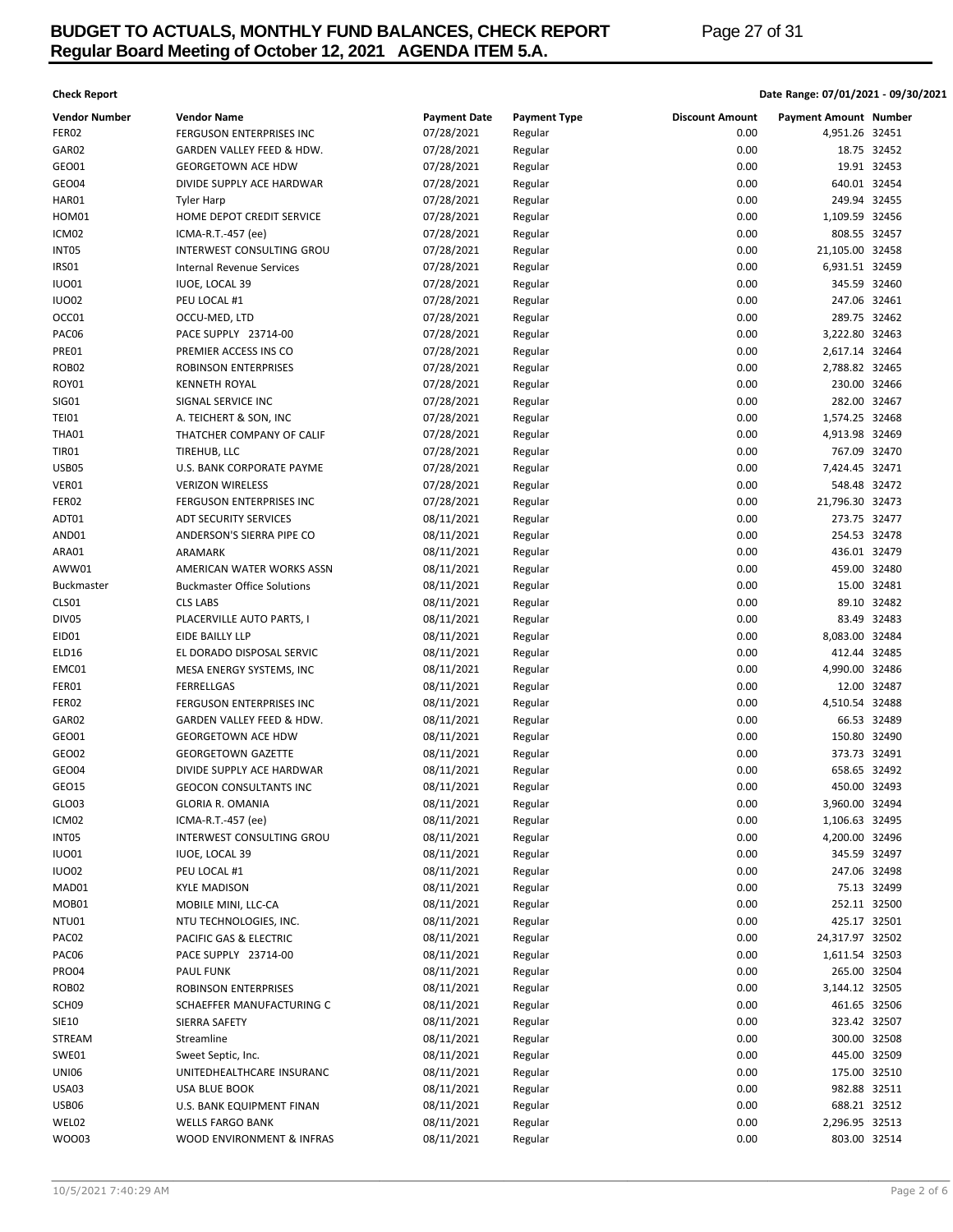# **BUDGET TO ACTUALS, MONTHLY FUND BALANCES, CHECK REPORT Page 28 of 31 Regular Board Meeting of October 12, 2021 AGENDA ITEM 5.A.**

## **Check Report Date Range: 07/01/2021 - 09/30/2021**

| <b>Vendor Number</b> | <b>Vendor Name</b>                           | <b>Payment Date</b>      | <b>Payment Type</b> | <b>Discount Amount</b> | <b>Payment Amount Number</b>   |             |
|----------------------|----------------------------------------------|--------------------------|---------------------|------------------------|--------------------------------|-------------|
| ACW05                | ACWA/JPIA HEALTH                             | 08/25/2021               | Regular             | 0.00                   | 38,099.87 32515                |             |
| AFL01                | AMERICAN FAMILY LIFE INS                     | 08/25/2021               | Regular             | 0.00                   | 1,243.08 32516                 |             |
| ALL01                | ALLEN KRAUSE                                 | 08/25/2021               | Regular             | 0.00                   | 2,044.31 32517                 |             |
| <b>ANS01</b>         | ANSWERING SPECIALISTS INC                    | 08/25/2021               | Regular             | 0.00                   |                                | 84.95 32518 |
| ARA01                | ARAMARK                                      | 08/25/2021               | Regular             | 0.00                   | 295.42 32519                   |             |
| ATT03                | AT&T LONG DISTANCE                           | 08/25/2021               | Regular             | 0.00                   | 202.14 32520                   |             |
| ATT04                | AT&T                                         | 08/25/2021               | Regular             | 0.00                   |                                | 84.55 32521 |
| BLU01                | ANTHEM BLUE CROSS                            | 08/25/2021               | Regular             | 0.00                   | 1,406.63 32522                 |             |
| BLU06                | BLUE SHIELD OF CALIFORNIA                    | 08/25/2021               | Regular             | 0.00                   | 260.00 32523                   |             |
| BLU07                | BLUE SHIELD OF CALIFORNIA                    | 08/25/2021               | Regular             | 0.00                   | 668.00 32524                   |             |
| CAL17                | Cal Fire                                     | 08/25/2021               | Regular             | 0.00                   | 1,050.00 32525                 |             |
| CLS01                | <b>CLS LABS</b>                              | 08/25/2021               | Regular             | 0.00                   | 167.50 32526                   |             |
| DIV05                | PLACERVILLE AUTO PARTS, I                    | 08/25/2021               | Regular             | 0.00                   |                                | 32.15 32527 |
| EN201                | EN2 RESOURCES, INC                           | 08/25/2021               | Regular             | 0.00                   | 146.50 32528                   |             |
| GEO02                | <b>GEORGETOWN GAZETTE</b>                    | 08/25/2021               | Regular             | 0.00                   |                                | 25.00 32529 |
| GEO04                | DIVIDE SUPPLY ACE HARDWAR                    | 08/25/2021               | Regular             | 0.00                   | 456.70 32530                   |             |
| HAR03                | HARRIS INDUSTRIAL GASES                      | 08/25/2021               | Regular             | 0.00                   | 430.18 32531                   |             |
| ICM02                | ICMA-R.T.-457 (ee)                           | 08/25/2021               | Regular             | 0.00                   | 1,104.96 32532                 |             |
| INT05                | INTERWEST CONSULTING GROU                    | 08/25/2021               | Regular             | 0.00                   | 1,815.00 32533                 |             |
| <b>IUO01</b>         | <b>IUOE, LOCAL 39</b>                        | 08/25/2021               | Regular             | 0.00                   | 345.59 32534                   |             |
| IUO02                | PEU LOCAL #1                                 | 08/25/2021               | Regular             | 0.00                   | 247.06 32535                   |             |
| MED01                | MEDICAL EYE SERVICES                         | 08/25/2021               | Regular             | 0.00                   | 193.01 32536                   |             |
| NAT04                | <b>NATIONAL PRINT &amp; PROMO</b>            | 08/25/2021               | Regular             | 0.00                   | 2,284.00 32537                 |             |
| NTU01                | NTU TECHNOLOGIES, INC.                       | 08/25/2021               | Regular             | 0.00                   | 6,678.67 32538                 |             |
| PRE01                | PREMIER ACCESS INS CO                        | 08/25/2021               | Regular             | 0.00                   | 2,494.70 32539                 |             |
| ROY01                | <b>KENNETH ROYAL</b>                         | 08/25/2021               | Regular             | 0.00                   | 345.00 32540                   |             |
| SMR01                | <b>SMR Electric</b>                          | 08/25/2021               | Regular             | 0.00                   | 750.00 32541                   |             |
| THA01                | THATCHER COMPANY OF CALIF                    | 08/25/2021               | Regular             | 0.00                   | 6,453.69 32542                 |             |
| USA01                | UNDERGROUND SERVICE ALERT                    | 08/25/2021               | Regular             | 0.00                   | 1,850.60 32543                 |             |
| USB05                | U.S. BANK CORPORATE PAYME                    | 08/25/2021               | Regular             | 0.00                   | 997.05 32544                   |             |
| VER01                | <b>VERIZON WIRELESS</b>                      | 08/25/2021               | Regular             | 0.00                   |                                | 47.88 32545 |
| WES08                | WESTERN HYDROLOGICS, LLP                     | 08/25/2021               | Regular             | 0.00                   | 7,771.90 32546                 |             |
| ACW05                | ACWA/JPIA HEALTH                             | 09/08/2021               | Regular             | 0.00                   | 39,817.47 32548                |             |
| ADT01                | <b>ADT SECURITY SERVICES</b>                 | 09/08/2021               | Regular             | 0.00                   | 280.16 32549                   |             |
| ARA01                | ARAMARK                                      | 09/08/2021               | Regular             | 0.00                   | 295.42 32550                   |             |
| ATT02                | AT&T                                         | 09/08/2021               | Regular             | 0.00<br>0.00           | 2,474.36 32551<br>850.00 32552 |             |
| BEA01<br>CAR08       | <b>BUTTE EQUIPMENT RENTALS</b>               | 09/08/2021<br>09/08/2021 | Regular             | 0.00                   |                                | 59.00 32553 |
| CHU02                | <b>CSI</b><br>White Brenner LLP              |                          | Regular             | 0.00                   | 4,439.14 32554                 |             |
|                      |                                              | 09/08/2021               | Regular             | 0.00                   |                                |             |
| CLS01<br>COA01       | <b>CLS LABS</b><br>COASTLAND CIVIL ENGINEERI | 09/08/2021<br>09/08/2021 | Regular<br>Regular  | 0.00                   | 504.00 32555<br>9,596.25 32556 |             |
| CWS01                | CORBIN WILLITS SYS. INC.                     | 09/08/2021               | Regular             | 0.00                   | 608.28 32557                   |             |
| DIT01                | DITCH WITCH EQUIPMENT COM                    | 09/08/2021               | Regular             | 0.00                   |                                | 52.65 32558 |
| DWR01                | DEPT. OF WATER RESOURCES                     | 09/08/2021               | Regular             | 0.00                   | 15,397.73 32559                |             |
| ELD16                | EL DORADO DISPOSAL SERVIC                    | 09/08/2021               | Regular             | 0.00                   | 412.24 32560                   |             |
| GEO05                | GEORGETOWN PRE-CAST, INC.                    | 09/08/2021               | Regular             | 0.00                   | 1,467.80 32561                 |             |
| HOM01                | HOME DEPOT CREDIT SERVICE                    | 09/08/2021               | Regular             | 0.00                   |                                | 9.82 32562  |
| ICM02                | ICMA-R.T.-457 (ee)                           | 09/08/2021               | Regular             | 0.00                   | 1,105.76 32563                 |             |
| <b>IUO01</b>         | <b>IUOE, LOCAL 39</b>                        | 09/08/2021               | Regular             | 0.00                   | 346.77 32564                   |             |
| IUO02                | PEU LOCAL #1                                 | 09/08/2021               | Regular             | 0.00                   | 247.06 32565                   |             |
| LSL01                | LANCE, SOLL & LUNGHARD, L                    | 09/08/2021               | Regular             | 0.00                   | 6,075.00 32566                 |             |
| MOB01                | MOBILE MINI, LLC-CA                          | 09/08/2021               | Regular             | 0.00                   | 252.11 32567                   |             |
| PAC02                | PACIFIC GAS & ELECTRIC                       | 09/08/2021               | Regular             | 0.00                   | 22,760.46 32568                |             |
| PAC06                | PACE SUPPLY 23714-00                         | 09/08/2021               | Regular             | 0.00                   | 2,349.31 32569                 |             |
| PUM01                | JERRY E. MERRY                               | 09/08/2021               | Regular             | 0.00                   | 830.00 32570                   |             |
| RIE01                | RIEBES AUTO PARTS, LLC                       | 09/08/2021               | Regular             | 0.00                   | 192.92 32571                   |             |
| ROB01                | <b>DON ROBINSON</b>                          | 09/08/2021               | Regular             | 0.00                   | 1,008.88 32572                 |             |
| ROB02                | ROBINSON ENTERPRISES                         | 09/08/2021               | Regular             | 0.00                   | 3,026.42 32573                 |             |
| VER01                | <b>VERIZON WIRELESS</b>                      | 09/08/2021               | Regular             | 0.00                   | 991.98 32574                   |             |
| WAL02                | WALKER'S OFFICE SUPPLY                       | 09/08/2021               | Regular             | 0.00                   | 291.57 32575                   |             |
| WAL03                | <b>JACOB WALSH</b>                           | 09/08/2021               | Regular             | 0.00                   | 205.00 32576                   |             |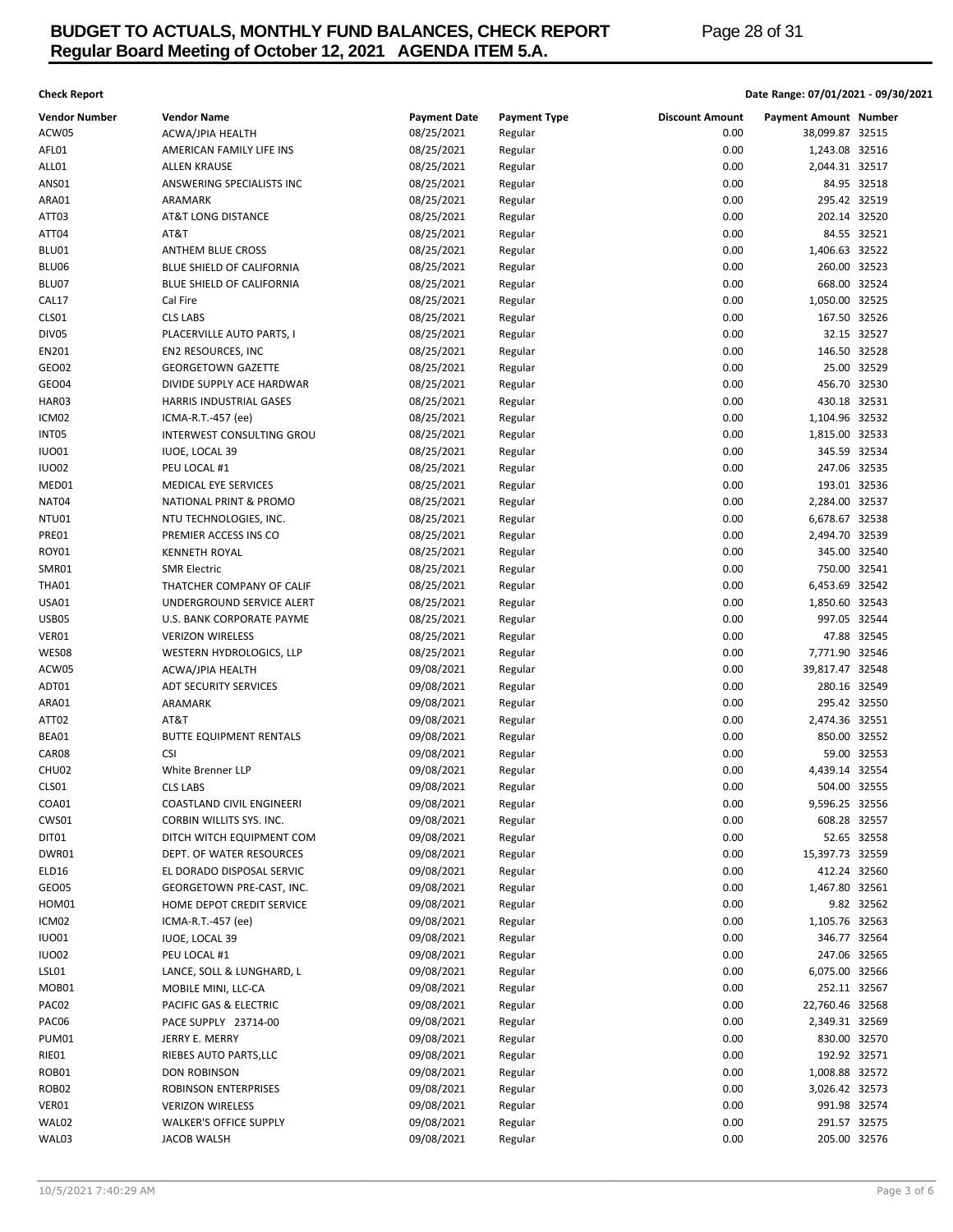# **BUDGET TO ACTUALS, MONTHLY FUND BALANCES, CHECK REPORT Page 29 of 31 Regular Board Meeting of October 12, 2021 AGENDA ITEM 5.A.**

# **- 09/30/2021**

## **Check Report Date Range: 07/01/2021**

| Vendor Number  | <b>Vendor Name</b>                               | <b>Payment Date</b>      | <b>Payment Type</b> | <b>Discount Amount</b> | <b>Payment Amount Number</b>      |              |
|----------------|--------------------------------------------------|--------------------------|---------------------|------------------------|-----------------------------------|--------------|
| <b>WHI02</b>   | WHITE CAP CONST. SUPPLY                          | 09/08/2021               | Regular             | 0.00                   | 1,036.59 32577                    |              |
| WO003          | WOOD ENVIRONMENT & INFRAS                        | 09/08/2021               | Regular             | 0.00                   | 2,727.00 32578                    |              |
| GEO14          | <b>GEORGETOWN DIVIDE ROTARY</b>                  | 09/16/2021               | Regular             | 0.00                   |                                   | 45.00 32579  |
| AAR01          | AARP MEDICARERX SAVER PLU                        | 09/22/2021               | Regular             | 0.00                   |                                   | 29.20 32580  |
| AFL01          | AMERICAN FAMILY LIFE INS                         | 09/22/2021               | Regular             | 0.00                   | 1,243.08 32581                    |              |
| ALL01          | <b>ALLEN KRAUSE</b>                              | 09/22/2021               | Regular             | 0.00                   | 140.31 32582                      |              |
| ANS01          | ANSWERING SPECIALISTS INC                        | 09/22/2021               | Regular             | 0.00                   |                                   | 84.95 32583  |
| ARA01          | ARAMARK                                          | 09/22/2021               | Regular             | 0.00                   | 301.11 32584                      |              |
| ATT03          | <b>AT&amp;T LONG DISTANCE</b>                    | 09/22/2021               | Regular             | 0.00                   | 229.94 32585                      |              |
| BEA01          | <b>BUTTE EQUIPMENT RENTALS</b>                   | 09/22/2021               | Regular             | 0.00                   | 750.00 32586                      |              |
| BLU01          | <b>ANTHEM BLUE CROSS</b>                         | 09/22/2021               | Regular             | 0.00                   | 1,406.63 32587                    |              |
| BLU06          | BLUE SHIELD OF CALIFORNIA                        | 09/22/2021               | Regular             | 0.00                   | 260.00 32588                      |              |
| BLU07          | BLUE SHIELD OF CALIFORNIA                        | 09/22/2021               | Regular             | 0.00                   | 668.00 32589                      |              |
| CLS01          | <b>CLS LABS</b>                                  | 09/22/2021               | Regular             | 0.00                   | 3,419.22 32590                    |              |
| COA01          | COASTLAND CIVIL ENGINEERI                        | 09/22/2021               | Regular             | 0.00                   | 7,437.50 32591                    |              |
| DIT01          | DITCH WITCH EQUIPMENT COM                        | 09/22/2021               | Regular             | 0.00                   | 391.44 32592                      |              |
| DIV05          | PLACERVILLE AUTO PARTS, I                        | 09/22/2021               | Regular             | 0.00                   | 261.58 32593                      |              |
| EID01          | EIDE BAILLY LLP                                  | 09/22/2021               | Regular             | 0.00                   | 15,359.50 32594                   |              |
| EMP02          | <b>EMPLOYEE RELATIONS, INC</b>                   | 09/22/2021               | Regular             | 0.00                   |                                   | 43.80 32595  |
| GAR02          | GARDEN VALLEY FEED & HDW.                        | 09/22/2021               | Regular             | 0.00                   |                                   | 44.25 32596  |
| GEO01          | <b>GEORGETOWN ACE HDW</b>                        | 09/22/2021               | Regular             | 0.00                   |                                   | 44.79 32597  |
| GLO03          | <b>GLORIA R. OMANIA</b>                          | 09/22/2021               | Regular             | 0.00                   | 7,335.00 32598                    |              |
| GOL03          | <b>GOLD COUNTRY MEDIA</b>                        | 09/22/2021               | Regular             | 0.00                   | 494.00 32599                      |              |
| ICM02          | ICMA-R.T.-457 (ee)                               | 09/22/2021               | Regular             | 0.00                   | 1,105.50 32600                    |              |
| IRSO1          | <b>Internal Revenue Services</b>                 | 09/22/2021               | Regular             | 0.00                   | 978.14 32601                      |              |
| <b>IUO01</b>   | <b>IUOE, LOCAL 39</b>                            | 09/22/2021               | Regular             | 0.00                   | 347.43 32602                      |              |
| <b>IUO02</b>   | PEU LOCAL #1                                     | 09/22/2021               | Regular             | 0.00                   | 247.06 32603                      |              |
| NEE01          | <b>BLAKE CHARLES NEEP</b>                        | 09/22/2021               | Regular             | 0.00                   | 1,269.75 32604                    |              |
| PAC02          | PACIFIC GAS & ELECTRIC                           | 09/22/2021               | Regular             | 0.00                   | 137.41 32605                      |              |
| PAC02          | PACIFIC GAS & ELECTRIC                           | 09/22/2021               | Regular             | 0.00                   | -137.41 32605                     |              |
| PAC06          | PACE SUPPLY 23714-00                             | 09/22/2021               | Regular             | 0.00                   | 432.86 32606                      |              |
| PRE01          | PREMIER ACCESS INS CO                            | 09/22/2021               | Regular             | 0.00                   | 2,617.14 32607                    |              |
| <b>PRO04</b>   | <b>PAUL FUNK</b>                                 | 09/22/2021               | Regular             | 0.00                   | 400.00 32608                      |              |
| ROB01          | DON ROBINSON                                     | 09/22/2021               | Regular             | 0.00                   | 1,636.30 32609                    |              |
| ROB01          | DON ROBINSON                                     | 09/22/2021               | Regular             | 0.00                   | -1,636.30 32609                   |              |
| <b>ROB02</b>   | ROBINSON ENTERPRISES                             | 09/22/2021               | Regular             | 0.00                   | 3,388.28 32610                    |              |
| SIE10          | SIERRA SAFETY                                    | 09/22/2021               | Regular             | 0.00                   | 170.58 32611                      |              |
|                | STATE WATER RESOURCES CON                        |                          |                     | 0.00                   |                                   |              |
| SWR06          |                                                  | 09/22/2021<br>09/22/2021 | Regular             | 0.00                   | 12,528.82 32612<br>1,375.40 32613 |              |
| TEI01<br>THO03 | A. TEICHERT & SON, INC                           | 09/22/2021               | Regular             | 0.00                   | 3,334.07 32614                    |              |
| TIR01          | <b>THOMPSON AUTO &amp; TRUCK</b><br>TIREHUB. LLC |                          | Regular             | 0.00                   | 600.45 32615                      |              |
|                |                                                  | 09/22/2021               | Regular             |                        |                                   |              |
| UNI06          | UNITEDHEALTHCARE INSURANC                        | 09/22/2021               | Regular             | 0.00                   | 175.00 32616                      |              |
| USB05          | U.S. BANK CORPORATE PAYME                        | 09/22/2021               | Regular             | 0.00                   | 5,747.38 32617                    |              |
| USB06          | U.S. BANK EQUIPMENT FINAN                        | 09/22/2021               | Regular             | 0.00                   |                                   | 524.82 32618 |
| VER01          | <b>VERIZON WIRELESS</b>                          | 09/22/2021               | Regular             | 0.00                   |                                   | 50.04 32619  |
| WEL02          | <b>WELLS FARGO BANK</b>                          | 09/22/2021               | Regular             | 0.00                   | 2,088.14 32620                    |              |
| WES08          | WESTERN HYDROLOGICS, LLP                         | 09/22/2021               | Regular             | 0.00                   | 5,004.40 32621                    |              |
| WES09          | <b>NATHAN THOMAS</b>                             | 09/22/2021               | Regular             | 0.00                   | 2,560.00 32622                    |              |
| ROB01          | <b>DON ROBINSON</b>                              | 09/29/2021               | Regular             | 0.00                   | 818.15 32623                      |              |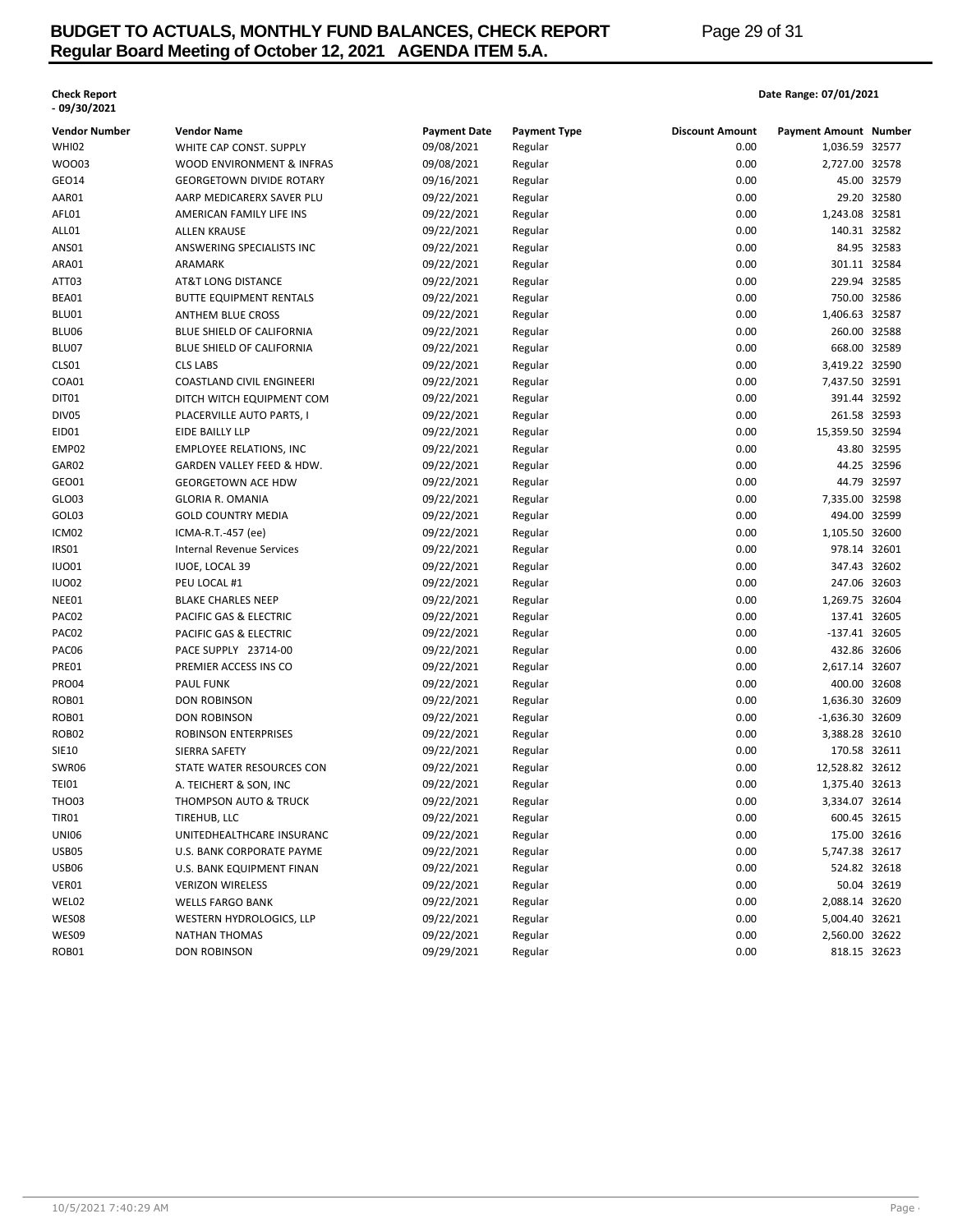# **BUDGET TO ACTUALS, MONTHLY FUND BALANCES, CHECK REPORT Page 30 of 31 Regular Board Meeting of October 12, 2021 AGENDA ITEM 5.A.**

**Check Report Date Range: 07/01/2021 - 09/30/2021**

| Vendor Number | <b>Vendor Name</b>      | <b>Payment Date</b>           | <b>Payment Type</b>   |                 | <b>Discount Amount</b> |      | <b>Payment Amount Number</b> |  |
|---------------|-------------------------|-------------------------------|-----------------------|-----------------|------------------------|------|------------------------------|--|
| WEL02         | <b>WELLS FARGO BANK</b> | 09/29/2021                    | Regular               |                 |                        | 0.00 | 2,505.76 32624               |  |
|               |                         |                               | <b>Total Regular:</b> |                 | 0.00                   |      | 604,694.38                   |  |
|               |                         | <b>Bank Code EDSB Summary</b> |                       |                 |                        |      |                              |  |
|               |                         | Payable                       | Payment               |                 |                        |      |                              |  |
|               | <b>Payment Type</b>     | Count                         | Count                 | <b>Discount</b> | Payment                |      |                              |  |
|               | <b>Regular Checks</b>   | 390                           | 222                   | 0.00            | 606,910.49             |      |                              |  |
|               | <b>Manual Checks</b>    | 0                             | 0                     | 0.00            | 0.00                   |      |                              |  |
|               | <b>Voided Checks</b>    | $\mathbf 0$                   | 3                     | 0.00            | $-2,216.11$            |      |                              |  |
|               | <b>Bank Drafts</b>      | $\mathbf 0$                   | 0                     | 0.00            | 0.00                   |      |                              |  |
|               | EFT's                   | $\mathbf 0$                   | 0                     | 0.00            | 0.00                   |      |                              |  |
|               |                         | 390                           | 225                   | 0.00            | 604,694.38             |      |                              |  |